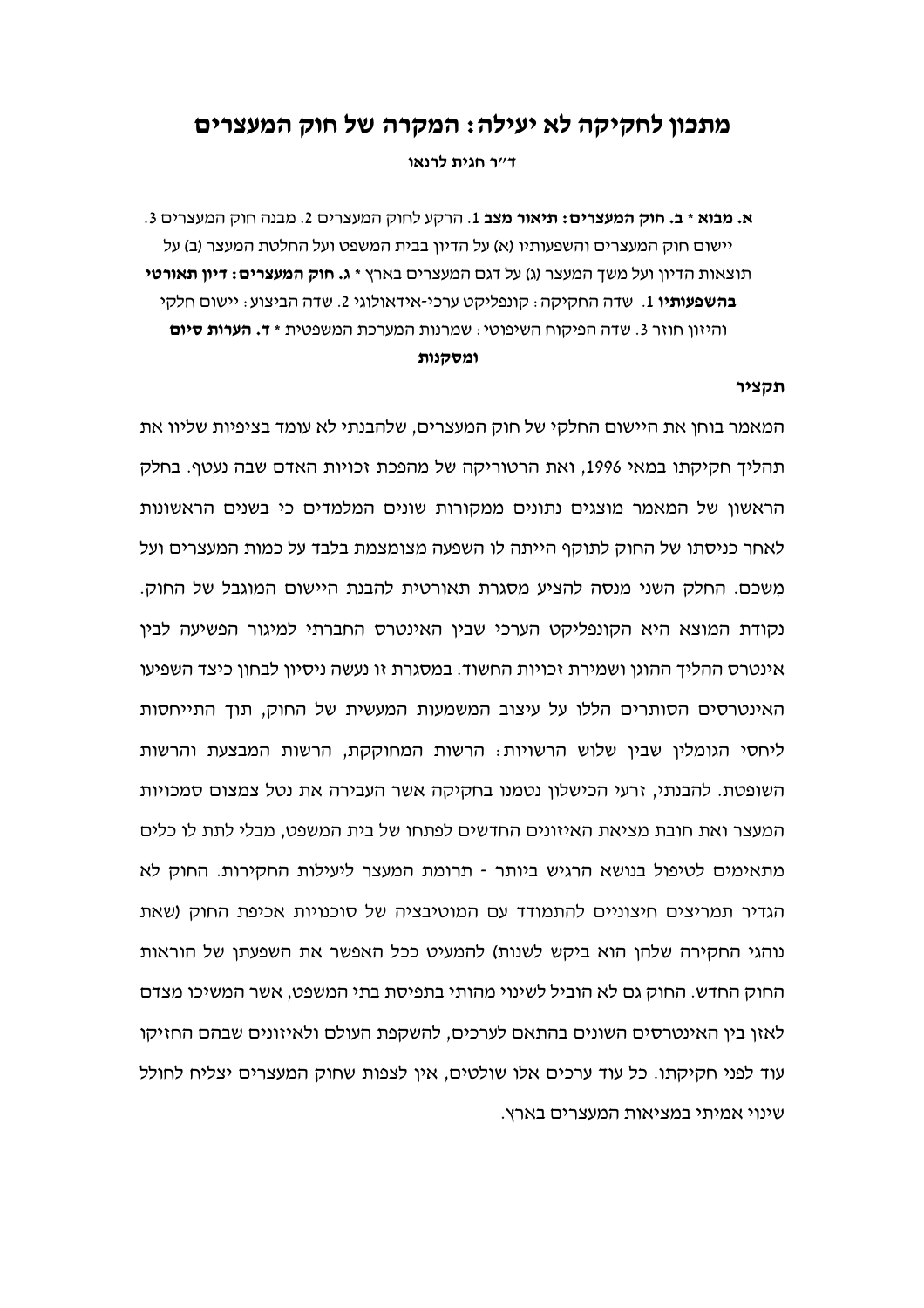## א. מבוא

יחוק המעצרים<sup>,</sup> נחקק במאי 1996 ונכנס לתוקפו שנה לאחר מכן.<sup>1</sup> החוק נועד לתת מענה לביקורת קשה שנמתחה על נוהגי המעצרים בארץ, שהיו, על פי הביקורת, רבים מדי וארוכים מדי. ועדת החוקה, חוק ומשפט דנה ארוכות בנושא, בניסיון ליצור חקיקה מאוזנת שתצמצם את השימוש בסמכויות המעצר אך תשמור על אפקטיביות עבודת המשטרה והפרקליטות, המופקדות על המלחמה בעבריינות ועל ביטחון הציבור.

אחד החידושים בחוק היה הרחבת שעות הפעילות בבתי משפט השלום, כדי שידונו בבקשות מעצר חשודים מהר ככל האפשר. ביו היתר נקבע כי בתי המשפט יקיימו דיוני מעצר גם בשעות הערב ובמוצאי שבתות וחגים.<sup>2</sup>

באחד ממוצאי השבתות. כארבע שנים לאחר כניסתו של חוק המעצרים לתוקף. הופעתי באולם המעצרים כתורנית מטעם הסנגוריה הציבורית. בין העצורים שהובאו לדיון היו שלושה חשודים בשוד ּ שתי נשים וגבר. הטוען המשטרתי עתר להארכת מעצרם למשך חמישה ימים. הגבר היה מיוצג על ידי עורך דין מטעמו, אשר הגיע להסכמה עם הטוען המשטרתי להאריך את מעצרו ב-48 שעות. שתי הנשים, שהיו בשנות הארבעים לחייהו וללא עבר פלילי, הכחישו את החשדות נגדו. לדבריהו, אחד הלקוחות השתכר והחל להשתולל בבית הבושת שבו הו עובדות. הו התקשרו לחשוד השלישי אשר הגיע והרחיק את הלקוח מהמקום, ובכך, לדבריהן, תמה מעורבותן באירוע והן אינן יודעות כיצד התפתחו הדברים לכדי מעצרן. שתיהן היו נסערות : האחת דאגה לבתה אשר נשארה ללון אצל שכנים, והאחרת חששה שבעקבות מעצרה תגלה משפחתה שהיא עוסקת בזנות. בתום הדיוו הורה השופט לשחררו בכפוף להפקדת מזומו וחתימת ערבות צד גי. אלא שבכד לא

<sup>\*</sup> המחברת היא כיום סגנית הסניגורית הציבורית הארצית. המאמר נכתב בתקופת שהותי בניו יורק מטעם המכון John Jay College, לקרימינולוגיה של הפקולטה למשפטים באוניברסיטה העברית, בפוסט דוקטורט ב שבאוניברסיטת ניו יורק. בשנים הנידונות במאמר, שבהן החוק נכנס לתוקף והתחיל תהליך יישומו, ייצגתי אמנם מטעם הסנגוריה הציבורית בתיקים שונים ואף בהליכי מעצר, אך לא עבדתי בסנגוריה הציבורית ולא היה לי כל חלק בהיערכות הארגונית לקראת יישומו של החוק.

<sup>\*\*</sup> אני מבקשת להודות לדויד וייסבורד וקנת מן אשר הנחו וליוו אותי במהלך מחקר הדוקטורט המהווה את הבסיס לכתיבת המאמר, וכן ליופי תירוש, לענת הורוביץ לנירה אשל ולנילי בר סיני על הסיוע וההערות בשלבים שונים של כתיבת המאמר.

ונכנס 1996 ווכנס – מעצרים), התשנ״ו-1996, ס״ח 1592. החוק פורסם במאי 1996 ונכנס – חוק סדר הדין הפלילי לתוקף שנה לאחר מכן (להלן: ׳חוק המעצרים׳ או ׳החוק׳).

<sup>,</sup> תקנות סדר הדין הפלילי (סמכויות אכיפה – מעצרים) (הסדר לקיום דיונים לפי סעיף 29 לחוק), התשנייז-1997, היית 5829.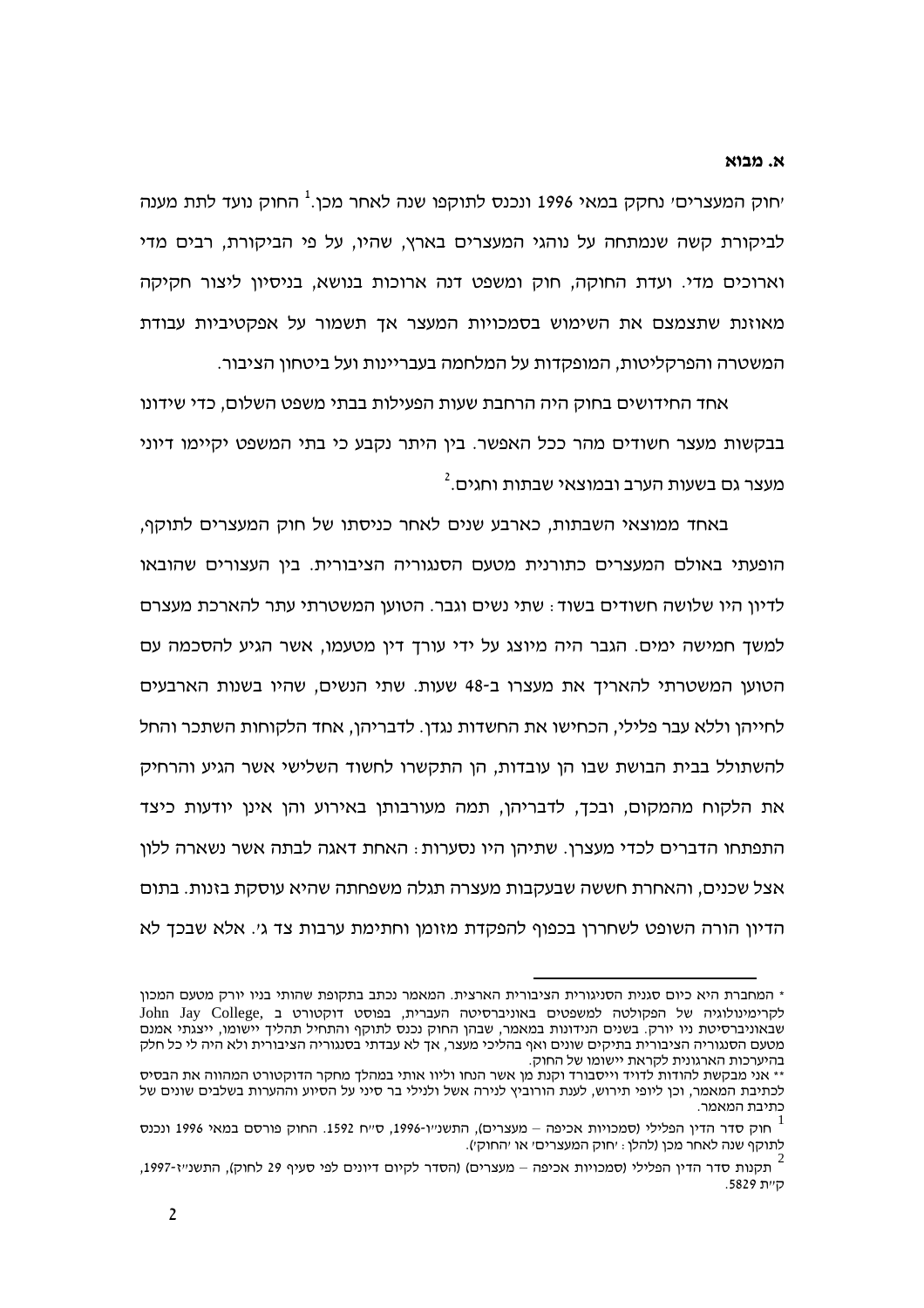תמה הפרשה. שוטרי הליווי, האחראים על החזקת העצורים בתא המעצר במרתף בית המשפט, סירבו לאפשר להן לגשת לטלפון כדי למצוא ערֲבים, אלא רק לאחר שיוחזרו לבית המעצר. בשל השעה המאוחרת משמעות הדבר הייתה שהן ישוחררו רק למחרת בבוקר.<sup>3</sup> בהפסקות הקצרות שבין דיונים בענייני עצורים אחרים ביקשתי מהשופט שיתערב ויורה למשטרה לאפשר להו גישה לטלפוו. ולחלופיו. שיורה על שחרורו לאלתר וייתו להו ארכה להפקדת הערבויות ביום המחרת. השופט הסכים להמליץ לתת להן גישה לטלפון אך סירב להתערב מעבר לכך. משמעות הדברים בפועל הייתה שהן הוחזקו במעצר עד למחרת היום. ככל הידוע לי לא הוגש נגדו בסופו של דבר כתב אישום בעניין זה.

בסמוך לחצות הלילה הסתיימו הדיונים. אולם המעצרים התרוקן מעצורים ומבני משפחותיהם. והגינונים הפורמליים והכסות המקצועית פינו מקום לחזות האישית של עורכי הדין, של אנשי משטרה ושל שאר נציגי מערכת המשפט. רגע לפני שקם ונכנס ללשכתו פנה אליי השופט ואמר, יאני יכול לשאול למה כל כך היה לך אכפת משתי העצורות האלו!י. מרוב שהיו בי תשובות רבות - השתתקתי.

אירוע קצר זה הוא משל ליישומו החלקי של חוק המעצרים על ידי מערכת אכיפת החוק: מתן עדיפות לנוחות ארגונית על פני הגנה על זכויות אדם מהותיות; הימנעות בית המשפט מלהטיל את מלוא כובד משקלו כדי לחסוך, במקום שאפשר, את חוויית הלילה של העצורות בבית המעצר; כמו גם שתיקת הסנגוריה. כל אלו תרמו לכך שגם כאשר הוראות החוק מומשו, הו היו חסרות את משב הרוח הליברלית שביקשה לנשב בהן. לטעמי, השאלה שהיה על השופט לשאול את עצמו אינה ימה לאותה סניגורית!י אלא ימה למחוקק אשר קבע כי נקיים דיוני מעצר במוצאי שבת, באישון לילה!י. שאלה זו מזמינה דיון במטרות החקיקה ובקשר שבין היישום הפורמלי של הוראות החוק לבין השמירה על חרליחו

המגמה המרכזית של החקיקה הייתה לתת לבתי המשפט כלים להפעיל פיקוח הדוק יותר על השימוש שעושה המשטרה בסמכויות המעצר. ההנחה הייתה כי הפיקוח השיפוטי יביא לצמצום השימוש בסמכות המעצר ולקיצור משך המעצרים. על בתי המשפט

ברוב המקרים יכול הסנגור לסייע לעצור לקיים קשר עם משפחה וחברים, אלא שבמקרה זה מחסומי השפה מנעו  $^3$ ממני לשוחח ישירות עם קרובי המשפחה.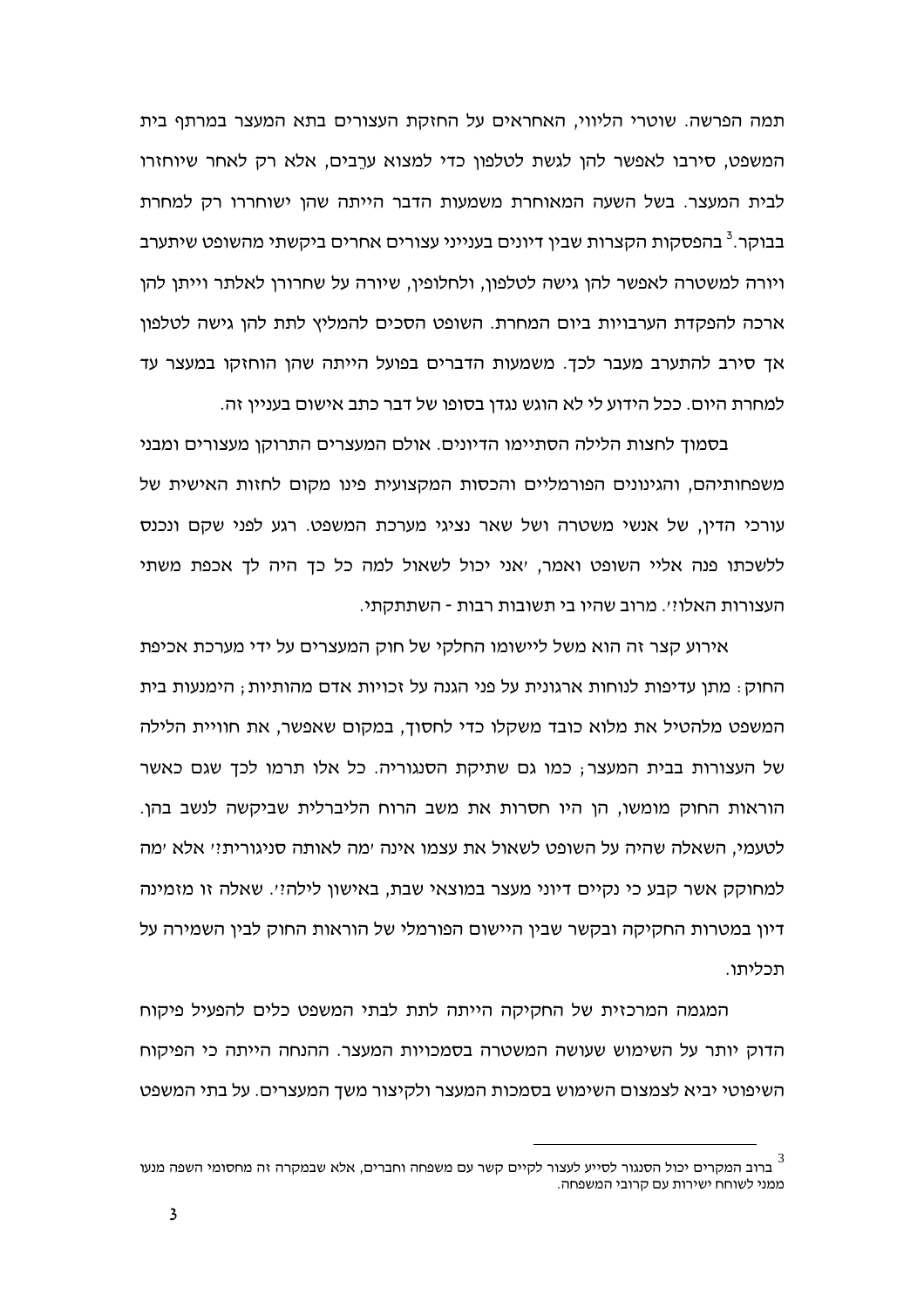הוטל התפקיד להוביל שינוי בתפיסה המשפטית והחברתית ביחס לנקודת האיזון שבין האינטרס לקיים חקירה אפקטיבית לבין ההגנה על זכות הפרט לחירות, ובכך ליצור מצב נפשי חדש של השוטר והשופט.<sup>4</sup> אלא שהאירוע לעיל מלמד כי אף שבתי המשפט פועלים בהתאם לכללים הקבועים בחוק, לעתים התכלית שלשמה מתקיים המעמד המשפטי אינה נשמרת.

סיבה נוספת לבחירתי לפתוח את המאמר באירוע זה, היא רצוני להמחיש כי המפגש ביני לבין מערכת המשפט אינו מבוסס רק על ראייה מחקרית אלא גם על עבודתי בשטח כסניגורית. המפגש הכפול עם מערכת המשפט הפלילי מאפשר לי להעמיק את היכרותי עמה אך הוא עלול גם להטות את ניתוח הנתונים. עקרונות העבודה המחקרית מחייבים אותי לעשות כמיטב יכולתי לקרוא את הנתונים באופו אובייקטיבי: ההגינות מחייבת אותי לחשוף את הקשרים הללו ולהזמין את הקורא להיות ביקורתי כלפיהם.

במאמר זה אני מבקשת לדון בהשפעותיו של חוק המעצרים על מעצר חשודים במהלד החקירה.<sup>5</sup> המאמר בנוי משני חלקים: בחלק הראשון יוצגו נתונים המלמדים כי החוק יושם באופו חלקי בלבד, והחלק השני יוקדש לדיון תאורטי בקשיים המלווים יישום של רפורמות בחקיקה בכלל וקשיים ביישום חוק המעצרים בפרט. הנתונים שיוצגו בחלק הראשוו מתארים את המצב כפי שהיה בשנים הראשונות לכניסתו של חוק המעצרים לתוקף (1995-2000). בחלק זה אסקור בתמצות את המגמות שליוו את החקיקה ואציג נתונים אמפיריים המלמדים על ההשפעה שהייתה לחוק על דיוני המעצר בבית המשפט ועל היקף תופעת המעצרים בשנים אלה. חלק זה יתבסס על מחקרים שונים שעקבו אחר יישום חוק המעצרים בשנים הראשונות לקיומו, המראים כי אף שמוגזם להסיק שלא הייתה לחוק כל השפעה. הרי שהנתונים המצטברים מוכיחים כי השפעתו הייתה מוגבלת בלבד, ובכל מקרה פחותה מהציפיות אשר נתלו בו.

בחלק השני אנתח את השפעת חוק המעצרים באופן תאורטי, על פי מודלים לבחינת יישום רפורמות חוקיות והוצאתו מהכוח אל הפועל. בחלק זה אערוד דיוו ביקורתי

ולהלן (2316/95 *גנימאת ני מדינת ישראל,* פייד מט(4) 589, 585, פסי 3 לפסק הדין של השופט ברק (1995) (להלן -פרשת *גנימאת*).

דיני המעצרים הפליליים בארץ מחולקים לשני סוגים: מעצר לצורך חקירה המכונה ׳מעצר ימים׳ ומעצר עד תום  $^5$ ההליכים, מהגשת כתב אישום ועד תום המשפט. מאמר זה עוסק במעצר הימים בלבד.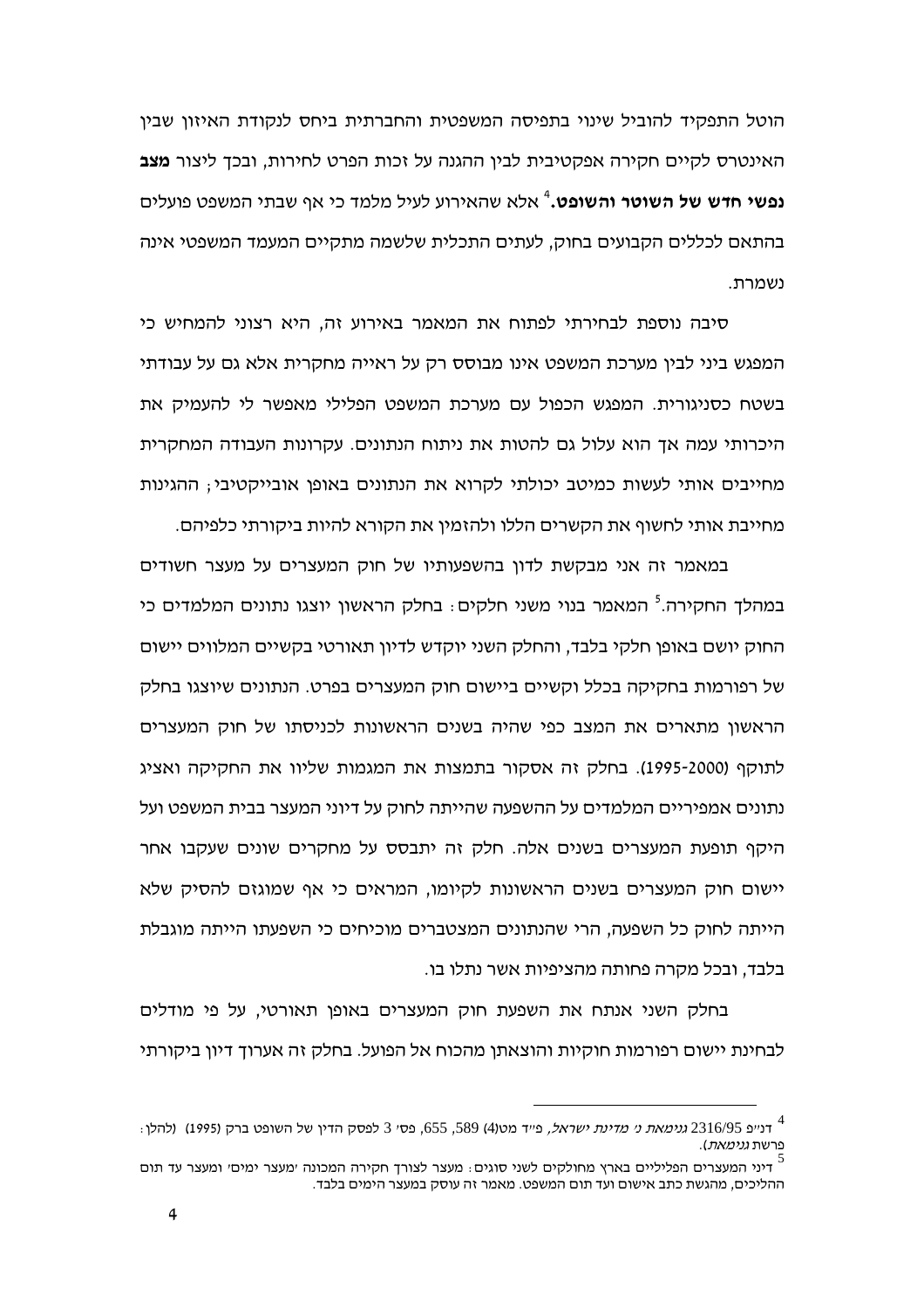על הצורה שבה עוצבה המשמעות המעשית של החוק, ואעמוד על התרומה היחסית שהייתה לגורמים מערכתיים שונים ביישומו החלקי. בתחילת פרק זה אציג מודל תאורטי לבחינת תהליכים ליישום רפורמות חברתיות באמצעות חקיקה, המציג תפיסה שלפיה יישום והפעלה של רפורמות הנקבעות בחוק נעשים בתהליך דינמי שבמהלכו מתעצבת המשמעות המעשית של החוק החדש כתגובה למארג מורכב של אינטרסים חברתיים וליחסי הכוח ביו המערכות המייצגות אותם. חלק מהאינטרסים המשפיעים על עיצוב המשמעות המעשית של החוק החדש נסבים על שאלות ערכיות והבדלים בהשקפות עולם, ואילו חלק אחר קשור לצרכים ארגוניים וביורוקרטים של המוסדות האמונים על הפעלת החוק. בהמשך הפרק אדגים את המודל התאורטי על תהליך יישום חוק המעצרים ואעמוד על המנגנון אשר נקבע בחוק זה על מנת לממש את תכלית החקיקה, מנגנון המבוסס בעיקר על הרחבת סמכויות הפיקוח של בית המשפט על בקשות המעצר של גופי החקירה.

כל אחד מהחלקים יכול להיקרא בנפרד ולהוות פרק בפני עצמו. אך המכלול, כך אני מקווה, מציע מבט עומק על ההשפעה שהייתה לחוק המעצרים על המציאות בארץ, תוך מיקומו במסגרת תאורטית הדנה במתחים אימננטיים שבין חקיקה ליישומה בפועל ובין כוחות שלטוניים להגנה על זכויות אדם.

## ב. חוק המעצרים: תיאור מצב

1. הרקע לחוק המעצרים

בשנות התשעים של המאה העשרים תפסו דיני המעצר בישראל מקום מרכזי בדיון המשפטי והציבורי, אשר הוביל בין היתר לחקיקת חוק המעצרים. שני מקורות מרכזיים שימשו בסיס לדיונים בעניין זה והשפיעו על מדיניות החקיקה בתחום מעצרים לצורך חקירה: האחד היה הצטברות נתונים אמפיריים שהציגו תמונה מדאיגה של שימוש רחב מדי בסמכויות המעצר וחוסר בקרה מספקת של בית המשפט.<sup>6</sup> המסמך בעל ההשפעה הרבה ביותר היה דוּח מבקר המדינה לשנת 1994. אשר מתח ביקורת על נוהגי המעצר של

<sup>6</sup> האגודה לזכויות האזרח בישראל ז*כויות האדם בישראל – תמונת מצב 1996* (1996). דוד ליבאי, יורם שחר. אוריה גנאל ואורה הירש ייהליכי מעצר ושחרור בערובה בבית משפט השלום – מחקר ומעקבי*י עיוני משפט* ג 516 (1972), אבי פורג וגלאון קפלנסקי ייהליכי מעצר לפני הגשת כתב אישום בבית משפט השלום – מחקר שדהיי פ*לילים* ג 291 (1992). לפרשנות אחרת של הנתונים ראו : אורי שטרוזמו ״על הרפורמה בחוק המעצרים״ *מראות המשטרה* בטאון משטרת ישראל 170, 16 (1999).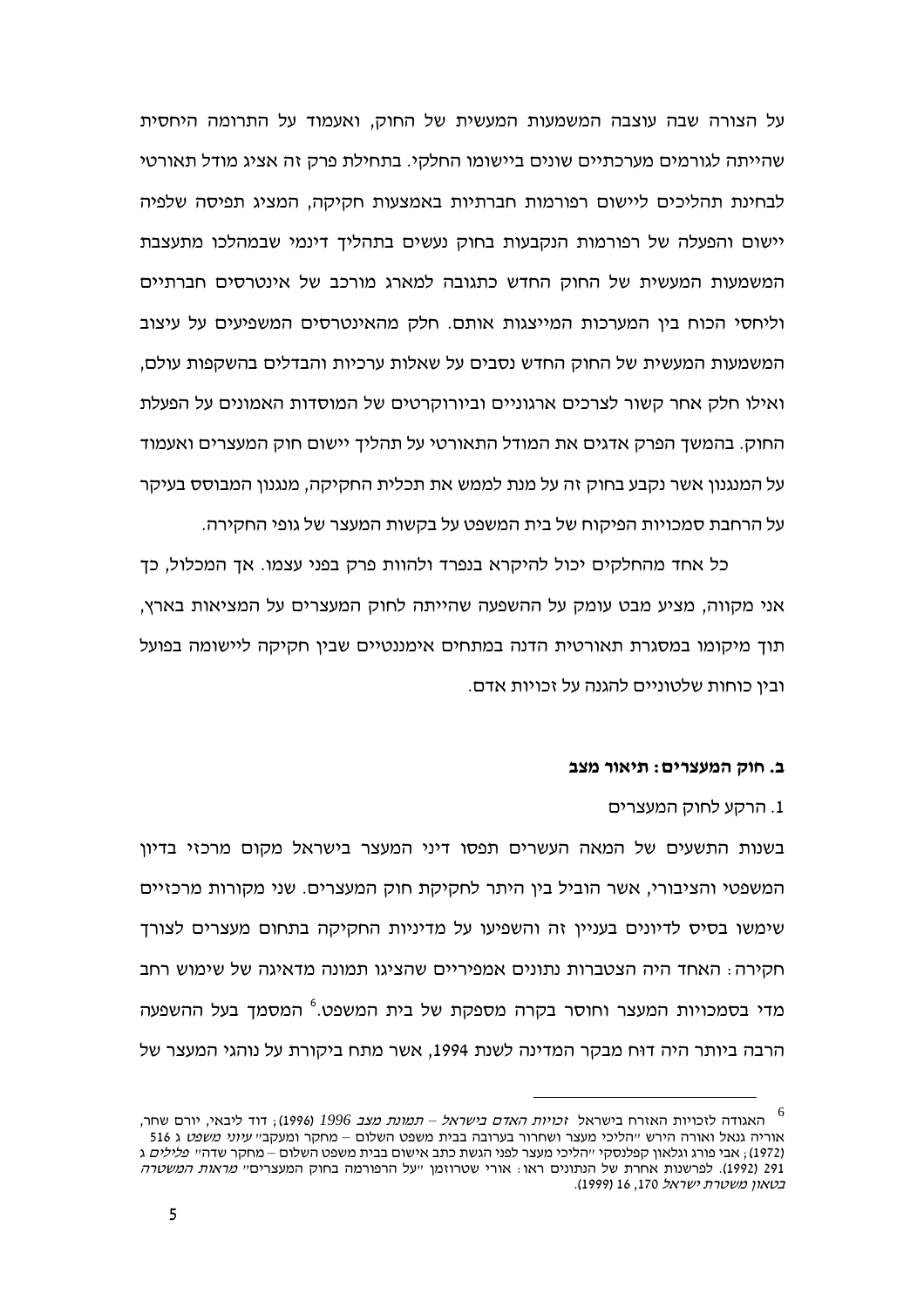חשודים במהלך חקירתם.<sup>7</sup> על פי הדוּח, נמצאו ליקויים בכ-40% מתיקי המעצר שנבדקו <del>.</del> ב-3% מהם סמכות המעצר הופעלה בצורה לא חוקית; ב-12.5% מהם נעדרה עילה מוצדקת למעצרים ; וב-24.5% מהם לא נוצלו תקופות המעצר לפעולות חקירה.<sup>8</sup>

המקור השני מבטא מגמה משפטית רחבה יותר, ושואב מחקיקת חוקי היסוד ומהדיוו המשפטי הכללי על מעמד זכויות האדם בישראל.<sup>9</sup> בהקשר זה ניתו לראות בחוק המעצרים מעין פירוט של ההוראה הכללית שבסעיף 5 ליחוק יסוד: כבוד האדם וחירותו׳.<sup>10</sup> בבג׳׳א בעניין *צמח נ׳ שר הביטחוו* נידון הקשר בין דיני המעצר לבין חוק יסוד⊹ כבוד האדם וחירותו בהקשר של סמכויות מעצר בחוק השיפוט הצבאי. בגייץ קבע שם שהחירות האישית היא ״זכות חוקתית מן המדרגה הראשונה, והיא גם, מבחינה מעשית, תנאי למימוש זכויות יסוד אחרות".<sup>11</sup> אלא שהיחס בין זכויות אדם בישראל לבין חוקי היסוד נתון לוויכוח בין מלומדי המשפט. לצד הטענות כי חוקי היסוד מציבים רף חדש לשמירה על זכויות אדם בארץ, נשמעת הטענה שלפיה זכויות אדם בישראל היו מוגנות ומכובדות במערכת המשפט בארץ גם קודם לחקיקת חוקי היסוד.<sup>12</sup> על פי גישה זאת,

<sup>.&</sup>lt;br>מבקר המדינה *דוייח שנתי 45 - לשנת תשנייה*, 377 וראו גם האגודה לזכויות האזרח בישראל, לעיל הערה 6.

<sup>.&</sup>lt;br>פסק הדיו של השופט ברק בפרשת גנימאת מבוסס על נתוני דוח מבקר המדינה. ראו פרשת *גנימאת*, לעיל הערה 4. חוק יסוד. כבוד האדם וחירותו. ס״ח 1391, 150. הספרות המשפטית העוסקת ביחס שבין המשפט הפלילי וסדר  $^9$ הדיו הפלילי לביו חוקי היסוד, היא רחבה ומקיפה. ראו לדוגמה אהרו ברק ״הקונסטיטוציונליזציה של מערכת המשפט בעקבות חוקי היסוד והשלכותיה על המשפט הפלילי המהותי והדיוני" *מחקרי משפט* יג, 5 (1996); עמנואל גרוס ״הזכויות הדיוניות של החשוד או הנאשם על פי חוק יסוד : כבוד האדם וחירותו״ *מחקרי משפט* יג 155 (1996).

<sup>.</sup> הוראה 5 אומרת $\cdot$  "אין נוטלים ואין מגבילים את חירותו של אדם במאסר, במעצר, בהסגרה או בכל דרך אחרתי הקשר בין החוקים בא לידי ביטוי בתוכנו ובלשונו של סעיף 1 לחוק המעצרים:

<sup>1. (</sup>א) אין מעצר ועיכוב אלא בחוק או לפי חוק מכוח הסמכה מפורשת בו.

<sup>(</sup>ב) מעצרו ועיכובו של אדם יהיו בדרך שתבטיח שמירה מרבית על כבוד האדם ועל זכויותיו.

להרחבת הדיון על היחס שבין התפיסה החוקתית של זכויות האדם לבין חוק המעצרים, ראו: חיה זנדברג *פירוש* לחוק המעצרים: חוק סדר הדין הפלילי (סמכויות אכיפה מעצרים) (2001). וראו גם צבי נחדיני מעצר ושחרור כרך א.  $(1999)$  41-44

<sup>11</sup> בגייץ 6055/95 שג*יא צמח ני שר הבטחון,* פייד נג(5) 241, 263 (סי 17 להכרעת הדין של כבוד השופט זמיר) (1999). ההחלטה ניתנה בהקשר של סמכות קציו להורות על מעצר חייל למשד 96 שעות ללא צו פיקוח מעיו-שיפוטי. בג׳׳ץ קבע כי סמכות זאת אינה עומדת במבחני המידתיות הנגזרים מחוק היסוד. וראו החלטת בגיץ 23239/02 *מרעב ואחי* נ*י מפקד כוחות צהייל ביהודה ושומרון*, תק-על 2003 (1), 937. לעניין צו הוראות ביטחון אשר אפשר לכוחות צהייל להחזיק עצורים שנעצרו במהלך פעילות מבצעית ביהודה ושומרון במשך 18 יום טרם שיביאם לפני ערכאה שיפוטית. התבטאויות שונות ברוח זו ניתן למצוא גם בהחלטות בדיוני מעצר. כך, לדוגמה, בדבריו של כבוד השופט אליקים רובינשטיין בבש״פ 1145/06 *מזרחי ני מדינת ישראל* (טרם פורסם), אשר דן, בין היתר, בהפרת הוראת שחרור שניתנה על ידי בית משפט השלום כדי להביא את החשוד, כשהוא עדיין עצור, לדיון בערר בבית המשפט המחוזי: ״זה טיבו של כבוד האדם. חשודים, נאשמים, עצורים, אסירים, בחלקם משכבות כלכליות וחברתיות קשות יום, עומדים לעתים קרובות לבדם אל מול ממסד חזק, וההגנות החוקתיות והדיוניות צריכות להיות מבטחם (כמו הייצוג, שקוים במקרה דנא). הם זכאים להן גם אם חטאו. ההגנות נובעות מערכיה של שיטת המשפט הישראלית, מחוק יסוד: כבוד האדם וחירותו ומחוק המעצרים. הן נובעות מחוש הגינות בסיסי של ידעלך סני לחברך לא תעבידי (בבלי, שבת לייא אי כדברי התנא הלל – מה שעליך שנוא לחברך אל תעשה). הן נובעות מן ההכרח למלא אחר החלטות שיפוטיות ימוראה של מלכותי, שאם לא כן ׳איש את רעהו חיים בלעו׳ (משנה אבות ג, ד, מפי התנא ר׳ חנינא סגן הכהנים)״.

הביטוי הבולט ביותר לגישה זו הובא במטבע הלשון ״והגלגל הוא אותו הגלגל״ שבו השתמש השופט מישאל חשין $^{12}$ בהקשר של רף הראיות הנדרש לכאורה לצורך בקשת מעצר עד תום ההליכים בשייפ 8087/95 זא*דה ני מדינת ישראל,* פייד ג'2) 133. 176. ראו גם יוסף מי אדרעי ייעל חוקה דקלרטיבית וחוקה קונסטיטוטיבית: מעמדה של זכות הקנייו החוקתית במדרג זכויות האדם" *משפטים* כח 461 (1997).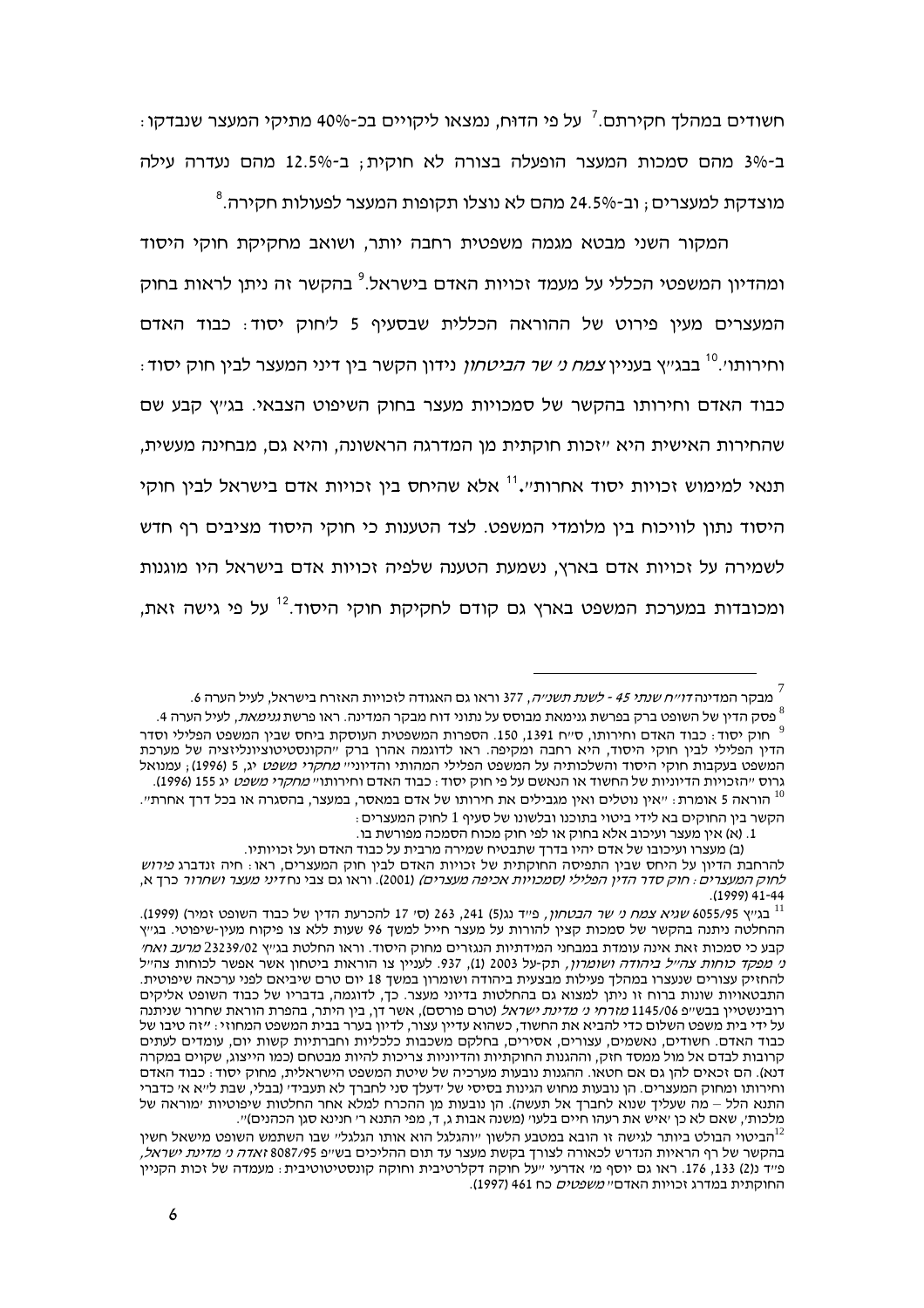ערכם של חוקי היסוד הוא בעיקר דקלרטיבי, כהצהרה על החשיבות הניתנת בלאו הכי לזכויות הפרט.<sup>13</sup>

ברקע הדיון על הרחבת ההגנה על זכויות חשודים ונאשמים, מצוי קונפליקט ערכי המשפיע על תחומים רבים במשפט הפלילי.<sup>14</sup> מחד עומד אינטרס חברתי למגר את הפשיעה על ידי ביסוס מערכת משפט יעילה; מנגד עומד אינטרס (The Crime Control Model) ההליך ההוגן (The Due Process Model), שבבסיסו הרצון להגן על האזרח מפני הפעלה מוגזמת של כוחות השלטון, והוא שומר על מערכת משפט זהירה, שמַבְנה בתוכה מנגנוני בקרות ואיזונים. קונפליקט ערכי זה מקבל ביטוי חריף במיוחד כאשר הוא נבחן בהקשר של הפעלת כוח שלטוני בשלב המוקדם של החקירה הפלילית $\,$  מחד, החקירה רק בתחילתה, טרם נבדקו טענות התומכות בחפותו האפשרית של החשוד וטרם גובשו ראיות לכאורה המאפשרות להגיש נגדו כתב אישום; מאידך, ככל שיורחב חופש הפעולה של המשטרה בשלב זה כך תתאפשר חקירה מהירה ויעילה יותר. הדיון על דיני המעצר מושתת במידה רבה על חיפוש נקודת האיזון הראויה בין שני אינטרסים נוגדים אלו, מתוך הנחה כי הם מקיימים ביניהם זיקה של ׳משחק סכום אפס׳, כך שחיזוק אינטרס אחד מוביל בהכרח לפגיעה במשנהו.<sup>15</sup>

מדיוני ועדת חוקה, חוק ומשפט בעניין חוק המעצרים, מפרוטוקול דברי הכנסת בקריאה שנייה ושלישית ומדברי ההסבר להצעת החוק - אפשר ללמוד שהחוק החדש נועד לתת מענה לנתונים שהוצגו בדוח מבקר המדינה בנוגע ״לקלות הבלתי נסבלת של המעצר׳׳,<sup>16</sup> תוך הסטת נקודת האיזון הערכי לטובת הגנה רחבה יותר של חירות הפרט על חשבון הפעלת כוחות שלטוניים שנועדו להגן על הציבור.<sup>17</sup>

הניסוח שנקבע בדברי ההסבר להצעת החוק הוא $\cdot$  "הסימן מחדש הוראות שאינן כתובות כיום בספר החוקים". הצעת חוק סדר הדין הפלילי (סמכויות אכיפה – עיכוב, מעצר ושחרור), התשנ״ה- 1995, ה״ח 2366, 305 וראו זנדברג, .10

לעיל הערה 10.<br><sup>14</sup> ראו : HERBERT A. PACKER, THE LIMITS OF THE CRIMINAL SANCTION 149–173 (1968) במאמר זה אעשה שימוש במודלים של פקר כמפתח להבנת התחום הפלילי. הבנת תחומים חברתיים ומשפטיים אחרים צריכה, כמובן, להתבסס על עקרונות תאורטיים אחרים.

להתבסס על עקרונות תאורטיים אחרים.<br><sup>15</sup> התפיסה של ימשחק סכום אפסי נפוצה מאוד בשיח המשפטי ומהווה במידה רבה הנחת יסוד. עם זאת קיימות גם תפיסות אחרות ולפיהן הקפדה על זכויות הפרט וריסון כוח השלטון לא נעשים על חשבון כוחות השלטון, אלא הם יכולים להביא להגברת האמון בשלטון ובלגיטימיות שלו ומכאן לירידה בפעילות עבריינים. ראו $\cdot$  TOM TYLER ,WHY יכולים John Braithwaite *, Crime in* :   PEOPLE OBEY THE LAW NEW HAVEN, (1990) .*a convict republic* ,64 MODERN L. REV 11-50 (2001).

<sup>&</sup>lt;sup>16</sup> ח׳יכ דן מרידור, פרוטוקול ישיבה מסי <mark>\_\_</mark>של ועדת החוקה, חוק ומשפט, הכנסת ה-13 (11.12.95) <mark>(לא אותר – לא</mark> אותר כי בתקופה הזאת טרם היה תיעוד online הוועדות. Hard copy של פרוטוקול הוועדה ניתן להזמנה – לא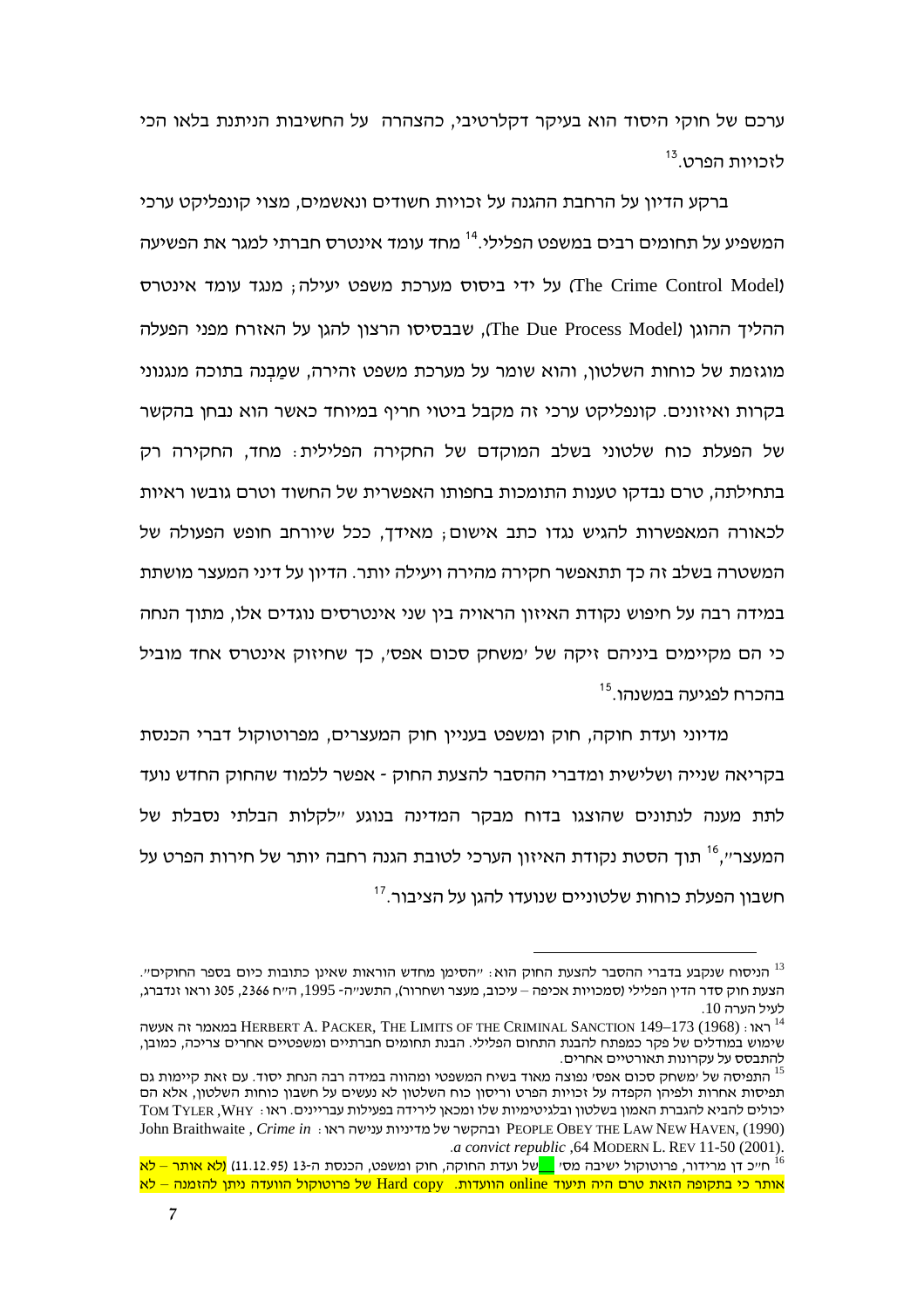בעשורים האחרונים אנו עדים לתהליך שבו משתלב אינטרס שלישי במסגרת הדיון הדיכוטומי שהוצג לעיל, המתמקד בנפגע העבירה ומבקש לבסס גם לו מעמד עצמאי בתוך ההליך הפלילי.<sup>18</sup> העלייה במודעות לזכויות נפגע העבירה יכולה להשפיע על מסגרת הדיון במעצרים בשני מישורים: במישור הפרשנות החוקתית נטען כי ההגנות החוקתיות אינן מתייחסות רק להגבלת כוח השלטון כלפי חשודים ונאשמים, אלא גם מקימות חובה של השלטון והמשפט להגן על נפגע העבירה;<sup>19</sup> במישור המצומצם יותר של פרשנות חוק המעצרים, ההגנה על אינטרסים של נפגעי העבירה תצריך בעתיד להתמודד עם היחס שבין זכויות נפגעי העבירה לבין עילות המעצר וזכויות חשודים ועצורים.<sup>20</sup> אין זה המקום להרחיב על משמעות היחס בין האינטרסים הללו, אך חשוב לציין כי לא אחת משמשת ההגנה על אינטרסים של נפגעי עבירה כנדבך נוסף במערך ההצדקות המשפטיות לצמצום ההגנה על זכויות חשודים ונאשמים. דוגמה אחת לשימוש בזכויות נפגעי עבירה כדי להצדיק פגיעה בזכויות חשודים, ניתן למצוא בהחלטת בית המשפט העליון בפרשת ס*מירק* : ״אל מול זכות השתיקה של החשוד והנאשם, הזכות להיוועץ בעורך-דין והזכות להליך הוגן, עומדים אינטרסים ציבוריים חשובים כגון הלחימה בפשע, הגנה על בטחון

רשמתי לעצמי את מספר הישיבות. נדמה לי שאפשר לוותר על הפרט הזה ולהסתפק בציון תאריך הישיבה. אם המערכת סבורה שמספר הישיבה הוא פרט בלעדיו אין – אפנה לוועדת חוקה בבקשה לעיין שוב בעותקים של <mark>. פרוטוקול הישיבות.</mark>

<sup>&</sup>lt;mark>פרוטוקול הישיבות. .</mark><br><sup>17</sup> ראו דבריו של השופט לוין בפתח דיוני הוועדה ּ ״[ה]חלטה בדבר מעצרו של אדם בטרם משפט היא מהקשות והמצפוניות ביותר ששופט נזקק להן״. בהמשך דבריו מתייחס לוין למספר הגדול של עצורים שנעצרו על לא עוול בכפם (כלומר, ללא שהוגש לאחר מכן כתב אישום) ؛ פרוטוקול ישיבה מסי <u>—</u> של ועדת חוקה, חוק ומשפט, הכנסת ה-הפניות נוספות לדיוני ועדת חוקה, חוק ומשפט ראו נח, לעיל הערה 10, בעמי 39. ראו 13, 2-3 (24.5.95) (<mark>לא אותר).</mark> להפניות נוספות לדיוני ועדת חוקה, חוק ומשפט ראו נח, לעיל הערה 10, בעמי 39. ראו<br>גם דבריו של ח״כ דדי צוקר, יו״ר ועדת חוקה, חוק ומשפט, לקראת הקריאה השנייה והשלישית של החוק : ״[א]ני מניח שזה יהיה אחת משלוש העבודות החשובות ביותר שהוועדה עשתה ב-4 השנים האלה, משום שמדובר ברפורמה המקיפה ביותר, ההומניטרית ביותר שבוצעה בסוגיית המעצרים ב-20-30 השנה האחרונות״. ד״כ 155, 5886 (תשנ״ו). וראו גם דליה דורנר ״אמות מידה למעצר״ *הסניגור* 323 (1998).

אותו סוג רטוריקה חוזר גם בדיונים מאוחרים יותר על חוק המעצרים. ראו דבריו של ח״כ עוזי ברעם מיום 10 בנובמבר 1999 האומר על חוק המעצרים החדש ״שמטרתו היתה לחולל מהפכה במדיניות המעצרים של המשטרה ושל בתי המשפט ולהפוך את המעצר לכלי שהשימוש בו הוא המוצא האחרון ולא המוצא הראשון, ובכך לצמצם במידה ניכרת את מספר מעצרי השווא״. ד״כ 177, 1246 (תש״ס), הצעה לסדר היום מסי 865 בנושא המעצרים www.knesset.gov.il/Tql//mark01/h0000417.html#TQL) ' , נבדק לאחרונה בפברואר 2007). וראו גם פרוטוקול ישיבה מס*י 2379* של הוועדה לענייני ביקורת המדינה, הכנסת ה-15 (11.12.00), ביצוע מעקב אחר החלטות הכנסת לדוח 45 – משטרת ישראל, מעצרים, באתר הכנסת ( .(2007   www.knesset.gov.il/protocols/data/html/bikoret/2000-12-11.html

הכתיבה על זכויות נפגעי עבירה היא רבה ומקיפה בעשורים האחרונים. כמה מקורות העוסקים בפן התאורטי של $^{\rm l8}$ LESLIE SEBBA, THIRD PARTIES: VICTIMS AND ' ' ' & ' :  "  Douglas E. Beloof, *The Third Model of* :  THE CRIMINAL JUSTICE SYSTEM (1996) *Criminal Process: The Victim Participation Mode l*UTAH. L. REV. 289 (1999); Austin Sarat, 2001 .*Vengeance, Victims and the Identities of Law,* 6 SOCIAL AND LEGAL STUDIES 163 (1997) העבירה, עם חקיקתו של חוק זכויות נפגעי עבירה, התשס״א-2001, ס״ח 183. ניתן ביטוי פורמלי לאינטרסים של נפגע העבירה, עם חקיקתו של חוק זכויות נפגעי עבירה, התשס״א-2001, ס״ח 183.<br><sup>19</sup> יהודית קרפ ״המשפט הפלילי – יאנוס של זכויות האדם״ *הפרקליט* מב(א) 64 (1995); עדנה ארבל ״המהפכה החוקתית במשפט הפלילי – האיזון שבין זכויות הנאשם לזכויות קורבנותיו״ *ספר שמגר* חלק ב 255 (יובל שני, מיכל לוצקי, רון ורד וכפיר מזרחי עורכים, 2003).<br><sup>20</sup> הזכות של נפגע העבירה להגנה, מפורטת בסעיף 6 לחוק זכויות נפגעי עבירה, לעיל, הערה 18.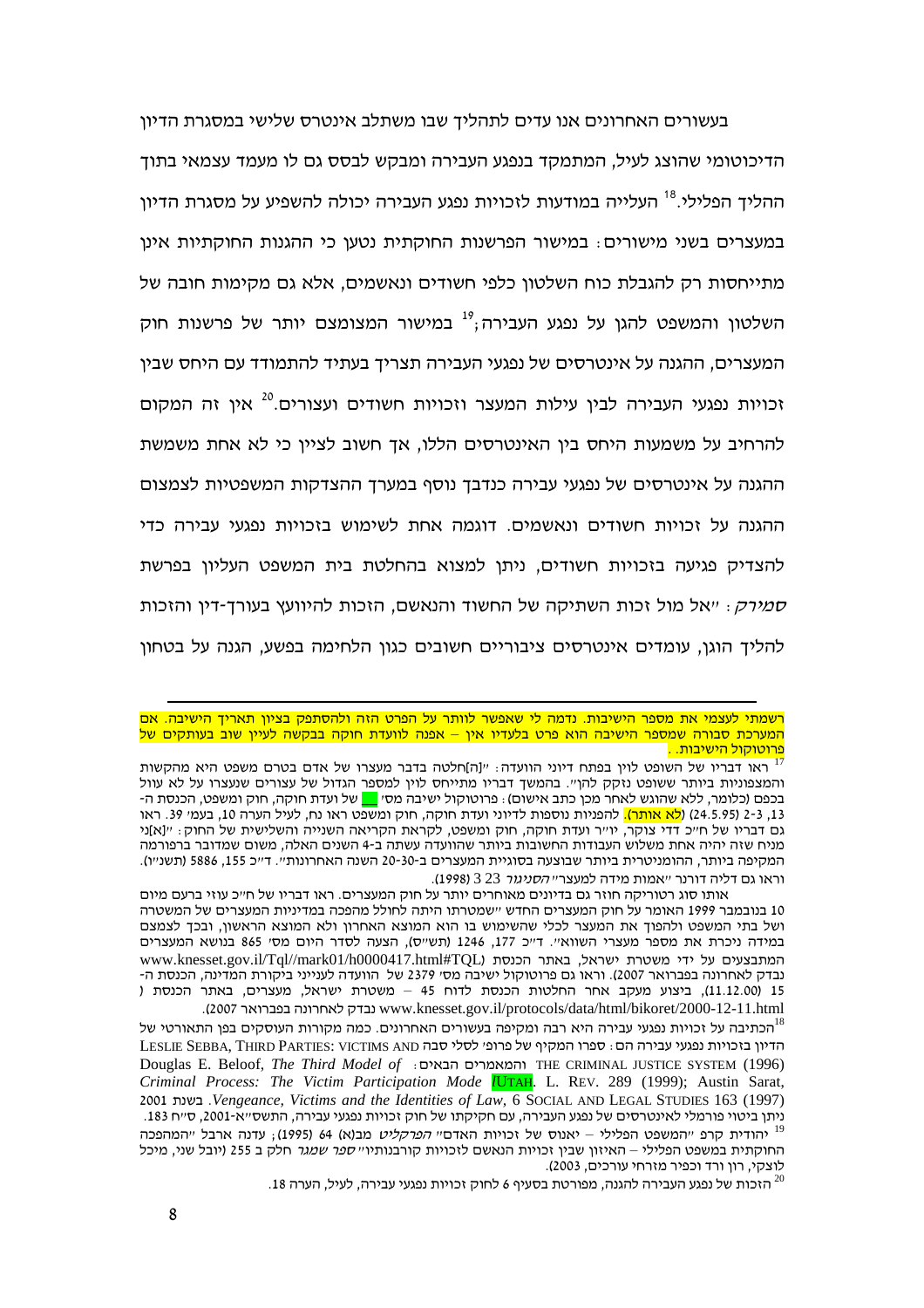המדינה ושלום הציבור, חשיפת האמת, *ואף הצורך להגן על זכויותיו של קורבן העבירה* שנפגע בעקבות המעשה הפ*לילייי* (ההדגשה שלי – חייל).<sup>21</sup>

בניגוד לדברים אלה, אני סבורה כי המשקל שמערכת המשפט צריכה לתת לזכויות נפגע העבירה צריך להיות פונקציה של התקדמות ההליך הפלילי. לטעמי, בשלבים המוקדמים של ההליד הפלילי, לא כל שכו בשלב החקירה, יש לתת משקל מועט לאינטרסים של המתלונן ככל שהם נוגעים לצמצום זכויות חשודים ועצורים. בשלבים אלו חלה כמובן חובה להגן על גופו ועל שלומו של נפגע העבירה, אך קשה להצדיק התערבות בשמו בנושאים כמו דרד ניהול החקירה, זכויות משפטיות של החשוד, נחיצות המעצר ותנאי החזקת העצור. רק בשלבים מאוחרים יותר, לאחר שמתבררות עובדות ומתבסס אשמו של הפוגע. ראוי לשלב אינטרסים כמו פיצוי ואיחוי הנזק. או לתת משקל לעמדה הרגשית של נפגע העבירה כלפי הנאשם. אין להסיק מכד שבשלבים הראשונים של ההליד הפלילי לא קיימים אינטרסים רבים של נפגעי העבירה שעליהם יש להגן ולבצר. אד אלו משקפים בעיקר חבויות של מערכת אכיפת החוק כלפי נפגעי עבירה, כגון: הזכות ליחס אדיב ומכבד בתחנת המשטרה. או ציפייה לגיטימית של נפגעי העבירה מהמשטרה לנקוט פעולות חקירה במיומנות ובמקצועיות לבירור התלונה ולאיסוף ראיות. ואולם, ציפיות אלו של נפגע העבירה קשורות למפגש של האזרח עם המשטרה, ואינן אמורות לפגוע באינטרסים לגיטימיים של החשוד. החשוד יכול אמנם להצטער על כך שחקירת המשטרה נעשית ביעילות ומובילה לאיסוף ראיות נגדו. אד צערו האישי אינו משקף אינטרס שהמשפט אמור להגן עליו, לעומת זאת, יש לחשוד אינטרסים משפטיים רבים שעליהם המשפט כן מבקש להגן, כחלק ממערך איזונים החותר לקיומה של מערכת צודקת – בין השאר האינטרס לקבל ייעוץ משפטי אפקטיבי, קבלת מידע על זכויותיו המשפטיות, או האינטרס להיות מוחזק בתנאי מעצר סבירים, ועוד.

2. מבנה חוק המעצרים

עייפ 6613/99 *סמירק ני מדינת ישראל*, פייד נו(3) 529, 556 (2002). דוגמאות נוספות ניתן למצוא גם בהחלטות אחרות דוגמת פרשת *גנימאת*, לעיל הערה 4, בעמ*י 6*22.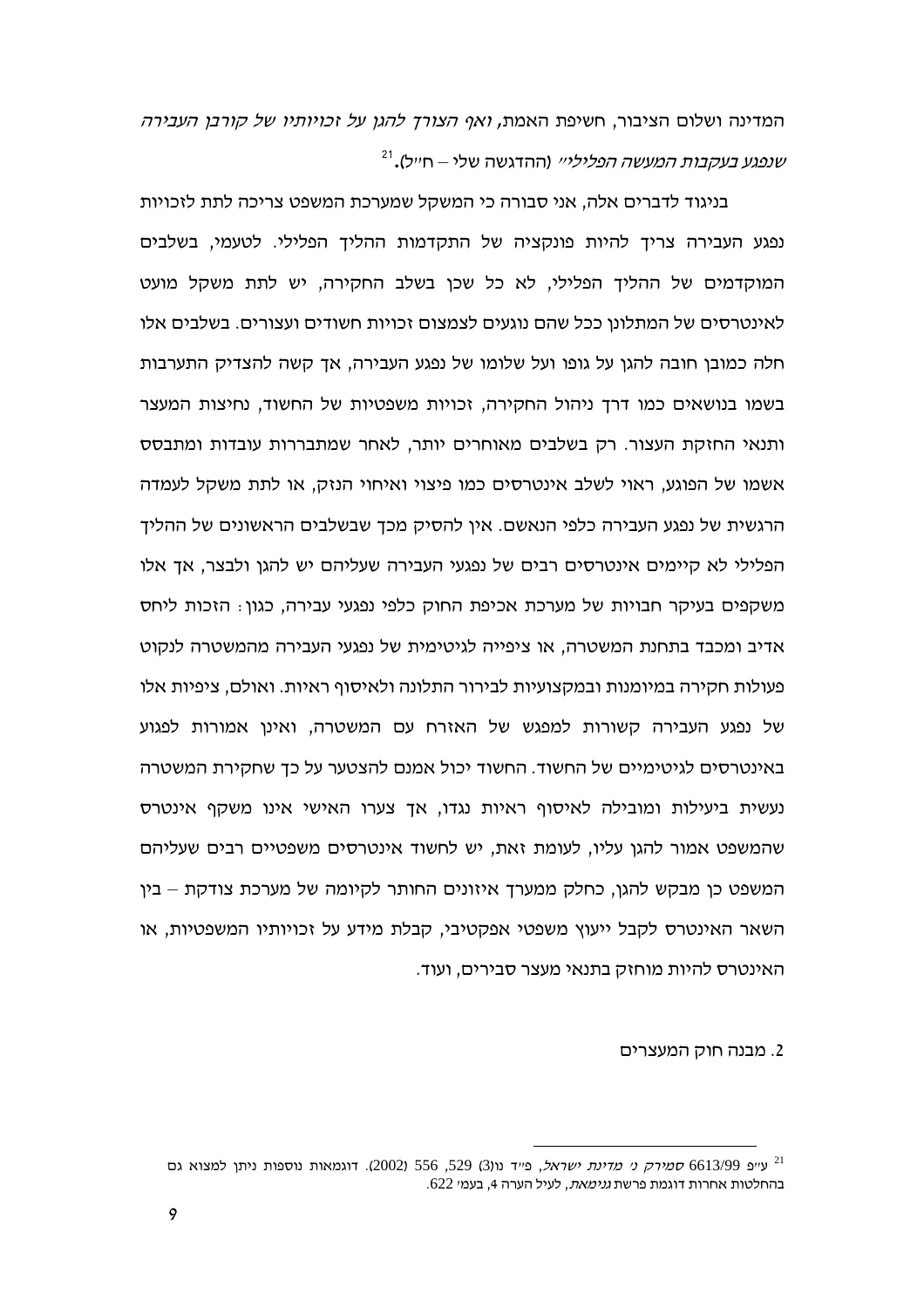המקור לדיני המעצרים שאוב מהדין המנדטורי אשר הוראותיו התירו לבית המשפט לעצור אדם למשך 15 ימים לצורך השלמת חקירה, בלא שנקבעו סדרי דין לדיון המעצר וללא מבחנים להפעלת שיקול דעת שיפוטי.<sup>22</sup> ההסדר המנדטורי הוטמע בחוק סדר הדיו הפלילי ונוסח משולב). תשמ״ב-1982.<sup>23</sup> במהלד השנים גובשו סדרי דין ועילות מעצר ביחס לסמכות המעצר עד תום ההליכים, אך בשלב החקירה נותרה סמכות המעצר רחבה ולא מוסדרת עד לחקיקת חוק המעצרים בשנת 1996. חוק המעצרים החדש ביקש, בין היתר, למלא את החללים שבהסדר. במטרה לצמצם את השימוש שעושה המשטרה בסמכות המעצר בשלב החקירה.

המתודה שנקבעה בחוק המעצרים לצורך השגת תכליתו, הייתה הרחבת הפיקוח השיפוטי על המעצרים שמבצעת המשטרה. והבניית מדדים לשיקול הדעת של בית המשפט. כד נקבעה עדיפות למעצר ראשוני בצו שופט:<sup>24</sup> הוגבלה סמכות המעצר על ידי שוטר ללא צו במקרים שבהם ניתו להסתפק בהפעלת סמכות העיכוב:<sup>25</sup> צומצם משד זמו המעצר עד הבאת החשוד לבית המשפט מ-48 שעות ל-24 שעות :<sup>26</sup> הורחבו שעות הפעילות של בית המשפט;<sup>27</sup> ונוסחו העילות להצדקת מעצרו של חשוד.<sup>28</sup> למעשה, המחוקק הטיל על בתי המשפט להיות ישומרי הסףי בפתח תאי המעצר, ולהבטיח שיצומצם השימוש של המשטרה בסמכויות המעצר.

במקרים שבהם סבורה המשטרה כי נחוץ שחשוד ישהה במעצר, עליה להביאו לפני שופט בית משפט השלום לכל המאוחר 24 שעות לאחר מעצרו:<sup>29</sup> פרק הזמו המרבי אשר בסמכות השופט להורות על מעצר הוא 15 ימים. אם כי בפועל, רוב הארכות המעצר הו

<sup>27</sup> ס' 29 לחוק.

סעיף 3110) לפקודת הפרוצדורה הפלילית (מאסר וחיפוש), אשר הוחלף בפקודת סדר הדין הפלילי (מעצר T $^{22}$ וחיפוש [נוסח חדש], תשכ״ט-1969, הורה : ״בכל מקרה אחר יהא על שופט השלום, לאחר שחקר בסיבות מאסרו של האיש, לשחרר אותו או להרשות שיחזיקוהו עצור בתחנת המשטרה או במקום משמר אחר, כל אשר ימצא לנכון, למועד שלא יעלה על חמשה עשר ימים".

<sup>&</sup>lt;sup>23</sup> חוק סדר הדין הפלילי [נוסח משולב], תשמ״ב-1982, ס״ח 1043, 43.

<sup>.&</sup>lt;br><sup>24</sup> ס' 4 לחוק.

<sup>.&</sup>lt;br><sup>25</sup> סי 23(ג) לחוק. לענייו זה ראו את פירושו של צבי נח לחוק, כקובע ״שרשרת הוראות ההעדפה״ אשר תכליתה לתת ביטוי לעקרוו המידתיות הקבוע בחוק יסוד : כבוד האדם וחירותו (לעיל הערה 10. בעמי 6).

<sup>.&</sup>lt;br>די 29 לחוק וסעיף 17(ג) בעניין עצורים שנעצרו על סמך צו שיפוטי שניתן שלא בנוכחותם.  $^{26}$ 

<sup>5°</sup> ס' 13 לחוק.

<sup>.&</sup>lt;br>חריג לכלל זה קבוע בסעיף 30 לחוק המעצרים, והוא מאפשר לקצין הממונה על החקירה, למפקד תחנת המשטרה או (בהיעדרו) לקציו הממונה על תחנת המשטרה - להשהות את הבאת העצור בפני שופט למשד זמו שלא יעלה על 48 שעות. אם יש צורד לבצע פעולת חקירה דחופה אשר לא ניתו לבצעה ללא מעצר החשוד ולא ניתן לדחותה עד לאחר הבאת החשוד לפני השופט.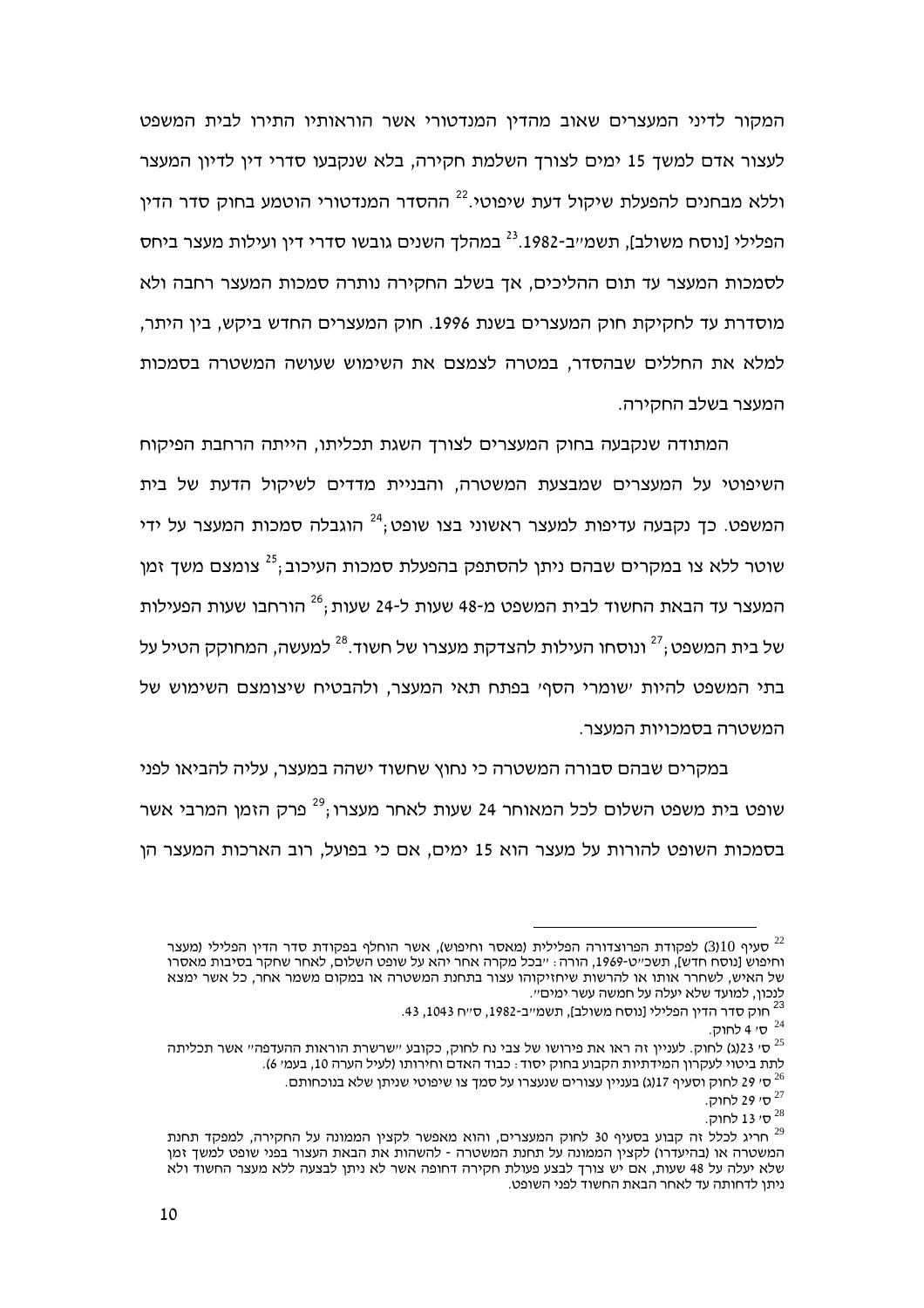לפרקי זמן קצרים יותר של 3-5 ימים.<sup>30</sup> והארכת מעצר נוספת מחייבת דיון מחודש בבית המשפט.<sup>31</sup> במסגרת זאת, תפקיד השופט הוא לפקח על עבודת המשטרה ולבחון אם החקירה מתנהלת בקצב משביע רצון ואם יש צורך להמשיך ולהחזיק את החשוד במעצר.

החוק מעמיד שלושה מבחנים כתנאי להמשך מעצר: מבחן דַיות הראיות, מבחן העילה ומבחו החלופה.<sup>32</sup> במבחו הראשוו על השופט לבחוו אם קיימות די ראיות להקים חשד סביר שהחשוד ביצע את העבירה המיוחסת לו. במבחן השני נדרש השופט לבחון אם מתקיימת אחת משלוש עילות מעצר המוגדרות בחוק: (א) חשש לשיבוש מהלכי חקירה ומשפט; (ב) מסוכנות (ג) צורכי חקירה מיוחדים שלא ניתן לקיימם אלא כשהחשוד נתון במעצר. שתי עילות המעצר הראשונות הן עילות ׳מסורתיות׳ אשר גובשו בפסיקה עוד לפני חקיקת חוק המעצרים, ואילו העילה השלישית אומצה על ידי המחוקק במהלך דיוני ועדת חוקה, חוק ומשפט והתקבלה תוך קביעת סייגים והגבלות.<sup>33</sup> עילות המעצר מבטאות למעשה את האינטרסים החברתיים המצדיקים מעצר. במבחן השלישי נדרש בית המשפט לבחון אם קיימת חלופה למעצר והאם ניתן להשיג את מטרת המעצר בדרד שתפחית את הפגיעה בחירויות החשוד.

## 3. יישום חוק המעצרים והשפעותיו

חוק המעצרים פורסם כאמור במאי 96 ונכנס לתוקף שנה לאחר מכן. בשנים הראשונות להפעלתו נעשו כמה ניסיונות להעריך את מידת האפקטיביות שלו ואת השפעתו על נוהגי המעצר.<sup>34</sup> מן המחקרים השונים שהיו נבדלים זה מזה במתודות החקירה, עולה מגמה אחידה, ולפיה לחוק הייתה השפעה מסוימת על *משך* המעצר, אך הוא לא גרם לירידה *במספר* המעצרים. בחלק זה תיבחן השפעתו של חוק המעצרים בשלושה תחומים:

על פי Fי גרבר-שגיב *חוק המעצרים החדש: נתונים השוואתיים* מדור סטטיסטיקה משטרת ישראל (1999). על פי C נתונים אלה, בשנת 1999 עמד החציון של מספר השעות שבהן שוהים עצורים במעצר על 47 שעות (כלומר, מחצית מהעצורים שוהים במעצר 47 שעות או פחות מכך ומחצית ומהעצורים שוהים במעצר 47 שעות או יותר), ובשנה שלאחר כניסתו לתוקף של החוק עמד החציון על 46 שעות.

בקשה להמשד מעצר בתום 30 יום למעצרו של החשוד חייבת להיות מלווה באישור מיוחד מטעם היועץ המשפטי לממשלה. הארכת מעצר מעבר ל-75 ימים, בטרם הוגש כתב אישום נגד החשוד, היא בסמכות בית המשפט העליון.

<sup>-</sup> סעיף 13 לחוק.

<sup>.10</sup> להרחבה על פרשנות העילות ופסיקה רלוונטית ראו צבי נח, לעיל הערה 10

<sup>&</sup>quot; גרבר-שגיב, לעיל הערה 30; מיכל אהרוני *ייללא עילה*: *יישום חוק המעצרים בידי המשטרה ובתי המשפט*י (2000) , *השלכות התיקון בחוק המעצרים על תקופת המעצר* מד״ע – מחקר, דוחות, הערכה (2000) (<mark>לא אותר</mark> – לי יש עותק של המסמך) וראו גם: Hagit Lernau .A Research Evaluation of the Israeli New Pretrial Detention Act, 35 THE ISRAEL LAW REVIEW, 266, (2003).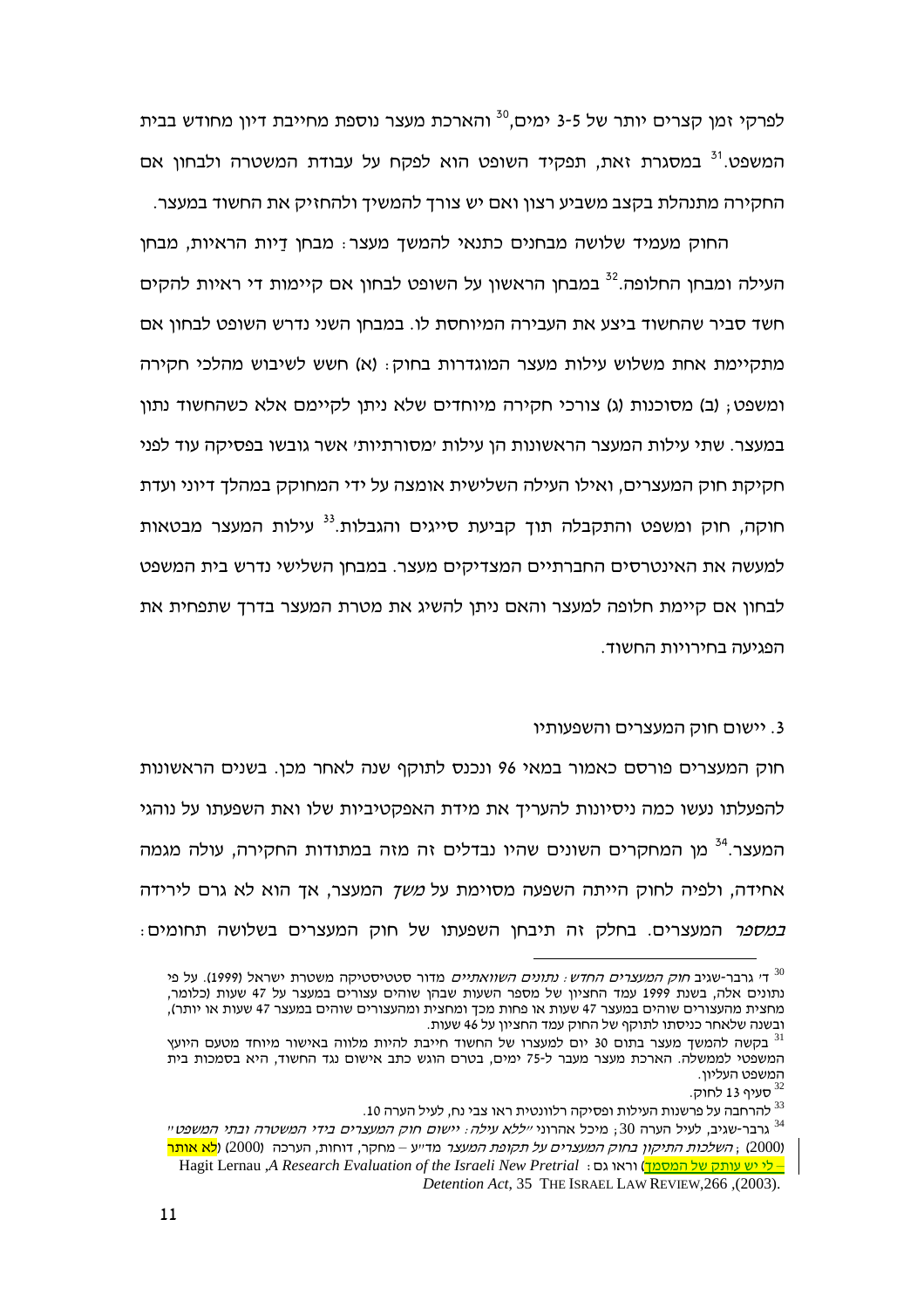השפעתו על מהלך הדיון בבית המשפט, השפעתו על תוצאות הדיון ועל משך המעצר, והשפעתו על השימוש בכוחות המעצר על ידי המשטרה.

#### השפעת חוק המעצרים על הדיון בבית המשפט .N

חוק המעצרים עיצב את הדיון המשפטי בבקשת המעצר של חשוד בהתאם לשלושת המבחנים הקבועים בו : מבחו דיות הראיות. מבחו העילה ומבחו החלופה. עם זאת. נדמה כי על אף שדרישות החוק מתמלאות באופן פורמלי, אין שינוי מהותי בדגשים המנחים את הדיון ואת החלטת המעצר. להלן נראה כי מבחן הראיות ובדיקת עילת צורכי החקירה של המשטרה - שעמדו במרכז הדיוו המשפטי גם לפני חקיקת החוק - המשיכו לעמוד במרכז הדיון גם אחרי כן. לעומת זאת, חשיבותו של עילות המעצר האחרות, כמו גם חשיבותו של מבחו חלופת המעצר, נשארו כפי שהיו בעבר - שוליות יחסית. אמנם עילות המעצר הקבועות בחוק מוזכרות ברבות מבקשות המעצר של המשטרה, אך הן אינן באות לידי ביטוי של ממש בדיון המילולי או בנימוקים הניתנים על ידי בית המשפט להחלטת המעצר.

שני התרשימים המובאים להלו מציגים ניתוח תוכו של תחומי הדיון בבית המשפט ושל החלטת המעצר. התרשימים מבוססים על נתונים שנאספו בבית המשפט השלום בתל-אביב בשנים 1995 (לפני חקיקת חוק המעצרים), 1998 (מיד לאחר כניסת החוק לתוקף) ובשנת 1999.<sup>35</sup> יש להוסיף כי בשנת 1998 קבע שר המשפטים קריטריונים כלכליים ליישום התקנות המעניקות זכאות לייצוג של הסנגוריה הציבורית לעצורי ימים בבית המחוז תל-אביב.<sup>36</sup> תקנות אלו הביאו לירידה חדה באחוז העצורים הבלתי מיוצגים, מ-60% עצורים

הנתונים נאספו בבית משפט השלום בתל-אביב והם מתבססים על ניתוח סוגי הטענות אשר הועלו במהלך הדיון. ניתוח התוכן נעשה על יסוד בקשות המעצר הכתובות המוגשות לבית המשפט על ידי היחידה החוקרת. ועל יסוד פרוטוקול הדיון. כל טענה קודדה בהתאם לשדה התוכן שאליו היא מתייחסת (ראיות בתיק, סוג עילה וכדומה). ניתוח זה אינו כולל הערכה של טיב הטענות שהועלו, כך שגם טענות כלליות כגון "קיימת מסוכנות" או ״בית משפט מתבקש לשקול חלופה״ קודדו כמתייחסות לשדה התוכו הרלוונטי. ניתוח התוכו נערד על מדגם של שני שליש מתיקי המעצר אשר נפתחו במהלך החודשים אוגוסט וספטמבר בשנים 1995, 1998 ו-1999. המספר הכולל של רישומי מעצר במחקר הוא 2408, מתוכם היו כ-65% בקשות להארכת מעצר והיתר היו בקשות לשחרור בתנאים. להרחבה על המחקר ראו: Lernau, שם.

תקנות הסנגוריה הציבורית (ייצוג עצורים מחוסרי אמצעים), התשנ״ח – 1998, ק״ת 5917 1096 (13.8.98). סעיף 2 לתקנות קובע כי הן יוחלו באופן הדרגתי במחוזות שונים בארץ. תחילה הוחלו התקנות בתל-אביב והמרכז (החל מיום 1 בנובמבר 1998), לאחר מכן בירושלים ובאר שבע (1 בינואר 1999), במחוז צפון (החל מיום 20 בדצמבר 2000) ולבסוף גם במחוז חיפה (החל מיום 10 בנובמבר 2002). ראו: תקנות הסנגוריה הציבורית  $(31.10.02)$  (ייצוג עצורים מחוסרי אמצעים), התשסייג - 2002, קיית 6205, 125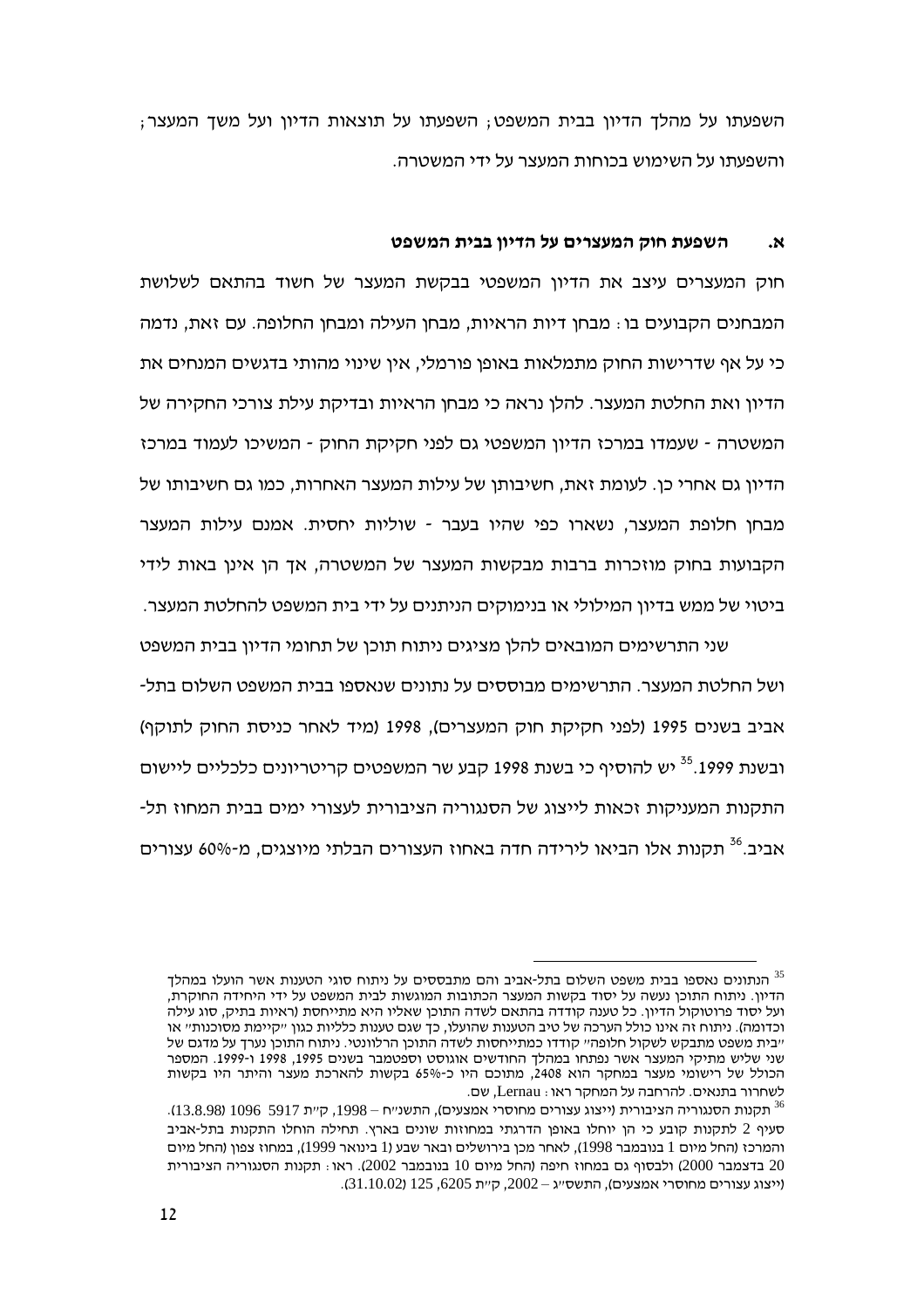לא מיוצגים בשנת 1998 ל-15% עצורים לא מיוצגים בשנת 1999.<sup>37</sup> ההשוואה לשנת 1999 מודדת אם כן את ההשפעה שהייתה להרחבת הייצוג על ידי הסנגוריה הציבורית על דיוני המעצר.

הירידה בכמות העצורים הלא מיוצגים לוותה בעלייה באחוז העצורים המיוצגים על ידי הסנגוריה הציבורית $^{\rm 37}$ מ-12% ל-58% מכלל העצורים המובאים לבית משפט לצורך הארכת מעצרם. בשנים אלו לא חל שינוי משמעותי באחוז העצורים המיוצגים על ידי עורך דין פרטי (28% בשנת 1998 ו- 32% בשנת 1999). להרחבה ראו Lernau, לעיל הערה 34, בעמי 275.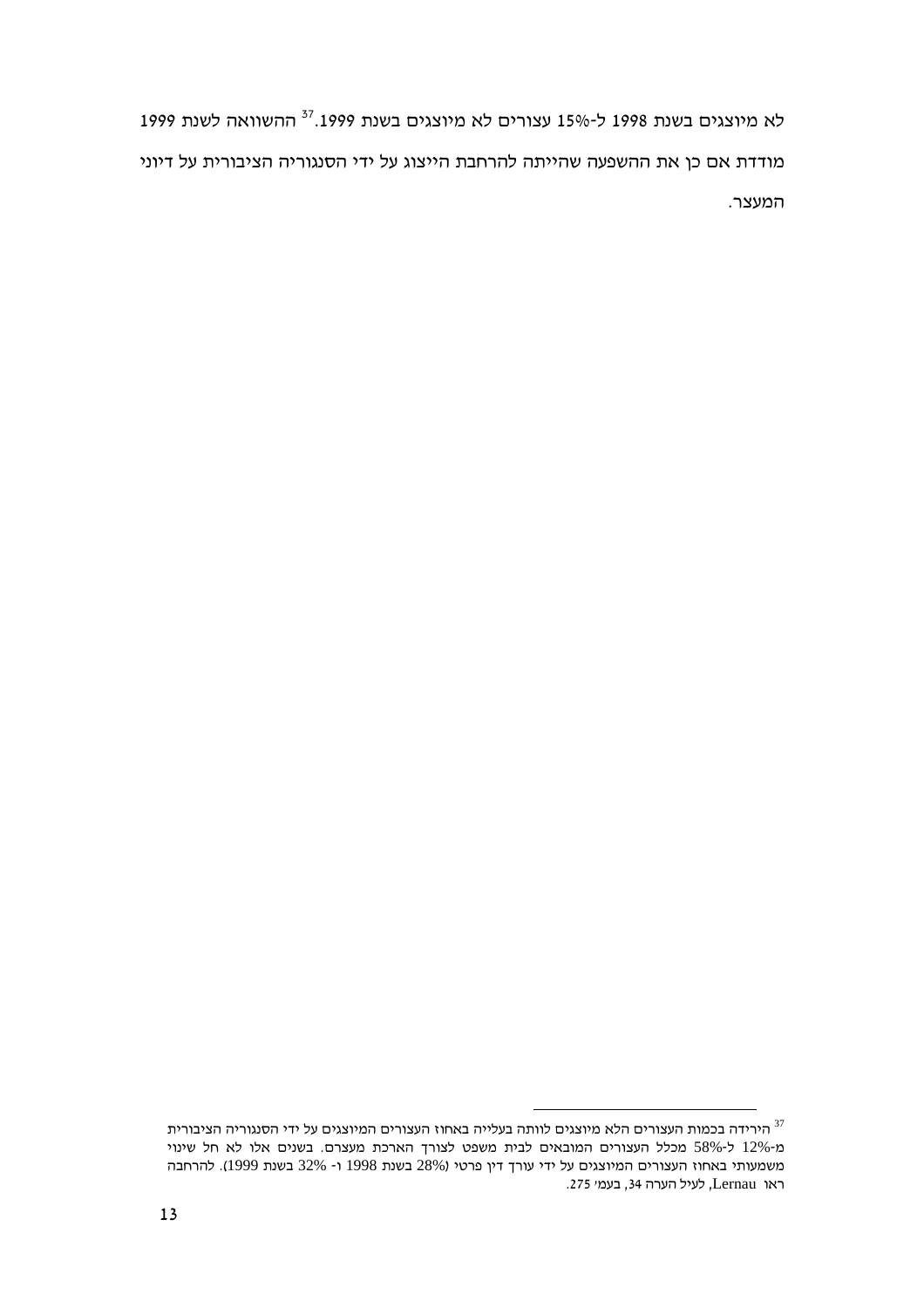

לפי שנים

 $-5$  – ראיות לחשד  $-2$  עילת מסוכנות  $-3$  – עילת שיבוש הליכי חקירה ומשפט  $-4$  – עילת צורכי חקירה  $-1$ חלופת מעצר הערה - הנתונים מתייחסים רק לתיקים שבהם התבקש מעצרו של החשוד

תרשים 1 מראה כי כבר בשנת 1995, עוד לפני חקיקת חוק המעצרים, עמדו במרכז הדיון בחינת הראיות (97% מהתיקים) ובדיקת צורכי החקירה (כ-80%). לאחר חקיקת החוק חלה עלייה בהתייחסות לעילות המעצר המסורתיות (מסוכנות ושיבוש החקירה), מגמה אשר החלה בשנת 1998 והמשיכה בשנת 1999. אשר לחלופות המעצר, החוק עצמו לא הביא לשינוי באחוז התיקים שבהם נבדק מבחן החלופה. רק בעקבות העלייה בשיעור הייצוג חל שינוי בהתייחסות למבחן החלופה, ואחוז התיקים שבהם נדונה חלופת מעצר עלה מכ-35% לכ- 60%.

התרשים הבא מציג ניתוח תוכן של החלטת השופט. עבור כל אחד מהמבחנים שנקבעו בחוק, מציין התרשים אם בית המשפט אישר את הבסיס למעצר (אישור), אם קבע

14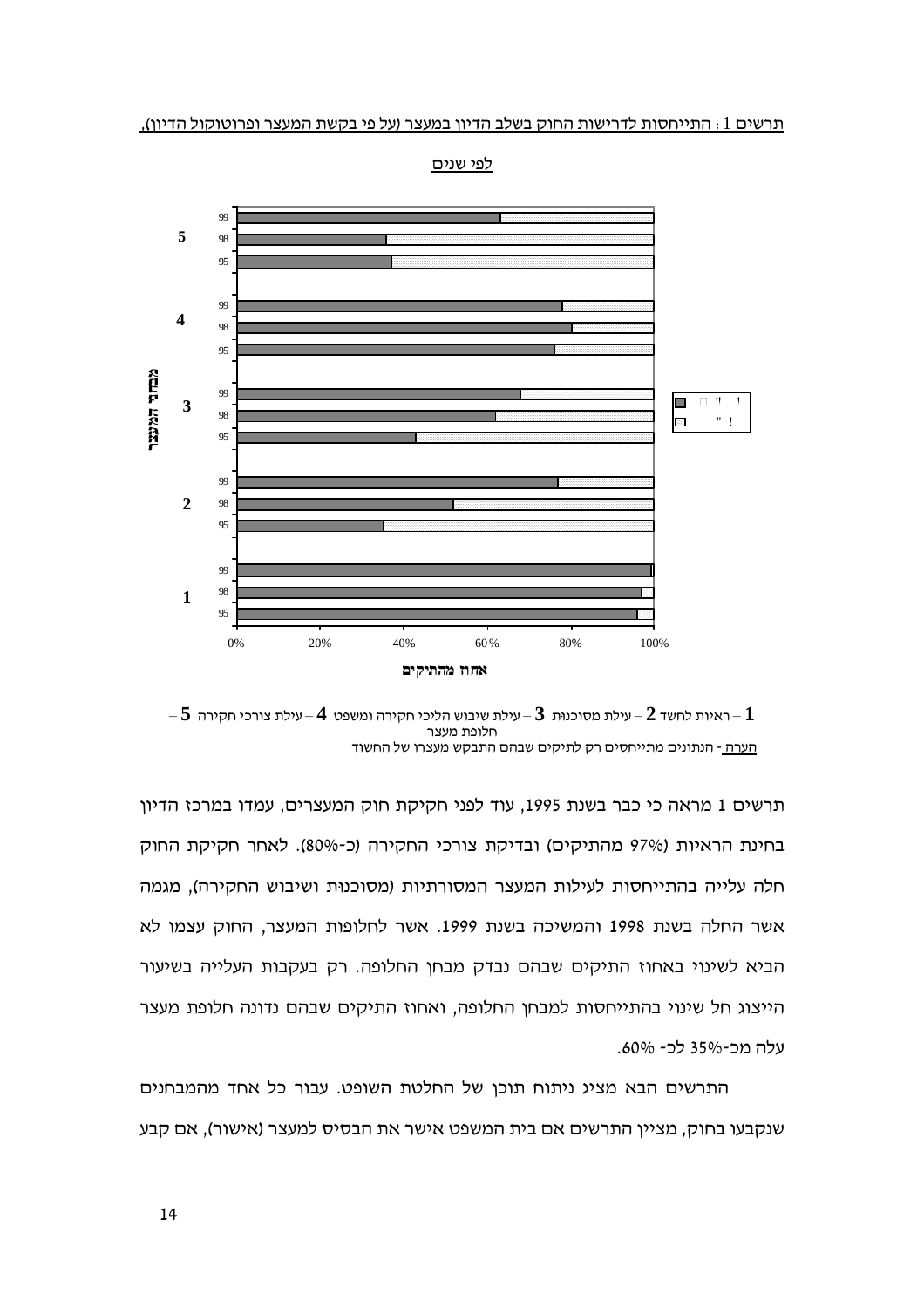



לפי שנים

 $-5$  – ראיות לחשד סביר  $2$  – עילת מסוכנות  $3$  – עילת שיבוש הליכי חקירה ומשפט  $-4$  – עילת צורכי חקירה  $-1$ חלופת מעצר הערה - הנתונים מתייחסים רק לתיקים שבהם התבקש מעצרו של החשוד

מתרשים 2 עולה כי בהתפלגות התכנים המוזכרים בהחלטת בית המשפט לא חל שינוי משמעותי. רוב ההחלטות מתייחסות לבסיס הראייתי למעצר ואחוז ניכר מהן בוחן את צורכי החקירה של המשטרה. לעומת זאת, התייחסות בהחלטת בית המשפט לעילות המעצר המסורתיות הייתה ונשארה פחותה לאורך כל השנים.

החשיבות הקטנה יחסית הניתנת לעילות המעצר במהלך הדיון נלמדת גם ממקורות נוספים:

1. מדוּח האגודה לזכויות האזרח המבוסס על מחקר שדה שנערך באולם המעצרים בבית המשפט בתל-אביב.<sup>38</sup> עולה כי רק בכ-30% מהדיונים התקיים דיוו בעל פה הדו בעילת

<sup>.34</sup> אהרוני, לעיל הערה <sup>38</sup>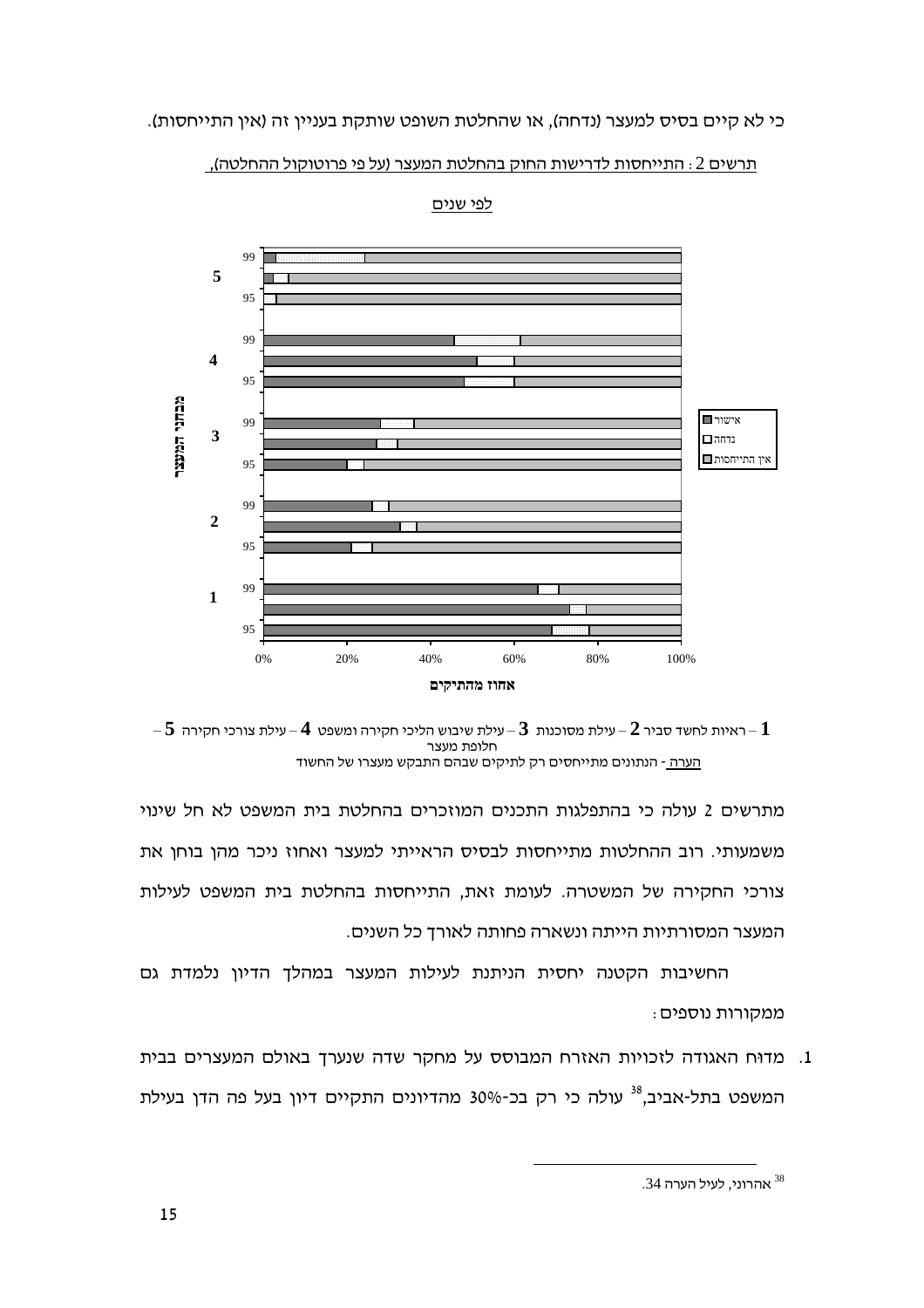המעצר, ורק בכ-10% מההחלטות השיפוטיות הוזכרה עילת מעצר המשמשת בסיס להחלטת המעצר.<sup>39</sup>

- 2. במהלד השנים פיתחו נציגי המשטרה נוהג לאזכר בבקשת המעצר את כל שלוש העילות הנדרשות, בכתב או בעל-פה. נוהג זה מלמד על התאמתן הפורמלית של בקשות המעצר למינוחים המשפטיים שנקבעו בחוק, מבלי לקיים דיון מהותי בכל אחת מהעילות המוזכרות.<sup>40</sup>
- 3. דגם דומה עולה מניתוח תוכן החקירות הנגדיות של נציגי המשטרה על ידי באי כוח העצורים.<sup>41</sup> מיפוי התכנים שעליהם נחקר הטועו המשטרתי חושף כי בדומה להחלטת המעצר, גם החקירה הנגדית מתמקדת בשאלות הקשורות לראיות המבססות חשד סביר (90% מהחקירות הנגדיות) ובשאלות הקשורות לצורכי החקירה העתידיים של המשטרה (60% מהחקירות הנגדיות). לעומת זאת, רק ב-20% מהחקירות הנגדיות נשאל הטוען המשטרתי על הבסיס הראייתי לקיומן של עילות המעצר המסורתיות.<sup>42</sup>

הבדל מובהק בתוכני החלטת השופט נמצא באחוז ההחלטות שבהן הייתה התייחסות לחלופת מעצר. בשנת 1999 הייתה התייחסות כזאת בכ-25% מההחלטות. לעומת כ-6% בלבד בשנים שקדמו לכד. מגמה זו מוסברת על ידי עלייה באחוז הדיונים שבהם התייחסו הצדדים לחלופות מעצר [ראו תרשים 1]. עם זאת, ברוב המקרים שבהם התייחס בית המשפט לחלופת המעצר הוא שולל את החלופה שהציע בא כוח החשוד.<sup>43</sup> למעשה. אף

ההבדלים באחוזים בין שני המחקרים נובעים גם מהבדלים במקור שממנו נאספו הנתונים - בקשה כתובה  $^{\rm 39}$ ופרוטוקול הדיון לעומת דיון בעל פה – וגם מהבדלים במדגם. דוח האגודה מציין עוד כי במחצית המקרים שבהם יש התייחסות לעילת מעצר, נסמכת המשטרה על עילת מעצר של צורכי חקירה - אם כעילה יחידה (בכ-30% מהתיקים) ואם בנוסף לעילות אחרות.

<sup>&</sup>lt;sup>40</sup> בשנת 1995 אוזכרו כל שלוש העילות בכ-15% מהתיקים לעומת 28% מהתיקים בשנת 1998 וכמעט מחצית מהתיקים בשנת 1999 (46%). ראו Lernau, לעיל הערה 34, בעמ׳ 276.

העלייה באחוז הייצוג הביאה להכפלה באחוז הדיונים שבהם מתקיימת חקירה נגדית. בשנים 1995 ו-1998 היו  $^{\rm 41}$ חקירות נגדיות בכ-30% מהדיונים לעומת כ-56% מהדיונים בשנת 1999. ראו Lernau, שם, בעמי 277.

<sup>.&</sup>lt;br>להרחבה ולהשוואה בין השנים ראו Lernau, שם, בעמי 278.

למעט מקרים חריגים מאוד, מותנים בדרך כלל השחרורים בערבויות כספיות (ערבות עצמית, ערבות צד ג' ו/או הפקדת מזומנים). בסמכות בית המשפט להורות על חלופת מעצר ממשית יותר כמו מעצר בית. הרחקה ממקום או מאדם, התייצבות במשטרה או הפנייה למסגרת טיפולית. במהלך השנים לא היה כמעט שינוי באחוז התיקים שבהם נעשה שימוש בחלופת מעצר של ממש. בשנת 1995 שוחררו לחלופה 13% מהעצורים : בשנת 1998 שוחררו 11% מהעצורים לחלופה, ובשנת 1999 שוחררו לחלופה 16% מהעצורים. ההבדלים באחוזי השחרור לחלופה ביו השנים 1998 ו-1999 נמצאו מובהקים ברמה של 0.012 <mark>p <</mark> ואילו ההבדלים ביו שנת 1995 לשנת 1999 לא נמצאו מובהקים. [ה<mark>כיוון השתבש</mark>]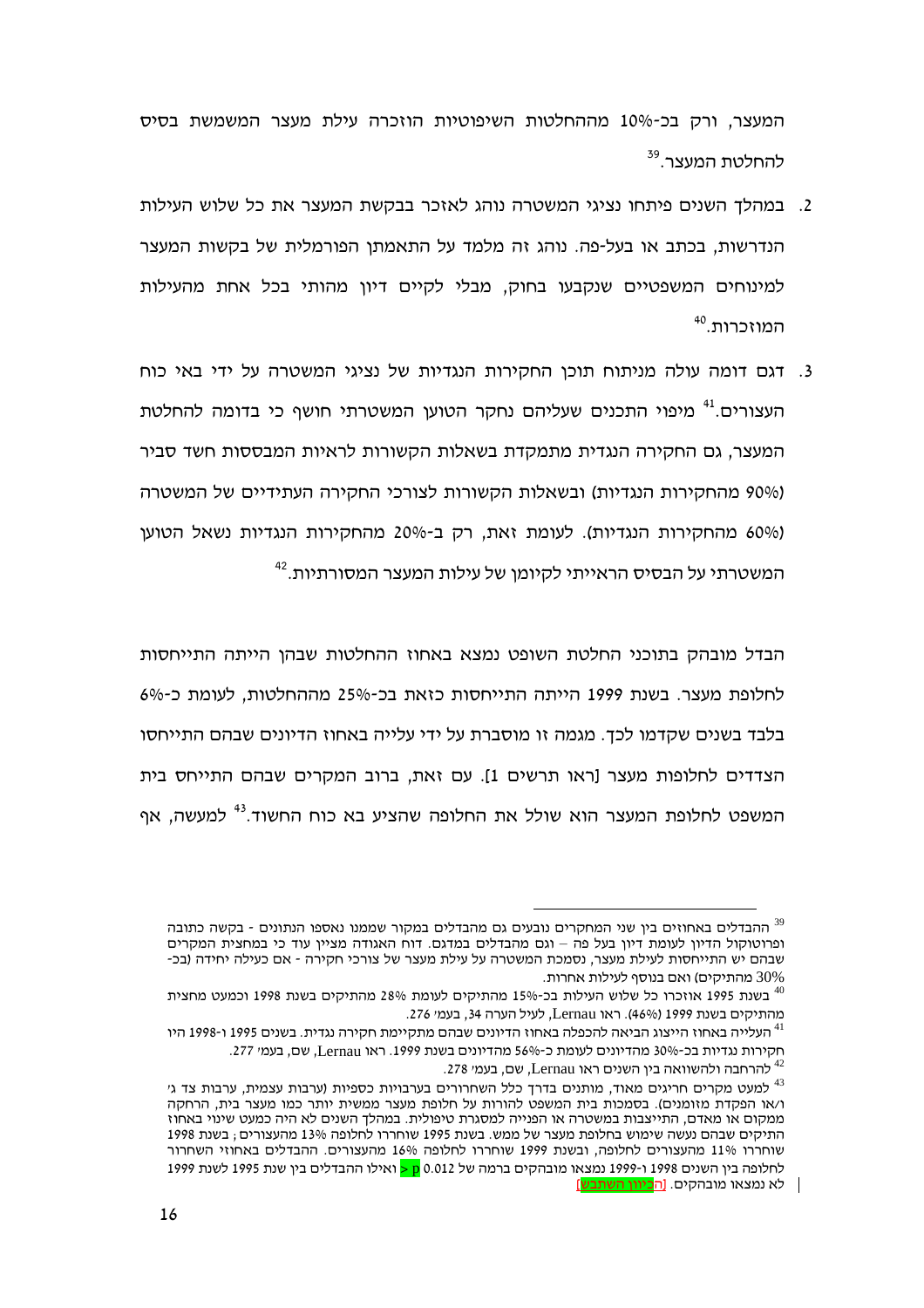שבשנת 1999 עלה באופן משמעותי אחוז המקרים שבהם נידונה חלופת מעצר - לא היה שינוי של ממש באחוז המקרים שבהם נעשה שימוש בכלי זה.<sup>44</sup>

התמונה שמצטיירת מכלל הנתונים היא שרק בשנת 1999, בעקבות העלייה באחוז העצורים המיוצגים, ניכרת השפעה מסוימת של החוק על דיון המעצר, וזאת בשני תחומים : עלייה באחוז התיקים שבהם מתקיימת חקירה נגדית של נציג המשטרה : ועלייה באחוז התיקים שבהם מוזכרת או נידונה האפשרות להסתפק בחלופת מעצר. בהתאמה. ניכרת עלייה באחוז התיקים שבהם מוזכרת (אך נדחית) בהחלטת השופט האפשרות להסתפק בחלופת מעצר. אך גם הרחבת הייצוג לא שינתה את הדגם הבסיסי של הדיון, ואנו רואים כי שדות התוכן העיקריים המופיעים בדיון המעצר ובהחלטת המעצר הם מבחו דיות הראיות ובדיקת צורכי החקירה העתידיים של יחידות החקירה. ההתמקדות בראיות מלמדת על החשש להפעיל כוחות מעצר כנגד חפים מפשע; אד משעה שנקבע כי קיימות די ראיות לבסס חשד סביר, מוסט הדיון מזכויות החשוד וחיפוש הצדקה למעצר, לבחינת צורכי החקירה ולבדיקת משך הזמן הנדרש להשלמת החקירה. כך נפגע העיקרון שלפיו המעצר איננו צריד לשמש כמכשיר חקירה, בלא שיהיה אינטרס אחר שיצדיק אותו.

### השפעת חוק המעצרים על תוצאות הדיון ועל משד המעצר  $\mathbf{L}$

בתום דיון המעצר צריד השופט להכריע בשני עניינים שונים. האם לשחרר את החשוד או להורות על מעצרו (In/Out decision) - ואם הוחלט על מעצר. עליו לקבוע את מספר ימי המעצר. בכל בקשת מעצר נוקבת המשטרה את מספר ימי המעצר המבוקשים, ובית המשפט מוסמך להיענות לבקשה במלואה, אף כי ברוב המקרים הוא נעתר לבקשה באופן חלקי.<sup>45</sup>

הטבלה להלן משווה בין תוצאות הדיון בשנים 1995, 1998, 1999. הטור השמאלי מציין את ממוצע ימי המעצר שביקשה המשטרה; בטור האמצעי אחוז התיקים שבהם הורה בית המשפט על שחרור העצור כאשר המספר בסוגריים מציין את אחוז התיקים

<sup>.</sup> ראו פירוט נתונים בטבלה מספר 1 בהמשך

חשוב לצייו כי החלטת השופט באשר למספר ימי המעצר, אינה קובעת את מספר ימי המעצר בפועל. המשטרה  $^{\rm 45}$ מוסמכת לשחרר את החשוד קודם למועד שחרורו על פי החלטת השופט. והיא אף יכולה לחזור לבית המשפט בבקשות חוזרות להמשך מעצרו של החשוד.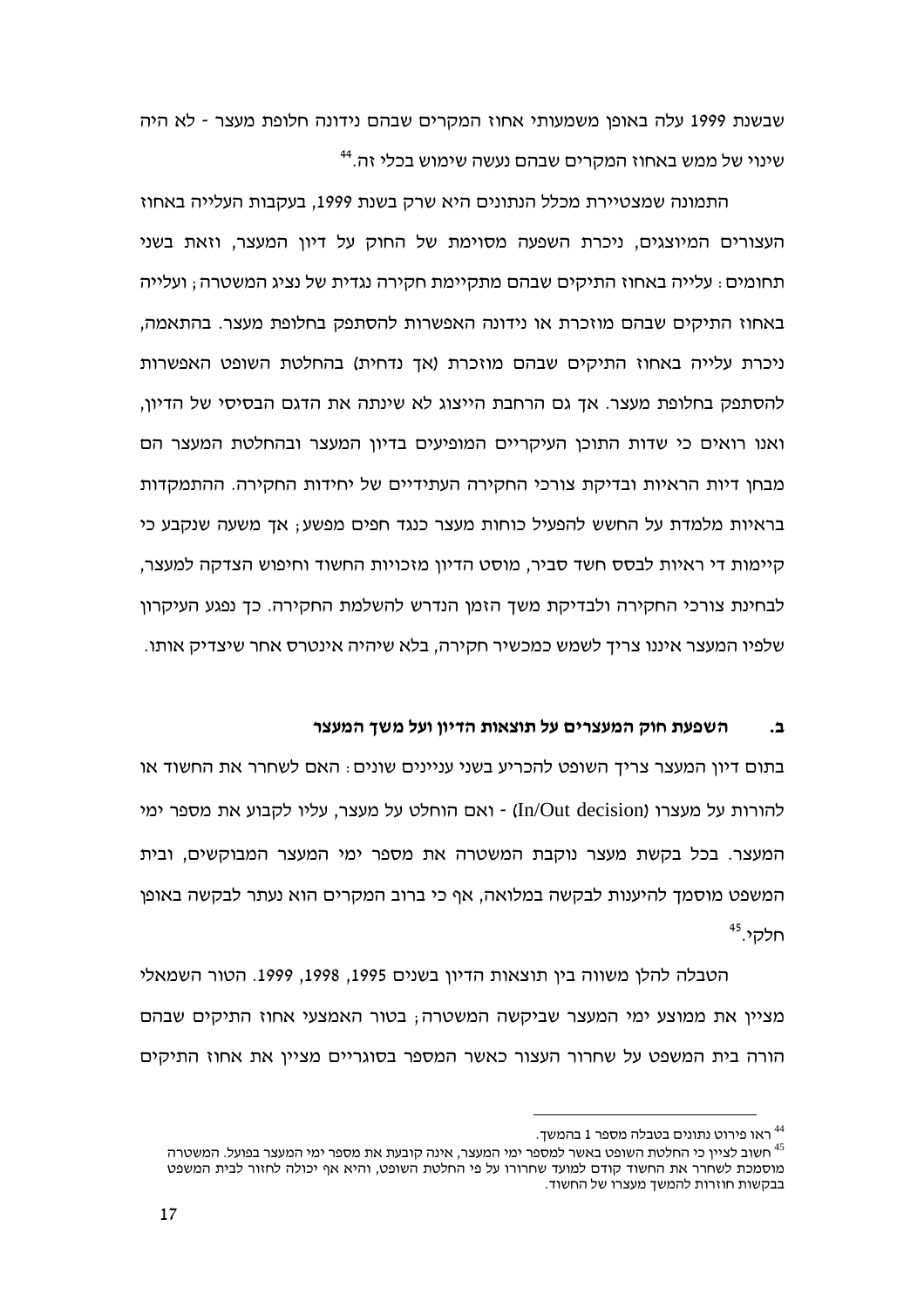שבהם נעשה שימוש בחלופת מעצר ממשית (מעצר בית, הרחקה, התייצבות בתחנת המשטרה, צו עיכוב יציאה מהארץ או טיפול); והטור הימני מציין את ממוצע ימי המעצר שנקבעו על ידי בית המשפט במקרים שבהם אישר השופט לעצור את החשוד.

| שנה  | ממוצע ימי מעצר בבקשת<br>$(STD + \n)$ המשטרה<br>٢٠1 | אחוז שחרורים<br>$f**1$<br>(אחוז השחרורים לחלופת<br>מעצר) | ממוצע ימי מעצר<br>בהחלטות מעצר (+ STD)<br>r*1 |
|------|----------------------------------------------------|----------------------------------------------------------|-----------------------------------------------|
| 1995 | $(+2.92)$ 6.33                                     | $(13)$ 24.5                                              | $(+2.18)$ 4.76                                |
| 1998 | $(+2.43)$ 4.75                                     | (11) 18.3                                                | $(+2.03)$ 3.59                                |
| 1999 | $(+2.23)$ 4.54                                     | $(16)$ 22.7                                              | $(+1.06)$ 3.41                                |

## <u>טבלה 1 : החלטות המעצר לפי שנים</u>

.(p $< 0.01, \, \mathrm{ANOVA}, \, \mathrm{Df}$ חשינויים בין שנת 1995 ושנת 1998 נמצאו מובהקים  $^*$ 

.(p< 0.05,  $\chi^2$ , Df=2) ומצאה מובהקת 1995 (-p< 0.05,  $\chi^2$  , Df=2) ומצאה מובהקת

<u>הערה -</u> הנתונים מתייחסים רק לתיקים שבהם התבקש מעצרו של החשוד.

הנתונים בטבלה 1 מראים כי בניגוד לצפוי, דווקא אחרי החוק חלה ירידה באחוז המקרים שבהם בית המשפט סירב לבקשת המעצר. אמנם בשנת 1999 ניתן לראות שינוי מגמה (אף שהשינוי אינו מובהק סטטיסטית), אשר יכול להיות מוסבר בעלייה באחוז הייצוג. ממצאים אשר פורסמו בדוח מחלקת המחקר של הנהלת בתי המשפט, המסתמכים על נתונים כלל ארציים, מצביעים על מגמה דומה.<sup>46</sup>

אחוז השחרורים צריך להיבחן בהשוואה לסוג העבירות וחומרתן. בעניין זה אין התאמה בין הנתונים הארציים שפורסמו על ידי מדור הסטטיסטיקה של משטרת ישראל, ובין ממצאי המחקר שערכתי המתייחס למחוז תל-אביב. על פי דוחות המשטרה,<sup>47</sup> בין 1996 ל-1999 חלה עלייה במעצרים בגין עבירות רכוש, אלימות ועבירות של פגיעה בסדר הציבורי; ובמקביל חלה ירידה במעצרים בעבירות הנחשבות קלות יחסית, כמו סמים ושהייה בלתי חוקית.<sup>48</sup> לעומת זאת, הנתונים שבדקתי בבית המשפט בתל-אביב מעלים כי בשנים הרלוונטיות היו הבדלים קלים בלבד בהתפלגות סוג העבירות שבגינן הובאו תשודים לדיון מעצר ובחומרת העבירות.<sup>49</sup>

הש*לכות התיקון בחוק המעצרים על תקופת המעצר,*לעיל הערה 34. הנתונים בדוח מבוססים על השוואה בין  $^{46}$ השחרורים במהלך דיון המעצר הראשון פחת בשנים האלו מ-20% ל-16%. שנת 1996 ושנת 1999. נמצא כי אחוז ה<br><sup>47</sup> ראו גרבר-שגיב, לעיל הערה 30.

הנתונים מתייחסים לתקופה שלפני פרוץ אינתיפאדת אל-אקצה (2000), שבעקבותיה חל שינוי משמעותי ביחס  $^{48}$ המשפט לעבירה זו. מערכת המשפט לעבירה זו.<br>4<sup>9 ב</sup>Lernau, לעיל הערה 34, בעמ*י 27*3-274.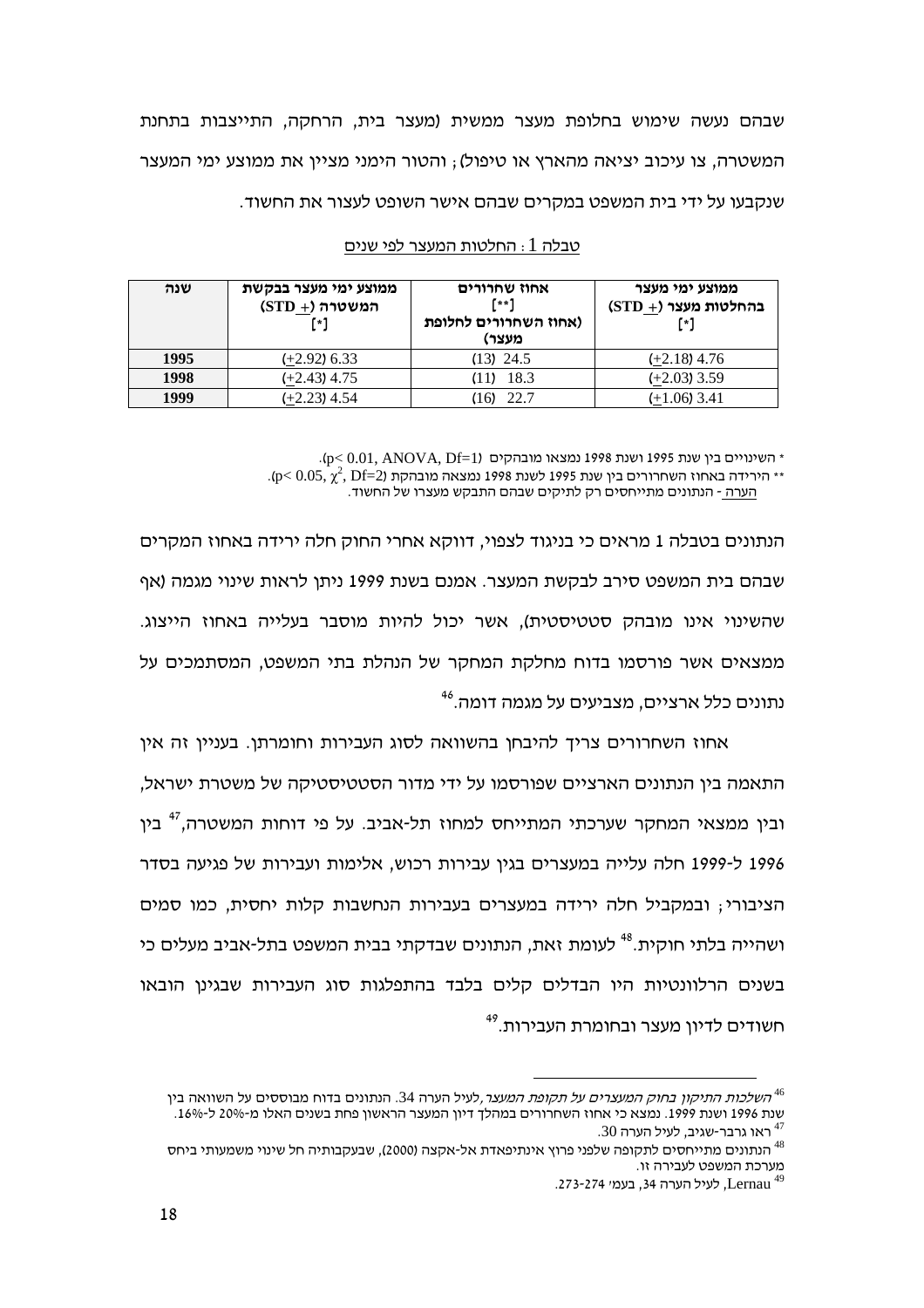מגמה נוספת העולה מהנתונים בטבלה לעיל היא הקיצור המשמעותי בממוצע ימי המעצר בהחלטת בית המשפט. בין שנת 1995 לשנת 1998 חלה ירידה של כ-25% בממוצע ימי המעצר שעליהם מורה השופט. מגמה זהה מדווחת בדוחות הסטטיסטיים של המשטרה, שלפיהם חלה עלייה באחוז הארכות המעצר הקצרות (עד 5 ימים), ובהתאמה, חלה ירידה באחוז הארכות המעצר ל-6 ימים ומעלה.<sup>50</sup>

בדרד כלל משמש נתוו זה בסיס לטענה כי בתי המשפט הגבירו את הפיקוח על בקשות המשטרה למעצר, כנדרש בחוק. אולם, טבלה 1 מצביעה על מגמת ירידה גם בממוצע ימי המעצר שביקשה המשטרה. היחס בין ממוצע מספר ימי המעצר שביקשה המשטרה לביו ממוצע ימי המעצר בהחלטת בית המשפט לא השתנה. ועל כו נדמה כי הירידה במספר ימי המעצר היא תוצאה ממגבלות שהמשטרה הטילה על עצמה – ולא תוצאה של פיקוח שיפוטי דווקני יותר.<sup>51</sup>

כך או כך, נתוני המשטרה מלמדים כי על אף ההידוק לכאורה בפיקוח השיפוטי, כמעט ולא חל שינוי בהתפלגות מספר ימי המעצר שבהם שוהים חשודים בפועל. תרשים 3 מציג את התפלגות משך המעצר בפועל בשנים 1996 ו-1999 לפי אחוז העצורים (מכלל אוכלוסיית העצורים) אשר שהו במעצר.

יתעלייה המדווחת באחוז ההארכות הקצרות היא מ-50% לכ-70% מהארכות המעצר. ראו $\cdot$  גרבר-שגיב, לעיל  $^{50}$ הערה 30.

סביר להניח שקיים יחס דיאלקטי בין מספר הימים שהמשטרה מבקשת לבין מדיניות בית המשפט בקביעת  $^{\rm 51}$ ימי המעצר. במקום אחר טענתי כי לפחות חלק מהמגבלות שהמשטרה מטילה על עצמה נובעות מהערכת הטוענים המשטרתיים לגבי נכונות בית המשפט להיענות לבקשה. סיבה נוספת לצמצום מספר ימי המעצר בבקשות המשטרה הייתה, ככל הנראה, טעות בהבנת החוק. הטוענים המשטרתיים סברו כי המגבלה הקבועה בסעיף 13(א)(3) לעניין עילת המעצר של צורכי חקירה מתייחסת לכלל העילות, ולכן העריכו כי רק במקרים חריגים הם יכולים לבקש יותר מ-5 ימי מעצר. ראו: Lernau, לעיל הערה 34, בעמי 283.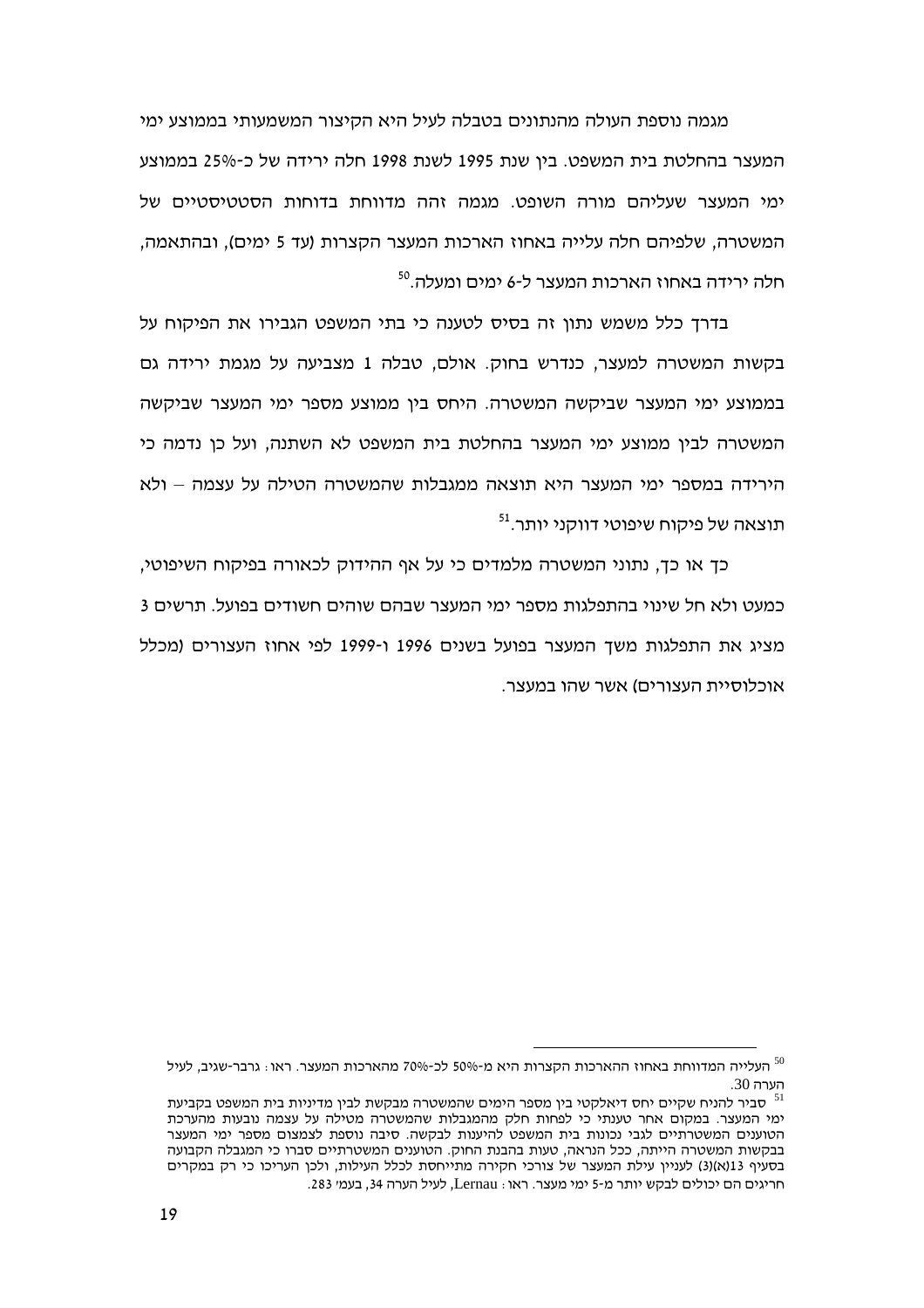## <u>תרשים 3 : התפלגות אורך המעצר (באחוזים), לפי שנים</u>



<sup>&</sup>lt;u>הערה –</u> התרשים מבוסס על נתוני מדור סטטיסטיקה של המשטרה

התרשים מצביע על שינויים קלים בלבד ביחס לאחוז העצורים אשר מעצרם בפועל נמשך 5 ימים ומעלה (25% מהעצורים בשנת 1996 לעומת 23% מהעצורים בשנת 1999). הסבר אפשרי לממצא זה עולה מהפרקטיקה המאפשרת למשטרה לשחרר חשודים לפני תום ימי המעצר שנקבעו על ידי השופט, ומצד שני, מאפשרת להביא חשוד להארכות מעצר  $52$ . חוזרות

מתרשים זה עולה כי השפעת חוק המעצרים על משך השהות במעצר ניכרת רק ביחס לשתי היממות הראשונות של המעצר. הן לפני החוק והן לאחריו שוחררו כ-60% מהעצורים במהלך שתי היממות הראשונות, אך היחס בין אחוז השחרורים במהלך היממה הראשונה לבין אחוז השחרורים במהלך היממה השנייה השתנה באופן ניכר. ההסבר לשינוי זה טמון בקיצור משך הזמן עד לדיון בהארכת המעצר לפני השופט, שאז נדרשת המשטרה להצביע על הבסיס החוקי למעצר ולהצדיק את נחיצותו. לפני החוק עמדו לרשות המשטרה 48 שעות עד הדיון, ובמהלכן שוחררו כ-60% מהעצורים (מחציתם במהלך היממה הראשונה ומחציתם במהלך היממה השנייה). עם השינוי בחוק עומדות לרשות המשטרה רק 24 שעות, במהלכן משוחררים כ-50% מכלל העצורים. כלומר, קיצור

השוואת אורך המעצר לזה הנהוג באנגליה, אשר בה קיים הסדר חוקי דומה, מעוררת שאלות בנוגע להכרחיות  $^{\rm 52}$ מעצרים אלו. מעל מחצית העצורים באנגליה משוחררים במהלך 4 השעות הראשונות, פחות מ-11% מהמעצרים נמשכים מעבר ל-12 שעות, ורק אחוזים בודדים מכלל המעצרים נמשכים מעל 24 שעות. ראו: DAVID BARNARD, THE CRIMINAL COURT IN ACTION (3<sup>rd</sup> Ed., 1988) ; MICHAEL MCCONVILLE., ANDREW SANDERS & ROGER LENG, THE CASE FOR THE PROSECUTION: POLICE SUSPECTS AND THE CONSTRUCTION OF CRIMINALITY ( 1991); HOME OFFICE STATISTICAL BULLETIN ARREST FOR RECORDED CRIME (NOTIFIABLE OFFENCES) AND THE OPERATION OF CERTAIN POLICE POWERS UNDER PACE ( 2005).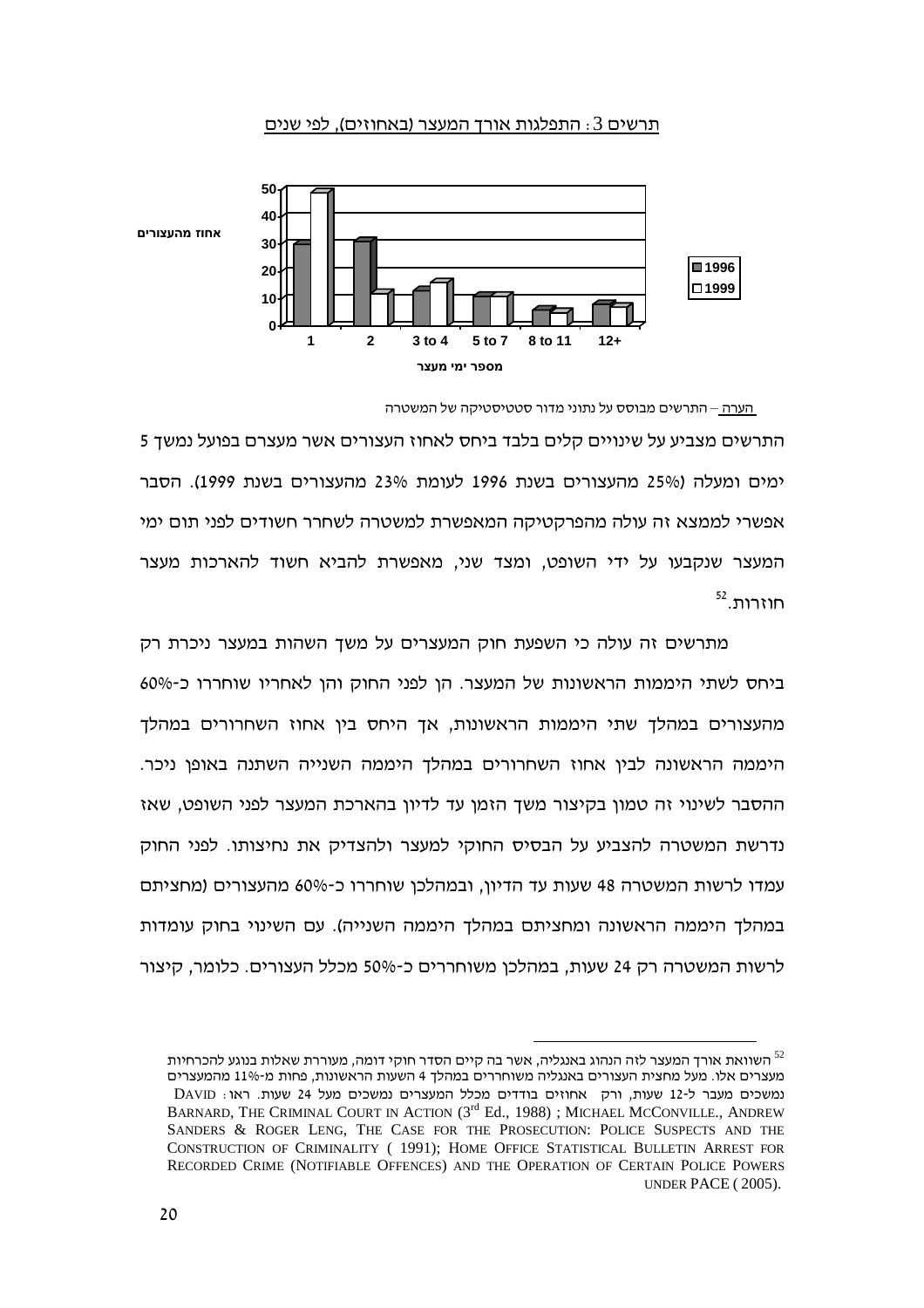משך הזמן עד לעריכת הביקורת השיפוטית הביא לשחרור מוקדם של כ-20% מכלל העצורים.

### ג. השפעת חוק המעצרים על דגם המעצרים בארץ

הנתונים שהוצגו עד כה מצביעים על שני שינויים שחלו בנוהגי המעצר לאחר כניסתו לתוקף של חוק המעצרים: (א). משך המעצר של כ-20% מהמעצרים קוצר ביממה; (ב). הדיון בבקשת המעצר הפך לפורמלי יותר, וכלל התייחסות לעילות המעצר כפי שנקבעו בחוק. השינוי הראשון הוא ממשי, ויש בו הקלה לאחוז לא קטן מהאנשים הנעצרים, אך השינוי השני לעומת זאת פורמלי בלבד, וספק אם הביא לשינוי בפועל בנוהגי המעצר.

תרשים 4 ממחיש עד כמה החמיץ בית המשפט את ההזדמנות לאכוף את החוק החדש (לפחות בשנים הראשונות להפעלתו) בצורה שתשפיע באופן ממשי על דגם המעצרים : בארץ



## תרשים 4: מעצרים פליליים של בגירים, לפי שנים

<u>הערה – התרשים מבוסס על נתוני מדור סטטיסטיקה של המשטרה.</u>

כזכור, חוק המעצרים פורסם בחודש מאי 1996, ונכנס לתוקף שנה לאחר מכן. תרשים זה מראה כי בשנת 1997, שבה הייתה היערכות לקראת הפעלת החוק, ובחודשים הראשונים להחלתו, חלה אכן ירידה של כ-35% בכמות המעצרים. מגמה זו הופסקה לאחר כניסתו של החוק לתוקף, ובשנת 1998 חלה דווקא עלייה משמעותית במספר המעצרים.<sup>53</sup> עקומת

<sup>&</sup>lt;sup>53</sup> בסוף שנת 1999 היה מספר המעצרים גבוה ב-8% ביחס לתקופה המקבילה לפני פרסום החוק (שם).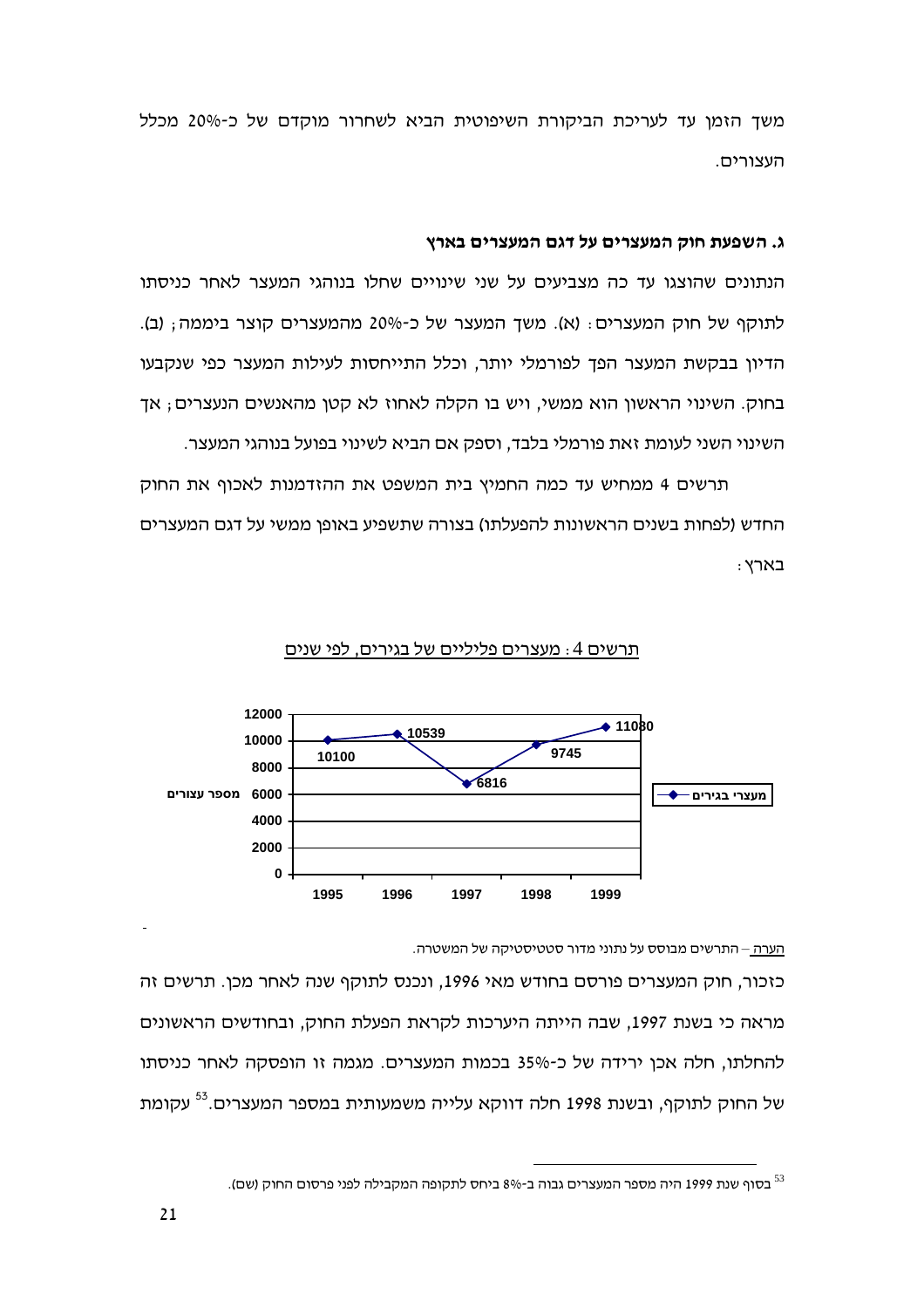ה-U מלמדת על היערכות המשטרה בעת הציפייה לחוק לקראת שינוי בנוהגי המעצר – היערכות שהביאה לירידה משמעותית במספר המעצרים - אד כעבור זמו קצר. כאשר הציפייה לרפורמה הגיעה למבחו בית המשפט, חלה עלייה מהירה במספר המעצרים עד למספר הבסיסי, ואף מעבר לו.

אחת השאלות החשובות בדיון על אודות השפעת יישום חוק המעצרים היא, האם העלייה בכמות המעצרים היא תגובה לעלייה ברמות הפשיעה בארץ ובחומרתה. במקרה כזה, ייתכו כי העלייה המספרית בכמות המעצרים מטעה, וכי בפועל המשטרה מבצעת מעצרים איכותיים יותר באחוז קטן יותר מתיקי החקירות. התשובה לשאלה הזאת אינה ברורה כלל, בעיקר כי בארץ אין כלים אמינים לאמוד את השיעור הממשי של הפשיעה ואת חומרתה. מקור עיקרי של נתונים בעניין זה הם פרסומים סטטיסטיים של משטרת ישראל ושל הלשכה המרכזית לסטטיסטיקה. אך ההסתמכות על נתונים אלו עשויה להטעות הו משום שהקטגוריזציה שמקורות אלו מציעים היא גסה וחסרת פירוט. והו משום שפעמים רבות הנתונים משקפים דפוסי דיווח (שהם פונקציה של אמון הציבור במערכת אכיפת החוק) והיקף פעילות מבצעית של מוסדות אכיפת החוק, ולאו-דווקא <sup>54</sup>.שינויים של ממש במציאות החברתית של הפשיעה.

ככל שהדיון הציבורי על עבריינות ופשיעה הולך ומתעצם, כך ניכר יותר חסרונו של מחקר שיטתי אשר יבחן מגמות ושינויים ברמות העבריינות והפשיעה לאורך זמן. אחד הנתונים המעניינים המתייחס לתקופה הרלוונטית הוא סקר נפגעי עבירות, אשר נעשה על ידי הלשכה המרכזית לסטטיסטיקה בשנת 2000. הסקר מלמד כי במהלד שנות התשעים חלה עלייה במספר העבירות, אך הייתה ירידה בשיעור הפשיעה, ככל שהיא נמדדת בשיעור היפגעות ביחס לגודל האוכלוסייה.<sup>55</sup> הסטטיסטיקה הפלילית שנעשית על ידי משטרת ישראל מלמדת שבמחצית השנייה של שנות התשעים, בין השנים 1995 ל-1998, הייתה עלייה משמעותית במספר תיקי החקירה אשר נפתחו במשטרה, ולאחריה חלה התמתנות

לא זה המקום להרחיב בטענה זו. אד לצורד המחשה אפשר לחשוב על סוגי עבירות שבהן משקף מספר תיקי  $^{\rm 54}$ החקירה את היקף הפעילות היזומה של המשטרה, דוגמת עבירות סמים. דוגמה נוספת היא שינוי במדיניות הטיפול המשטרתי בעבירות מסוג מסוים או בסוגי אוכלוסייה. כך תירשם עלייה בכמות תיקי החקירה או במעצרים ביחס לאירועים שכלפיהם המשטרה מאמצת מדיניות של zero tolerance, גם אם בפועל לא הייתה החמרה במציאות החברתית של העבירות האלו.

<sup>&</sup>lt;sup>55</sup> הלשכה המרכזית לסטטיסטיקה והמשרד לביטחון הפנים *סקר נפגעי עבריינות 2001* (2002) www.cbs.gov.il/publications/criminal.pdf נבדק לאחרונה באפריל 2007).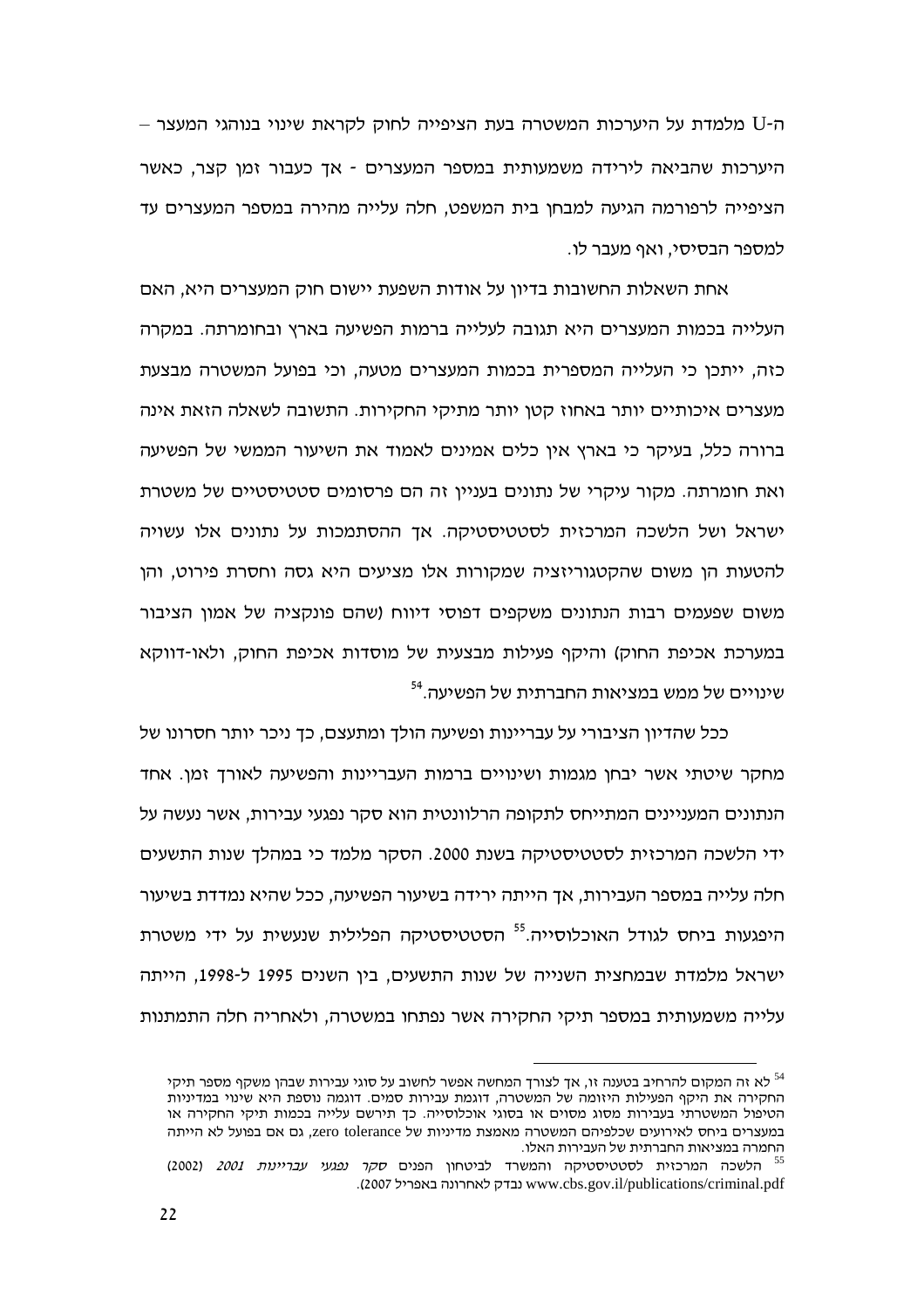ואף ירידה במגמה זו. עיקר העלייה במספר תיקי החקירה שנפתחו היה בשנת 1997 (15%), ועיקרה עלייה בתיקים בגין עבירות רכוש.<sup>56</sup> כאמור, הנתונים אינם סותרים בהכרח, מכיוון ששיטת המדידה המונחת בבסיסם שונה. בעוד מספר התיקים הנפתחים במשטרה משקף מאמצי אכיפה ונורמות דיווח, הרי שסקרים של נפגעי עבירה נחשבים ככלי מחקרי אמין יחסית למדידת רמת הפשיעה בחברה.

תרשים 5 מציג את היחס שביו המספר הכולל של מעצרים פליליים (מעצר לצורד חקירה ומעצר עד תום ההליכים), לבין מספר ההרשעות בבית המשפט בגין תיקים פליליים חמורים.<sup>57</sup> התרשים מחזק את הטענה כי בתקופת הציפייה לחוק החדש הייתה מגמה ברורה של צמצום בהיקף המעצרים, אך מגמה זו נבלמה והתהפכה במהלך השנה הראשונה לכניסתו של החוק לתוקף. עם זאת, התרשים מלמד כי בתמונה הכללית חלה ירידה מסוימת ביחס שבין מספר ההרשעות למספר המעצרים בתקופה הרלוונטית (14% עלייה במספר ההרשעות לעומת 9% במעצרים).



תרשים 5: יחס בין מעצרים פליליים להרשעות חמורות, לפי שנים

<u>הערה</u>: התרשים מבוסס על נתונים סטטיסטיים המפורסמים באתר המשטרה ועל נתוני הלשכה המרכזית <u>לסטטיסטיקה.</u>

## ג. חוק המעצרים: דיון תאורטי בהשפעותיו

הנתונים שהוצגו בחלק הראשון של המאמר מצביעים על כך שבשנים הראשונות לכניסת חוק המעצרים לתוקף, הייתה לו השפעה מוגבלת על נוהגי המעצר. למעט שינויים זמניים

לפירוט המגמות ראו נתונים ומצגת באתר משטרת ישראל.

הנתונים על המעצרים לקוחים מאתר משטרת ישראל והנתונים על ההרשעות לקוחים משנתוני הלשכה המרכזית לסטטיסטיקה.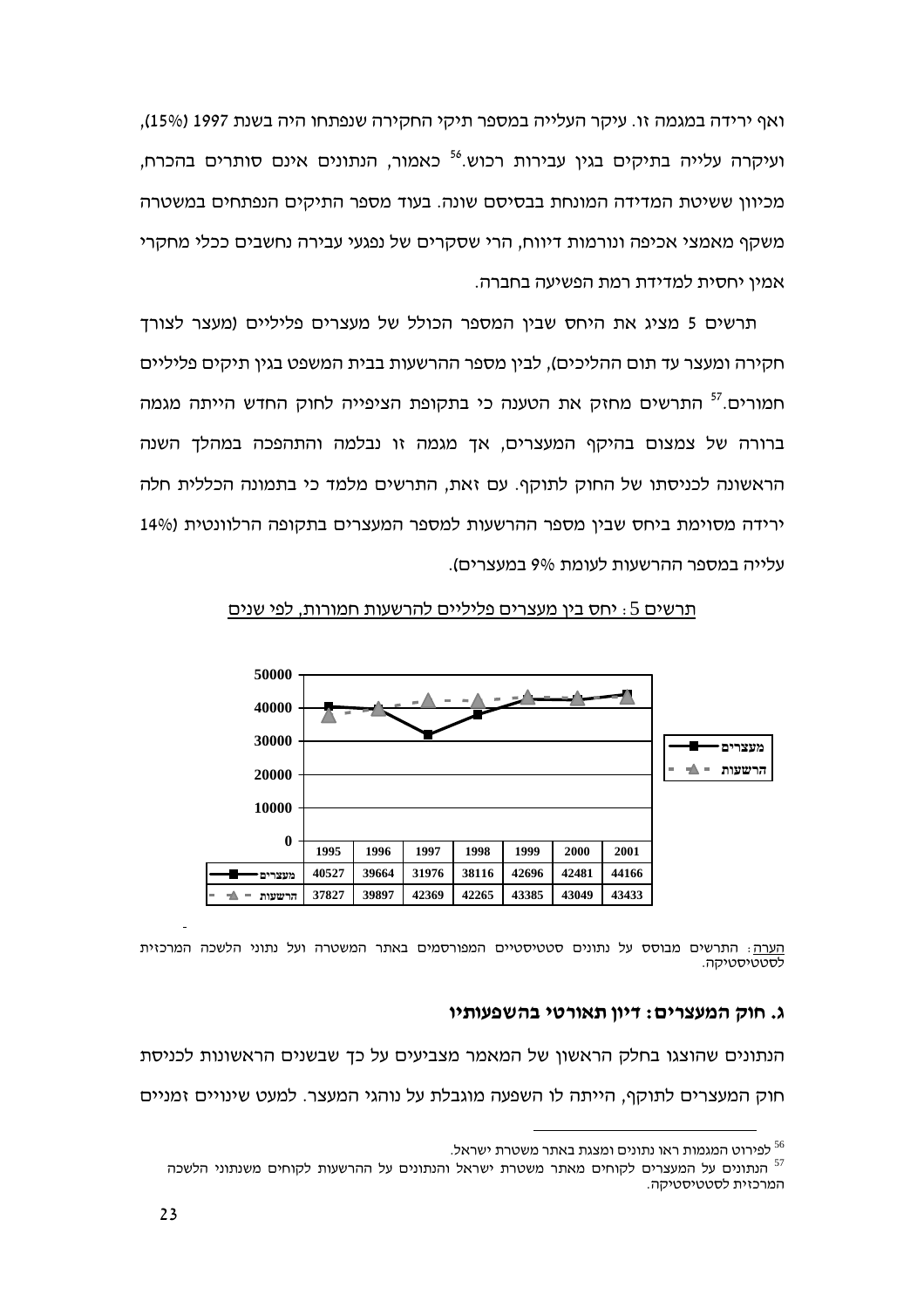שהתרחשו בשנת 1997, שנת הציפייה לחוק, נותרו ממדי המעצרים לצורך חקירה בארץ כשהיו. למעשה, ההשפעה העיקרית שהייתה לחוק המעצרים על מציאות חדרי המעצר הייתה עלייה באחוז השחרורים במהלך 24 השעות הראשונות של המעצר. במדדים אחרים כגון : מספר המעצרים, היחס בין מספר המעצרים לבין מספר ההרשעות הפליליות, ומשך תקופת המעצר בפועל - לא חל שינוי.

הסבר מסוים להשפעה המוגבלת של החוק ניתן לשאוב מן התכנים המופיעים בהחלטות המעצר של בית המשפט, שבהם, כך מראים הנתונים, לא חל שינוי של ממש. אף שמסגרת הדיון המשפטי בבקשת המעצר עוצבה בהתאם לדרישות חוק המעצרים החדש, לא התפתח דיון משפטי ביחס לעילות המעצר ולחלופות המעצר. נדמה כי במקום להטמיע רף חדש לשמירה על חירות החשודים, המשיכו בתי המשפט לאשרר את נורמות המעצר שהיו נהוגות קודם לחוק.

כל שניתן להסיק מן הנתונים שנאספו בשנים הראשונות להפעלת החוק, ספק אם החוק השיג את תכליתו, לפחות לא את התכלית המוגדרת במונחים של צמצום השימוש בסמכויות המעצר בשלב החקירה, ושינוי האיזון בין הכוחות המופקדים בידי סוכנויות אכיפת החוק לבין זכויות הפרט. נדמה כי יותר משהייתה לחוק השפעה על המציאות בחדרי המעצר, הייתה השפעתו בעיקר על פיתוח רטוריקה של שיח משפטי בנוגע ליחס לזכויות יסוד ולחירויות אדם. התוצאה של המתח בין הרטוריקה המשפטית המתפתחת לבין נוהגי המעצר שנמשכו ללא שינוי, היא הרחבה של הפער בין השיח המשפטי ובין המציאות החברתית.<sup>58</sup>

ההשפעה המוגבלת של חוק המעצרים איננה דבר חריג, אלא היא חלק מתופעה נרחבת שבה רפורמות חוקיות לא תמיד מובילות לשינוי המבוקש.<sup>59</sup> אין כוונתי לומר כי לא

 $^{\circ}$ We are faced with an interesting paradox: the . בעמי 150. לאו הבחנתו של הרברט פקר, לעיל הערה  $^{58}$ more we learn about the Is of the criminal process, the more we are instructed about its Ought and the greater the gulf between Is and Ought appears to become. […] Is and Ought share an increasingly Uack M. Balkin, *The* היגדים בחוק ליצור דימויים חברתיים ראו *Proliferation of Legal Truth*, 26 HARVARD JOURNAL OF LAW AND PUBLIC POLICY 5 (2003).

<sup>59</sup> MALCOLM FEELEY, COURT REFORM ON TRIAL (1983); : '
   Joseph E. Kennedy, *Making the Crime Fit the Punishment*, 51 EMORY L J. 753 (2002); Joseph S. Hall*, Guided to Injustice?: The Effect of the Sentencing Guidelines on Indigent Defendants and Public Defence*, 36 AM. CRIML L. REV*,* 1331(1999); CANDACE MCCOY, POLITICS AND PLEA BARGAINING (   1993); ANDREW ASHWORTH, THE CRIMINAL PROCESS: AN EVALUATIVE STUDY (1998) JOHN S. GOLDKAMP, MICHAEL R. GOTTFREDSON, PETER R. JONES :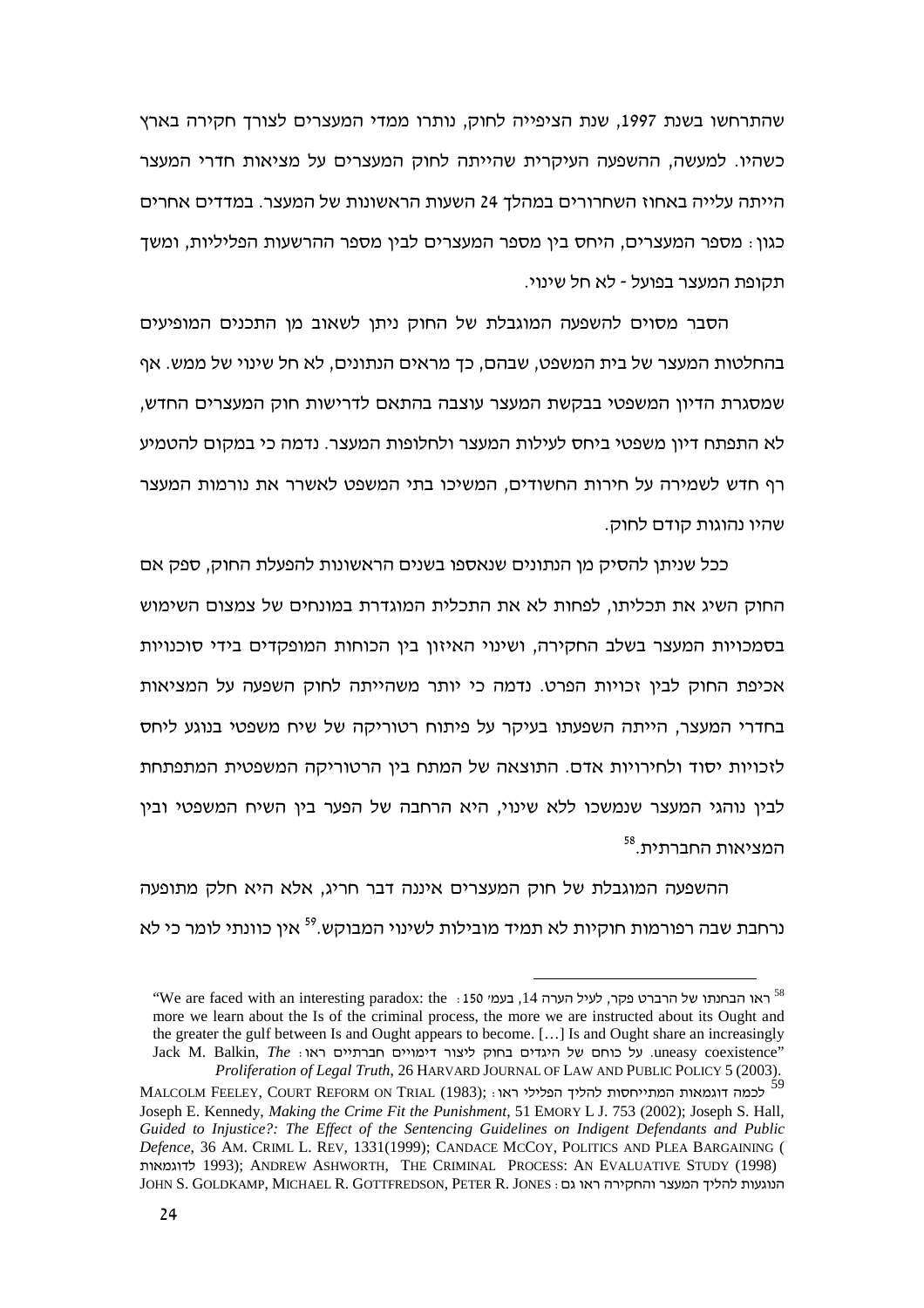מתרחשים שינויים במציאות החברתית, אלא שרפורמות בחוק אינן ערובה להשגת השינוי החברתי המבוקש. יישום הוראות החוק ותרגומן להתנהגות בפועל אינו תהליך ברור מאליו, וההסברים לכך הם שונים ומגוונים.<sup>60</sup> מודלים פוזיטיביסטיים מסבירים את הפער בין הוראות החוק לחוסר הצלחתן לחולל שינוי, בקשיים זמניים כגון : מחסור במשאבים, פרשנות מוטעית של תכלית החקיקה, או עיכובים בתהליך ההטמעה של החוק. הנחת היסוד בהסברים מסוג זה היא שהמכשולים ליצירת שינוי הם אקראיים וארעיים, וכי במהלך הזמן יבואו לידי פתרון, שאז יתאפשר יישום מלא של החקיקה.

לעומת זאת, זרמי החשיבה הביקורתית ההרמנויטית מציעים הסבר שונה לחלוטין.<sup>ו</sup> לפי גישות אלו, קיים פער אימננטי בין העקרונות הערכיים המוצהרים בחוק לבין יישומו בפועל. העקרונות המוצהרים מאשררים ו<u>מ</u>בנים דימויים חברתיים רצויים, בעוד המציאות החברתית נקבעת בהתאם ליחסי הכוח בחברה ולאינטרסים הכלכליים. כל עוד לא יהיה שינוי במבני העומק המוגדרים על ידי יחסי הכוח בחברה, אין לצפות לשינוי של ממש בהתנהגות החברתית. לפי גישה זאת, הרטוריקה המשפטית בחוק, בפסקי הדין ובכתיבה האקדמית, המצהירה על חיזוק זכויות הפרט ועל שוויון בפני החוק - אינה אלא כסות מילולית למערכת משפטית המחזקת ומשמרת מבנים חברתיים לא שוויוניים.<sup>62</sup> לפיכך, חוק המעצרים ותגובת המערכת המשפטית כלפיו, גם הם חלק מדימויים חברתיים כוזבים : יצירת מצג של חיזוק זכויות הפרט בעוד שלמעשה מציאות המעצרים נותרת ללא ......

<sup>&</sup>amp; DORIS WEILAND, PERSONAL LIBERTY AND COMMUNITY SAFETY: PRETRIAL RELEASE IN THE CRIMINAL COURT (1995); BARRIE LESLIE IRVING, IAN MCKENZIE, POLICE INTERROGATION: THE , McConville, Sanders and Leng EFFECTS OF THE POLICE AND CRIMINAL EVIDENCE ACT 1984 (1989); .52

<sup>60</sup> STANLEY COHEN, VISIONS OF SOCIAL CONTROL (1985); Harold A. McDougall, *Social movements, Law, and Implementation: A Clinical Dimension for the New Legal Process,* 75 CORNELL LAW REVIEW 83, 83-122 (1989).

ורמי החשיבה הביקורתית-הרמנויטית מנתחים תופעות חברתיות על יסוד ההנחה שבבסיס החברה קיימים יחסי $^{61}$ כוחות המבוססים על קונפליקטים מבניים (דוגמת הקונפליקט הכלכלי ביסוד החשיבה המרקסיסטית או קונפליקט מגדרי ביסוד החשיבה הפמיניסטית). המושג ׳ביקורתי׳ מתייחס להנחה שהקונפליקטים הללו מעצבים חלק גדול מהמוסדות החברתיים הגלויים, וכי זרמי חשיבה מסורתיים (אשר מתעלמים מיחסי הכוחות אלו) מספקים הסברים חלקיים ומטעים על אופי הסדר החברתי. המושג ׳הרמנויטי׳ מתייחס למתודולוגיה הפרשנית המאפיינת את זרמי החשיבה הללו. לסקירה היסטורית על ההתפתחות משמעות המושג ׳הרמנויטיקה׳ והשימוש בו בחשיבה בת ימינו ראו : זאב לוי, *הרמנויטיקה* (1989).

<sup>62</sup> Craig Haney, *The Fourteenth Amendment and Symbolic Legality*, 15 LAW AND HUMAN לעיל הערה 59, בעמי 233. Feeley ; BEHAVIOR 183 (1991);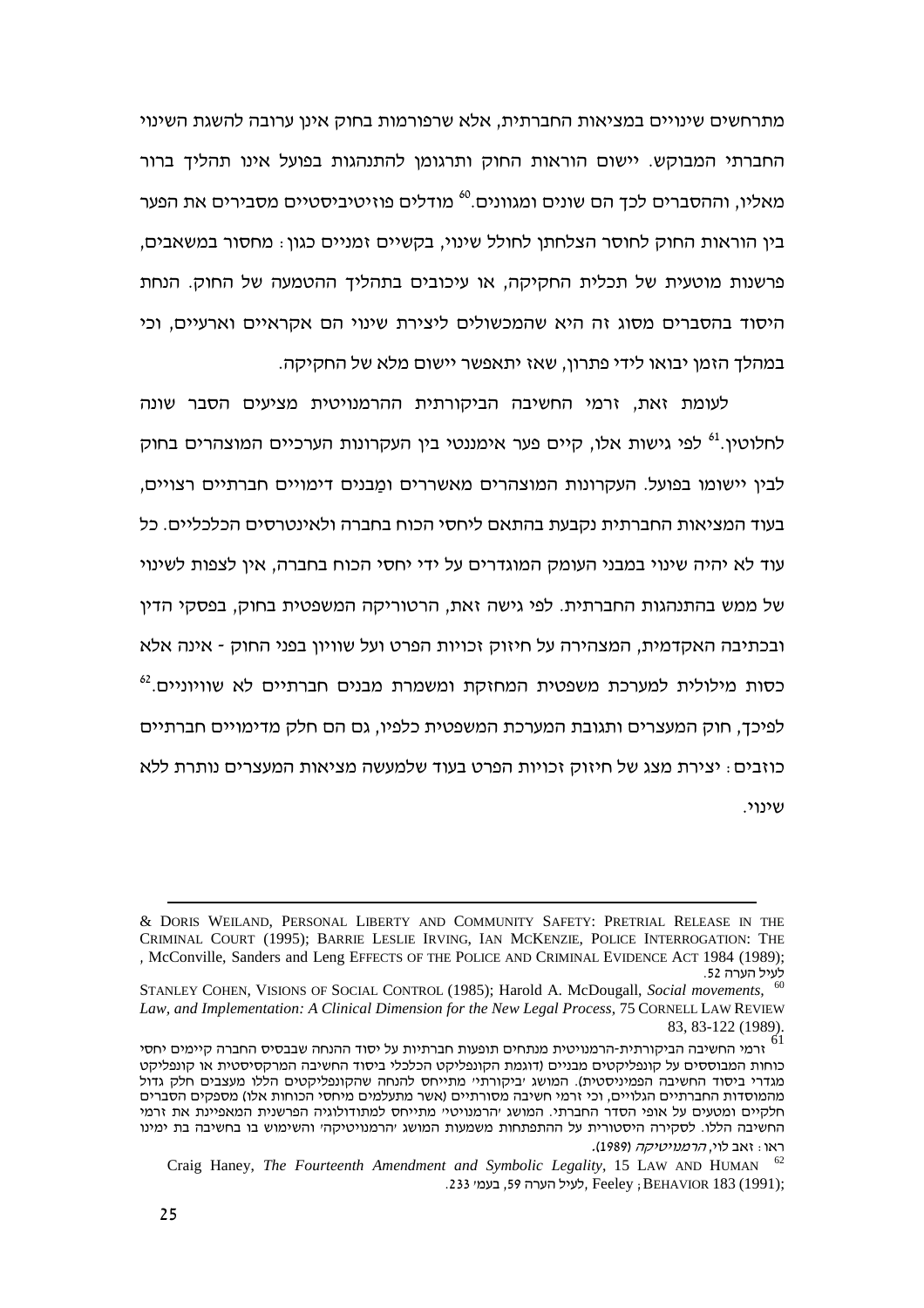כוחו של הניתוח הביקורתי ההרמנויטי הוא בהסבר הפונקציונלי שהוא מציע לפער שבין השיח המשפטי לבין המציאות החברתית, פער המבטיח שמירה על יציבות המוסדות החברתיים הקיימים.<sup>63</sup> אולם ניתוח זה לוקה בכמה חולשות מרכזיות: ראשית, לעתים תכופות הוא חסר ניתוח משכנע של הסיבות ליצירת הפער - קשה להניח כי הפער הזה נוצר באופן מכוון ומודע, מאחר שטענה כזאת מניחה דרגות בלתי סבירות של שיתוף פעולה, תחכום וחוסר כנות במערכות הפוליטיות והמשפטיות. הביקורת השנייה קשורה למדיניות חברתית - שלילה מוחלטת של כנות השיח במוסדות הפוליטיים והמשפטיים חותרת תחת הלגיטימיות של מוסדות אלו, בלא להציע להם אלטרנטיבה חברתית ממשית.<sup>64</sup>

ואולם, למרות המגבלות, אני סבורה כי התפיסה הפונקציונלית שבבסיס הגישה הביקורתית ההרמנויטית היא נקודת מוצא נכונה להבנת ההשפעה המוגבלת שהייתה לחוק המעצרים. לצד ההסבר הפונקציונלי אציע מודל לניתוח הגורמים היוצרים את הפער בין השיח המשפטי למציאות. המודל מנתח אינטרסים אידאולוגיים שונים ובוחן את יחסי הכוחות בין ארגונים ומוסדות חברתיים המייצגים אינטרסים אלו. בהקשר המצומצם של חוק המעצרים, מציע המודל ניתוח של הסיבות להצלחה המועטה של החוק ; בהקשר רחב הוא מאפשר לבחון ׳תנאי התאפשרות׳ ליישום והחלה עתידיים של חוקים חדשים.<sup>65</sup>

המודל המוצע הוא מודל דינמי המניח את קיומם של אינטרסים שונים וסותרים בחברה, ואת יחסי הגומלין שבין שלוש הרשויות $\cdot$  הרשות המחוקקת, הרשות המבצעת והרשות השופטת. במסע שעובר החוק מניסוחו עלי ספר ועד לעיצוב משמעותו המעשית, הוא עובר שלושה שדות קונפליקט שבהם מתרחשת אינטרקציה בין האינטרסים השונים : ובין הרשויות השונות

**1. שדה החקיקה: קונפליקט ערכי-אידאולוגי:** תחום זה מנתח את הרפורמות בחקיקה כמשקפות קונפליקט אידאולוגי בין ערכים חברתיים שונים. הקונפליקט בא לידי ביטוי

<sup>.</sup>גם אם יציבות המוסדות הקיימים נתפסת על ידי הדובר כלא רצויה  $^{\rm 63}$ 

<sup>&</sup>lt;sup>ם</sup> גם אם יציבות המוסדות הקיימים נתפסת על ידי הדובר כלא רצויה.<br><sup>64</sup> ראו אצל McDougall, לעיל הערה 60, בעמי 69 : McDougall ("But CLS has as yet failed to identify a way in which the kind of community necessary to overcome the entropy of the present system can be established, or even to tell us much about its identifying characteristics".

המושג יתנאי התאפשרותי (conditions of possibility) שאוב מהתפיסה הארכיאולוגית של פוקו, ומרמז על  $^{\rm 65}$ תפיסה א-דטרמינסטית של המציאות החברתית. המושג מניח שהמציאות החברתית אינה מתפתחת באופן ליניארי או כמעט ליניארי לקראת יעדים חברתיים מוגדרים (מוצהרים או סמויים); ומצד שני, שינויים במציאות החברתית אינם אקראיים אלא הם מושפעים מתפיסות מדעיות, ערכיות וחברתיות בתקופה שבה<br>מתרחש השינוי. מתרחש השינוי.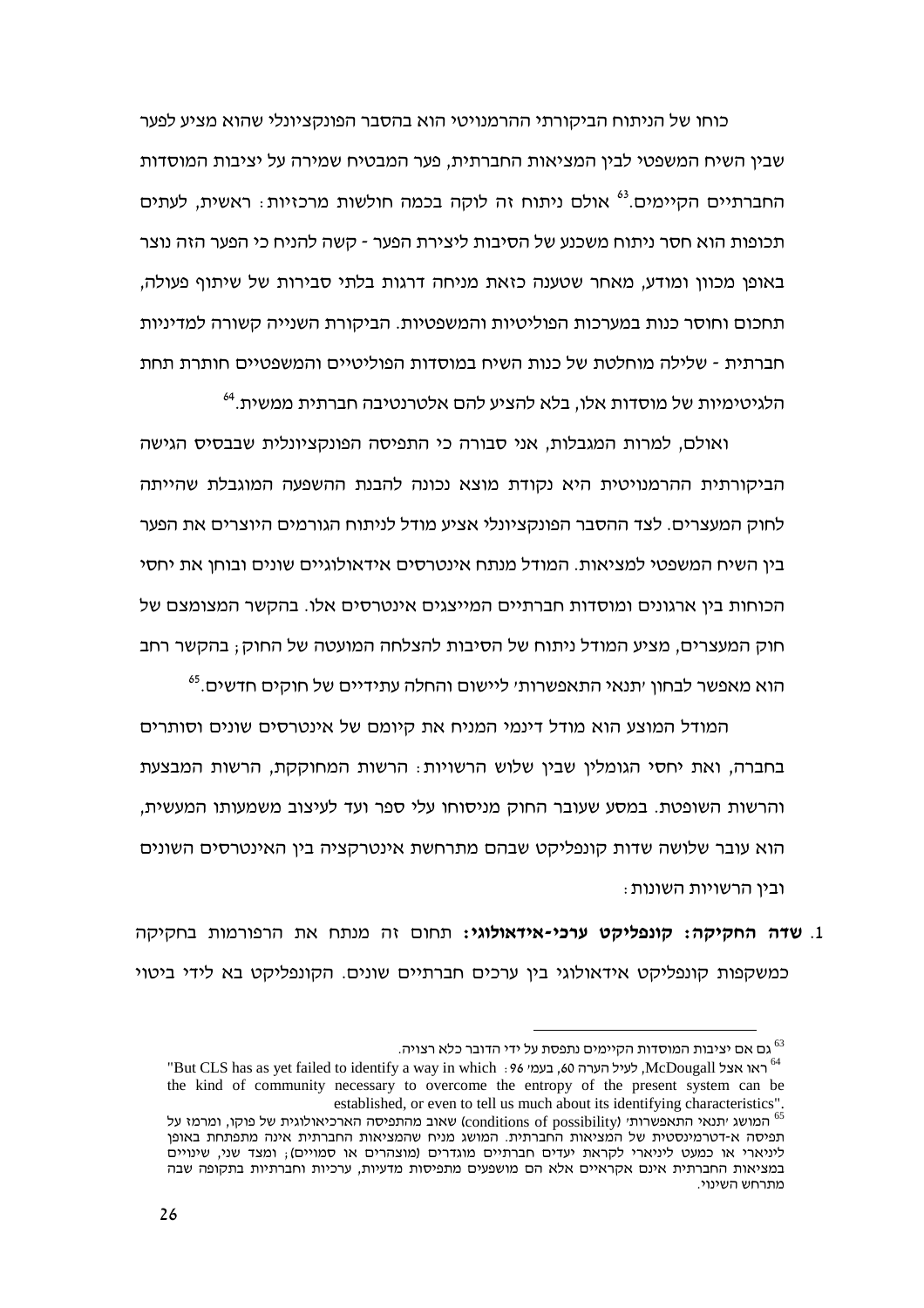פעמים רבות בשלב החקיקה, באמצעות ארגונים ומוסדות חברתיים המעורבים בהליך החקיקה (ולאחר מכן בהליך היישום) של הרפורמה.

- 2. **שדה הביצוע: יישום חלקי והיזוו חוזר:** תחום זה ממשיד את הקונפליקט הערכי האידאולוגי בשלב החקיקה, ומתייחס לתהליכים החברתיים המתרחשים לאחר חקיקת החוק. תהליכים אלו הם במהותם דינמיים ומושפעים מכוחם היחסי של הארגונים השונים, ומיכולתם לעצב את המציאות החברתית לאור הוראות החוק החדש. הכוח היחסי של הארגונים השונים מתבטא בהשפעתן בפועל של הוראות החוק השונות על המציאות החברתית.
- 3. שדה הפיקוח השיפוטי: שמרנות המערכת המשפטית: בית המשפט, אשר פעמים רבות נדרש לפקח על הליך היישום וההטמעה של רפורמות חוקיות, נוטה פעמים רבות לפרשנות שמרנית ובדרך כלל אינו מהווה גוף יעיל להובלת שינויים במציאות החברתית.

### שדה החקיקה : קונפליקט ערכי-אידאולוגי  $\mathbf{1}$

המוטיבציה ליצור שינוי בהתנהגות חברתית מבטאת ביקורת על המציאות הקיימת ואמונה שניתן לשנותה. ואולם, המציאות החברתית, הכלכלית והפוליטית היא מורכבת, וכוללת עושר של השקפות עולם שונות ונוגדות. פעמים רבות מיוצגות השקפות העולם השונות על ידי ארגונים ומוסדות חברתיים המזוהים עם תפיסת עולם מסוימת ופועלים לחזקה. בחברה דמוקרטית משמש תהליך החקיקה במה להתנגשות ערכית כזאת, המתלבנת אגב הדיון על דמותה של המציאות החברתית הרצויה. כאשר תהליך החקיקה מסתיים, מבטא התוצר פעמים רבות איזון ופשרה בין לחצים המופעלים מגורמים ממשלתיים, מגופים פוליטיים, ממגבלות תקציביות ומארגונים חברתיים המייצגים אינטרסים חברתיים שונים.66

בתחום המשפט הפלילי משמש המתח שביו אינטרס ריסוו הפשיעה לביו אינטרס ההליך ההוגן אחד המפתחות החשובים להבנת הדינמיקה המשפיעה על עיצוב התגובה

William H. Clune, A Political Model of Implementation and Implications of the model for Public<sup>66</sup> .Policy, Research, and the Changing Roles of Law and Lawyers, 69 IOWA L. REV 47-125 (1983)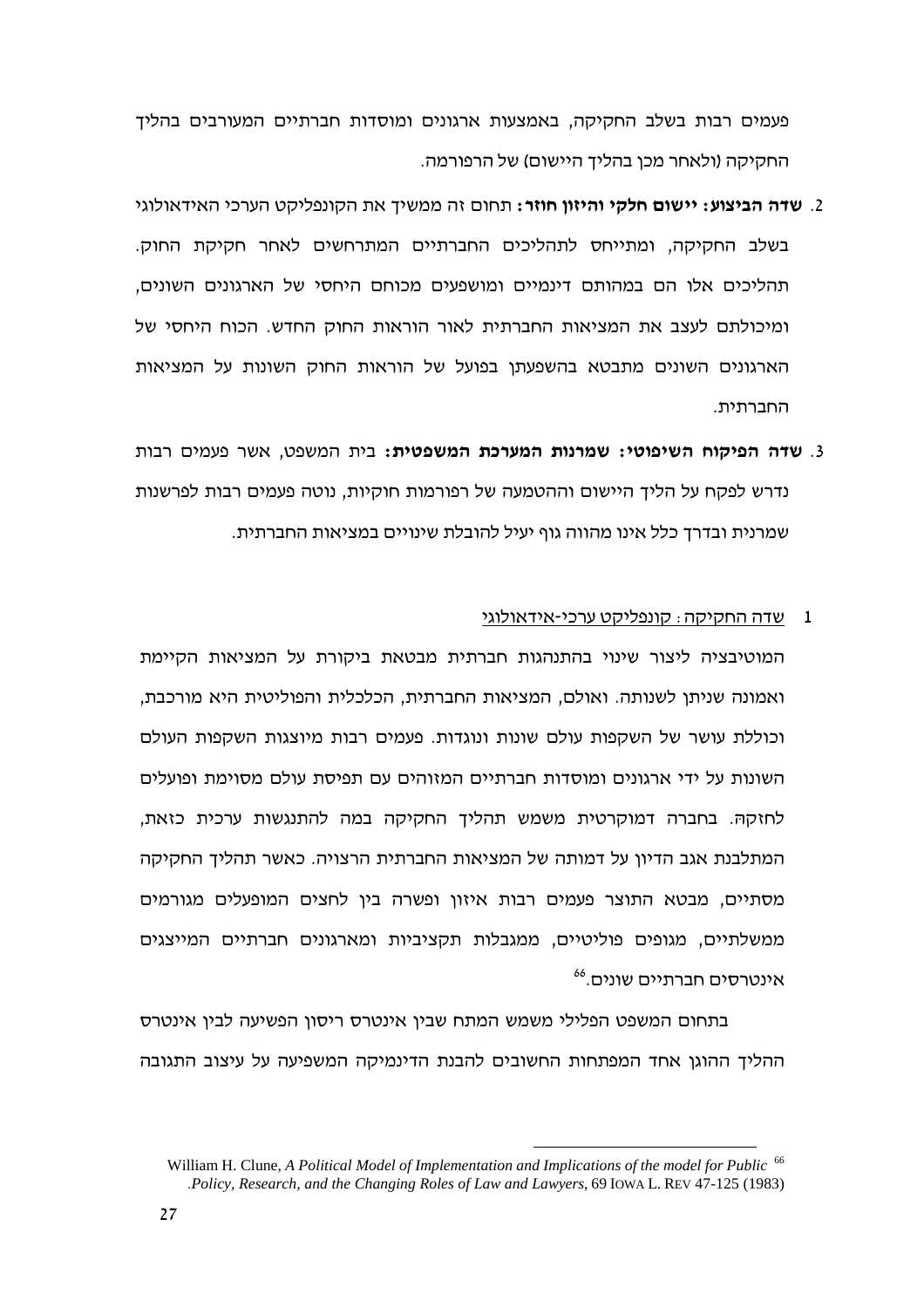החברתית לעבריינות ולפשיעה.<sup>67</sup> מחד הרצון להגן על חשודים מפני הפעלה מוגזמת של כוחות שלטוניים, ומנגד הרצון להגן על הציבור, באמצעות ייעול החקירות וחיזוק השלבים הלא פורמליים של מערכת אכיפת החוק. זיקתם של המוסדות הממשלתיים ושל ארגונים חברתיים לשני האינטרסים הללו, מאפשרת לנו למפות אותם בהתאם: רשויות החקירה והתביעה מייצגות את אינטרס ריסוו הפשיעה.<sup>68</sup> התואם את יעדי הארגוו ובמידה רבה מכתיב את מדדי הצלחתו ואת מידת הערכתו על ידי גורמים חיצוניים; מנגד, אינטרס ההליך ההוגן מיוצג בעיקר על ידי לשכת עורכי הדין, האגודה לזכויות האזרח, אנשי אקדמיה ובשלב מאוחר יותר גם על ידי הסנגוריה הציבורית.<sup>69</sup>

הפשרה שהתגבשה בחוק המעצרים מתבטאת במתח שבין חלקיו ההצהרתיים, המדגישים את ההגנה על זכויות הפרט, לבין ההסדרים המפורטים בו המשקפים את הימנעותו של המחוקק מלקבוע כללים ברורים שיובילו אכן לצמצום סמכויות המעצר. כד, למשל, יכול היה המחוקק לתחום את סמכויות המעצר על ידי הגבלה מפורשות של סוג העבירות או הנסיבות שבגינו ניתו לעצור חשודים.<sup>70</sup> הוא יכול היה לקבוע צמצום ממשי של מספר ימי המעצר או להגדיר נוסחה המשלבת בין השניים.<sup>71</sup> ואולם, הדרד שנקט המחוקק היא דרך עקיפה. במקום לצמצם ולהגביל את סמכויות המעצר הורחב פיקוח בית המשפט על עבודת המשטרה, ובכך למעשה הועבר נטל האיזון בין האינטרסים השונים לשכמו של בית המשפט.

יתר על כן, עילות המעצר המנוסחות בחוק, אשר נועדו לתת לבית המשפט כלי להתמודד עם נטל זה, מבטאות אף הן פשרה בין אינטרסים נוגדים. לצד רטוריקה שמצמצמת לכאורה את השימוש בכוחות המעצר, נוספה עילת המעצר של צורכי חקירה. עילה זו נקבעה על אף הידיעה שהיא פותחת פתח רחב למעצרים כחלק משגרת החקירה.

<sup>.</sup> ראו לעיל הערות 15-14 והטקסט הנלווה

בהמשד המאמר אני מתייחסת בעיקר למשטרה הן לצורך הפשטה, והן בשל תפקידה המרכזי בשלב החקירה  $^{68}$ ובדיוני המעצר לצורד חקירה. גופי התביעה השונים מייצגים בדרד כלל אינטרס דומה.

<sup>&</sup>lt;sup>69</sup> לשכות הסנגוריה הציבורית הוקמו בהדרגה החל משנת 1996. מעבר לתפקידה בייצוג תיקים פליליים. שואפת הסנגוריה לבסס לעצמה מעמד מומחה בכל הקשור להליך הפלילי ולשמירה על זכויות חשודים ונאשמים.

לות יחסית של ההגבלה הקיימת כיום אוסרת מעצרים בעבירות מסוג עוון, שהן עבירות הקשורות להפרות קלות יחסית של ה הסדר הציבורי.

וקובע בהתאם לסוג serious arrestable offence - ו arrestable offences (וקובע בהתאם כאוג PACE- כך ב-PACE העבירה ונסיבותיה את משך הזמן המקסימלי למעצר לפני הגשת כתב אישום.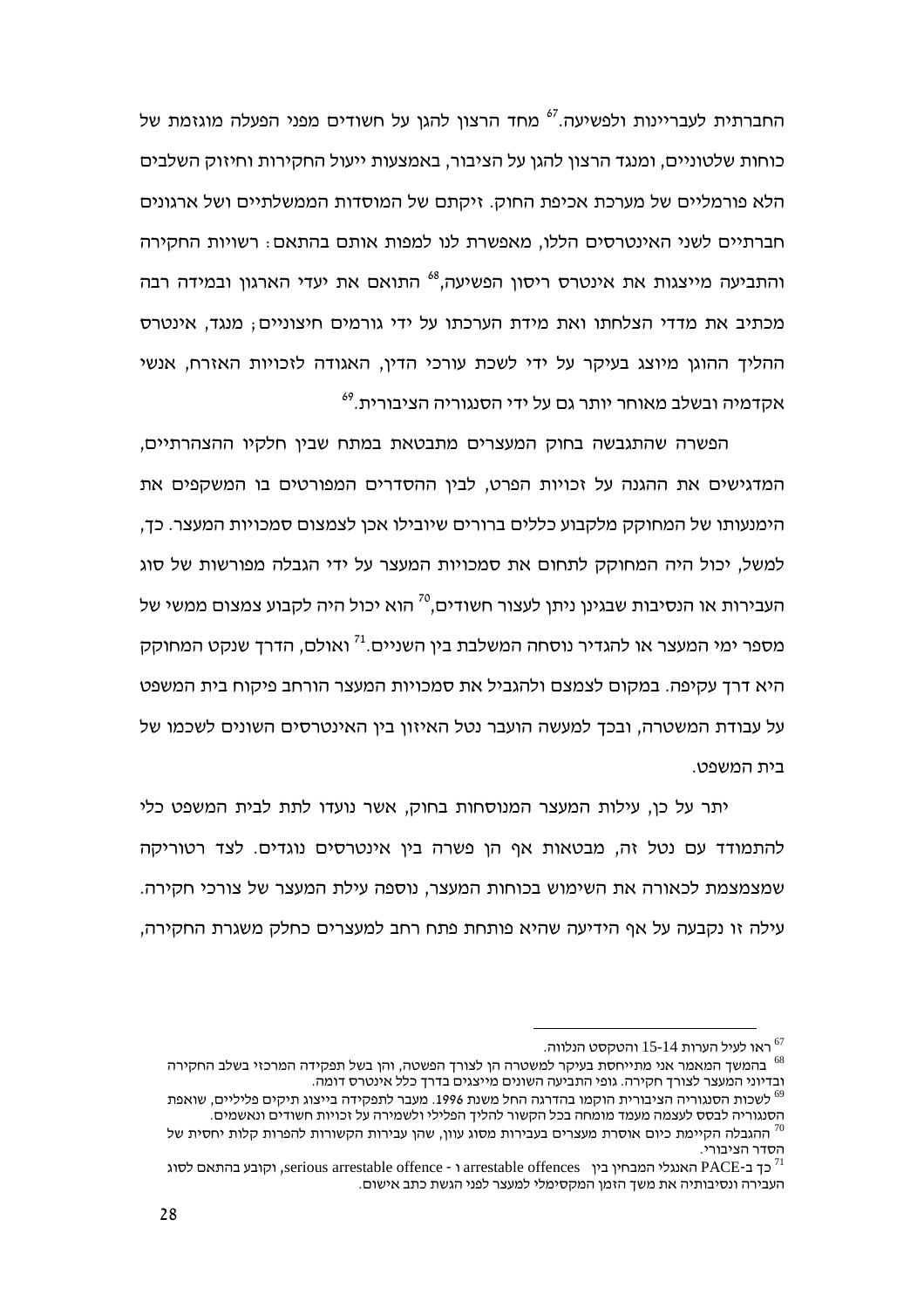וראייה לכך הם הסייגים המגבילים את משך המעצר לפי עילה זו, ודורשים הנמקה מיוחדת.

כפשוטו, עילות המעצר נקבעו על מנת להגדיר ולתחום את האינטרסים החברתיים המצדיקים מעצר חשודים. במשתמע, הן נועדו לשלול מעצרים שמטרתם להפעיל לחץ נפשי על החשוד ובכך להקל על החקירה. מעצר חשוד מקנה יתרונות רבים ליחידה החוקרת, הן מבחינת הנוחות הפיזית והארגונית שלה. הו מבחינת עיצוב יחסי הכוחות לטובתה. החשוד - העצור מצוי בעמדת חולשה - ביטחונו הבסיסי ושלמות העצמי (integrity) שלו נפגעים<sup>72</sup> וגובר הסיכוי שהוא ישתף פעולה עם החקירה.

אף שהחוק אינו מכיר בעילת מעצר לצורד יצירת לחץ על חשוד, מבחינת רשויות החקירה והתביעה, זהו אינטרס מרכזי במעצר חשודים, ולהבנתי, הוא היוצר פעמים רבות את המוטיבציה המרכזית למעצר. הסממנים הברורים למרכזיותו מתגלים ביחסה של המשטרה לזכות החשודים להיפגש עם עורד דיו:<sup>73</sup> חוק המעצרים קובע כי אדם שנעצר ללא צו שופט יובא ללא דיחוי לתחנת המשטרה, שם יפגוש בו קצין ממונה.<sup>74</sup> הקצין הממונה נדרש לקרוא את דוח המעצר, לשמוע את טענות העצור ואת טענות עורך דינו (אם נוכח במקום) ולהחליט אם אכן מתקיימת עילה למעצר. אם מחליט הקצין הממונה לעצור את החשוד. מוטלת עליו החובה להסביר לו את זכויותיו : זכותו להודיע על מעצרו לאדם קרוב ולעורך דין ; זכותו להיות מיוצג על ידי הסנגוריה הציבורית אם הוא מחוסר אמצעים כלכליים; וכן מוצג בפניו משך הזמן שמותר להחזיקו במעצר עד שישוחרר או עד שיובא לפני שופט.<sup>75</sup>

על פי החוק, שמורה לעצור הזכות להיפגש עם עורך דין ולקבל ייעוץ משפטי ללא דיחוי. זאת למעט נסיבות חריגות שבהן מוסמך הקצין הממונה (והוא בלבד) להורות, בהחלטה מנומקת בכתב, על דחיית המפגש לשעות ספורות.

לדברים אלו יש גם השפעה ישירה על יכולת חשוד לממש את זכות השתיקה ולא לשתף פעולה עם החקירה. גם  $^{72}$ כאו ניכרת הדואליות בין העיקרון המוצהר לבין המעשה. כעיקרון, החשוד מיודע על זכותו לשמור על זכות השתיקה, אד המעצר חותר במידה רבה תחת עיקרון זה.

<sup>.</sup> בפסקאות הבאות אקדים את המאוחר מאחר שניתוח זה מתייחס להתנהגות הרשות המבצעת.

בכס אותו הביא הברי המעצרים, הקצין הממונה הוא הקצין האחראי על החקירות בתחנה, בהיעדרו מפקד<br><sup>74</sup> על פי סעיף 25 לחוק המעצרים, הקצין הממונה הוא הקצין האחראי על החקירות בתחנה, בהיעדרו מפקד התחנה ובהיעדרו הקצין הממונה על התחנה.

<sup>&</sup>lt;sup>75</sup> סעיפים 27, 28, 32, 33 לחוק המעצרים.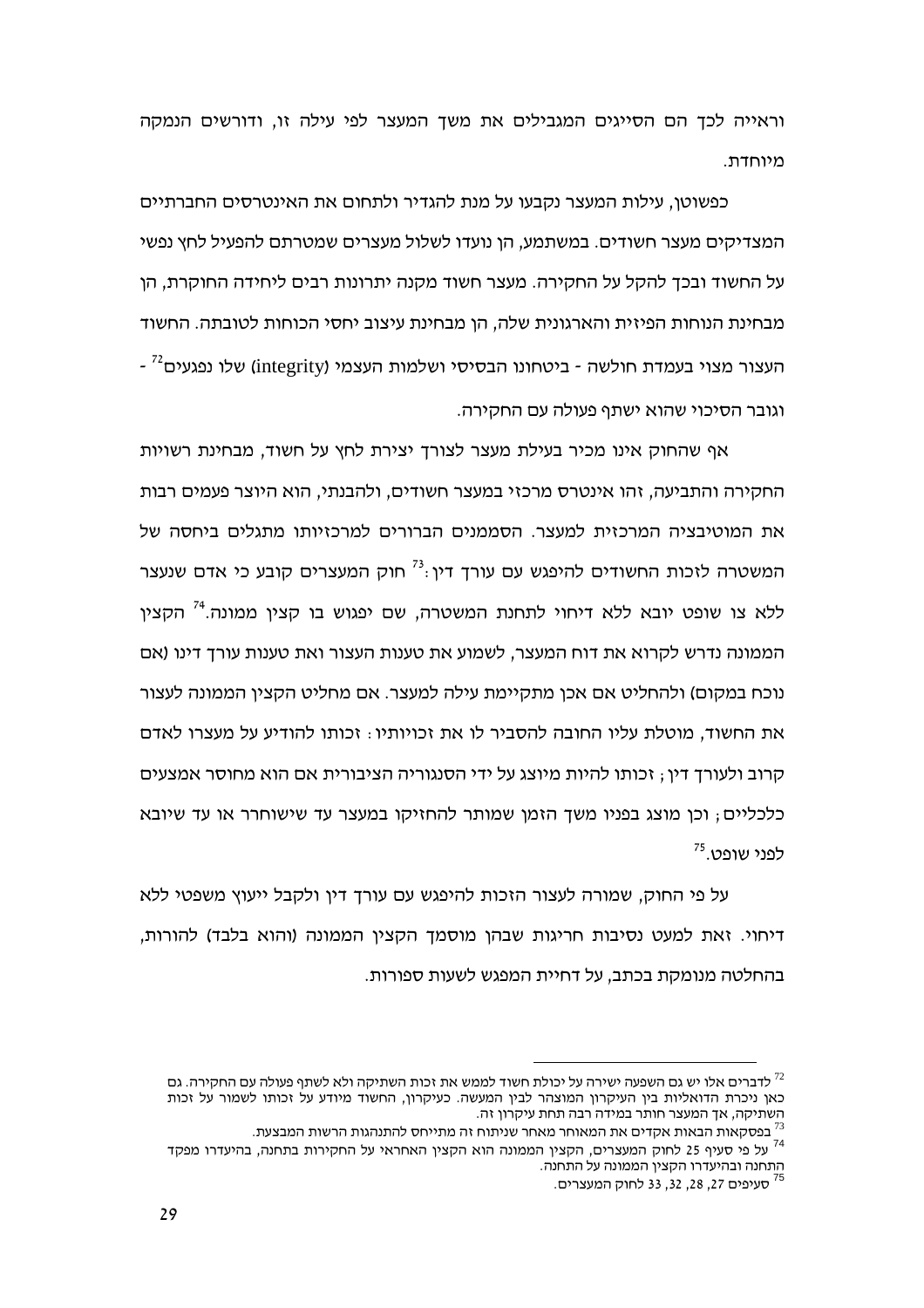חובת המשטרה להעביר מידע לעצור ולאפשר לו נגישות מהירה לייעוץ משפטי נועדה לאזן את מערך הכוחות שבין המשטרה לחשוד. עם כניסתן לתוקף של התקנות בדבר זכותם של העצורים לקבל ייצוג מהסנגוריה הציבורית, התקיימו מגעים בין בכירים בסנגוריה ובמשטרה במטרה לגבש הסדר שיאפשר את מימושה של זכות ההיוועצות קרוב ככל האפשר למעצר. לצורד כך הופצו הנחיות פנימיות ביחידות החוקרות, והוקם מערך תורנות של עורכי דין מטעם הסנגוריה הציבורית שיהיו ערוכים להגיע לתחנות המשטרה מיד לאחר שתתקבל הודעה על מעצר חשוד. ואולם, על אף מאמצים אלו, רק אחוז קטן מהבקשות לייצוג של סנגור ציבורי מועבר לסנגוריה באמצעות היחידה החוקרת ובסמיכות למעצר; החלק הארי של בקשות הייצוג מגיע דרך בית המשפט. כאשר העצור מובא להארכת מעצר לאחר שכבר נחקר במשטרה. יתרה מכד. אחוז זה של פניות באמצעות המשטרה הלד ופחת במהלד השנים.<sup>76</sup>

באפריל 2004 פרסמה הסנגוריה הציבורית נתונים אלו בדיון בוועדת חוקה, חוק ומשפט בכנסת. פרסום הנתונים הביא לשינוי מהיר, כמעט בן-לילה, במספר הודעות המשטרה לסנגוריה הציבורית על מעצר חשודים.<sup>77</sup> אך גם שינוי זה היה ברובו התאמה טכנית ופורמלית לדרישות החוק, ולא שינוי מהותי. רוב הבקשות לייצוג משפטי של הסנגוריה הציבורית המגיעות מו המשטרה, מועברות למשרדי הסנגוריה רק בשלב מאוחר של החקירה, תוך הפרה שיטתית של הוראות החוק בדבר הזכות להיוועצות.<sup>78</sup> הסיבה לכד היא שמשטרת ישראל נוהגת לחקור את החשודים עוד לפני שהם נפגשים עם הקצין הממונה. לשיטתה, השלב שבין הבאת החשוד לתחנת המשטרה ועד לתום החקירה הראשונה (שלב שיכול להימשך שעות אחדות) - אינו נחשב למעצר, ולכן החשוד אינו נחשב באופו רשמי לעצור. ומכאו שהוא אינו זכאי להודיע על מעצרו. להיוועץ בעורד דיו או לקבל

לפי נתונים שנאספו על ידי הסנגוריה הציבורית בתל-אביב בשנת 1999, כ-35% מהפניות לייצוג משפטי של עצורים נעשו באמצעות המשטרה. בשנת 2003 ירד המספר ל-17% בלבד, כאשר רוב הפניות הגיעו מחקירת נוער (הנתונים הועברו על ידי עוייד אושרה קנצפולסקי, סגנית הסניגורית המחוזית וממונה על מחלקת המעצרים במחוז תל-אביב).

ב-29 במארס 2004 נערך בוועדת חוקה, חוק ומשפט דיון על נתונים שהציגה הסנגוריה הציבורית. בדיון סוכם כי מחוז תל-אביב של המשטרה יעביר לוועדה דיווח חודשי החל מאפריל 2004 - ומכאו השיפור. ראו פירוט הנתונים במאמר העוסק בהלכת *יששכרוב*: חגית לרנאו ואושרה קנצפולסקי ״ואף על פי כן נוע תנוע״ *הסניגור*  $(2006)$  6, 5, 116

לדיון ביקורתי של בית המשפט המחוזי בחיפה לעניין הפגיעה בזכות להיוועצות ראו: תייפ (חיפה) 294/01 *מדינת ישראל ני אברמוב.* תק-מח 1)2002). 8585. לאחרונה ניתנה החלטה בע״פ 5121/98 *יששכרוב ני התובע* הצבאי הראשי (טרם פורסם, 4.5.06) (להלן: עניין יששכרוב).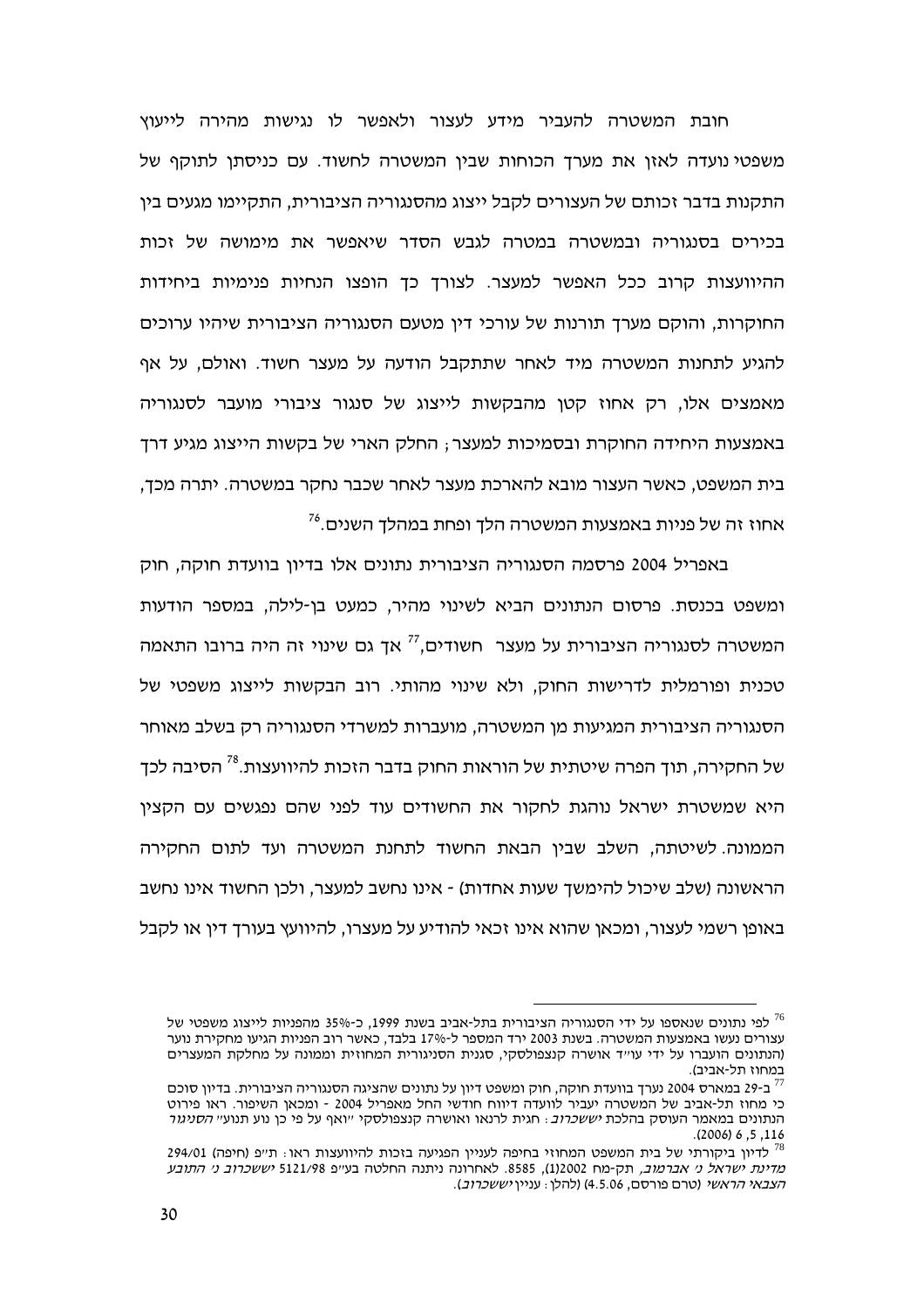מידע על זכויותיו המשפטיות.<sup>79</sup> נורמה זו של המשטרה מבוססת על פרשנות מרחיבה של סמכות העיכוב, והיא מעוגנת בהנחיות המטה הארצי לפיהן זמן חקירתם של עדים או של חשודים בתחנת המשטרה אינו נלקח בחשבון לצורך חישוב משד העיכוב.<sup>80</sup>

פרשנות המשטרה להוראות חוק המעצרים, שלטעמי מנוגדת ללשון החוק ולתכליתו, חושפת כי ביסוד פרקטיקות המעצר קיים אינטרס של יחידות החקירה לבסס יחסי כוח מול החשוד. הנוהג הרווח של מניעת ייעוץ משפטי מעצור טרם חקירתו מובן רק על רקע חששה של המשטרה שייעוץ כזה יחזק את רוחו של העצור. התנהגות זו מוכיחה כי המשטרה רואה במעצר כלי להחלשת רוחו של החשוד, כדי להביאו לשתף פעולה עם חוקריו. מטרה זו עומדת בניגוד לרוח המוצהרת בחוק המעצרים ובניגוד לעילות המעצר המפורטות בו.

אם אכו נכונה ההנחה שחלק גדול מהמוטיבציה למעצר בשלב החקירה הוא ביסוס יחסי כוח של המשטרה מול החשוד על מנת לייעל את החקירה, הרי שחוק המעצרים כמו משתיק את הדיון באינטרס זה. מבחינה משפטית אינטרס זה אינו מקנה סמכות מעצר, ולכו רק פעמים נדירות הוא מקבל ביטוי מילולי. אד היעדר ביטוי מילולי לאינטרס להפעיל לחץ פסיכולוגי על החשוד לא מפחית מהמשקל הסגולי שיש לו על תופעת המעצרים. מנקודת מבט זו, משמשות עילות המעצר שנקבעו בחוק תירוץ חוקי למעצר – אף אם במקרים רבים הן אינן סיבתו. ניתוח זה מסביר את הממצאים שהוצגו בחלקו הראשון של המאמר, בדבר הנוהג שהתפתח לאזכר בעת בקשת המעצר את שלוש עילות המעצר, כדי לעמוד באופן פורמלי בדרישות החוק.<sup>81</sup> כמו כן הוא מסביר את הממצאים המעידים על היעדר שינוי מהותי בדיון בעילות המעצר בהחלטות בית המשפט,<sup>82</sup> ואת העובדה

בסוגיה חשובה זו פורסמו לאחרונה כמה מאמרים. ראו: גיל דחוח ושלי מנחם "היוועצות בעורך דין בעת משפט וצבא 14, 91 (2000).

<sup>1/03</sup> מקודת המטא"ר 14.01.34 וועיכוב, מעצר ושחרור" (פורסמה בהודעת המטא"ר 1/03 (2.3.03)). במכתב 19/1 ששלחה בענייו זה האגודה לזכויות האזרח לפרקליט המדינה באפריל 2006 נאמר: ״!יווצא. שלא פעם שוהים חשודים בתחנת משטרה במשך שעות רבות עד מאוד (כמעוכבים, כנחקרים או אף כעצורים שטרם הובאו בפני הממונה על החקירה), מבלי שנמסרת להם הודעה על דבר זכותם להיוועץ בעורד-דין ו/או על זכותם לבקש ייצוג של סניגור ציבורי. ומבלי שמתאפשר בפועל לעורכי-דיו להיפגש עימם ללא דיחוי״. לענייו הזכויות המשפטיות של המעוכב ראו . אורו גזל ייעיכוב לחקירהי*י ספר יצחק זמיר על משפט. ממשל וחברה* (אריאל בנדור ויואב דותו עורכים, 2005) , וכן מאמרו של דרור ארד-אילון ״חקירה עד אין קץ״ *הסניגור 79*, 5 (2003).

<sup>.</sup> לעיל הערה 40 והטקסט הנלווה  $^{\rm 81}$ 

<sup>.</sup>תרשימים 1, 2 והטקסט הנלווה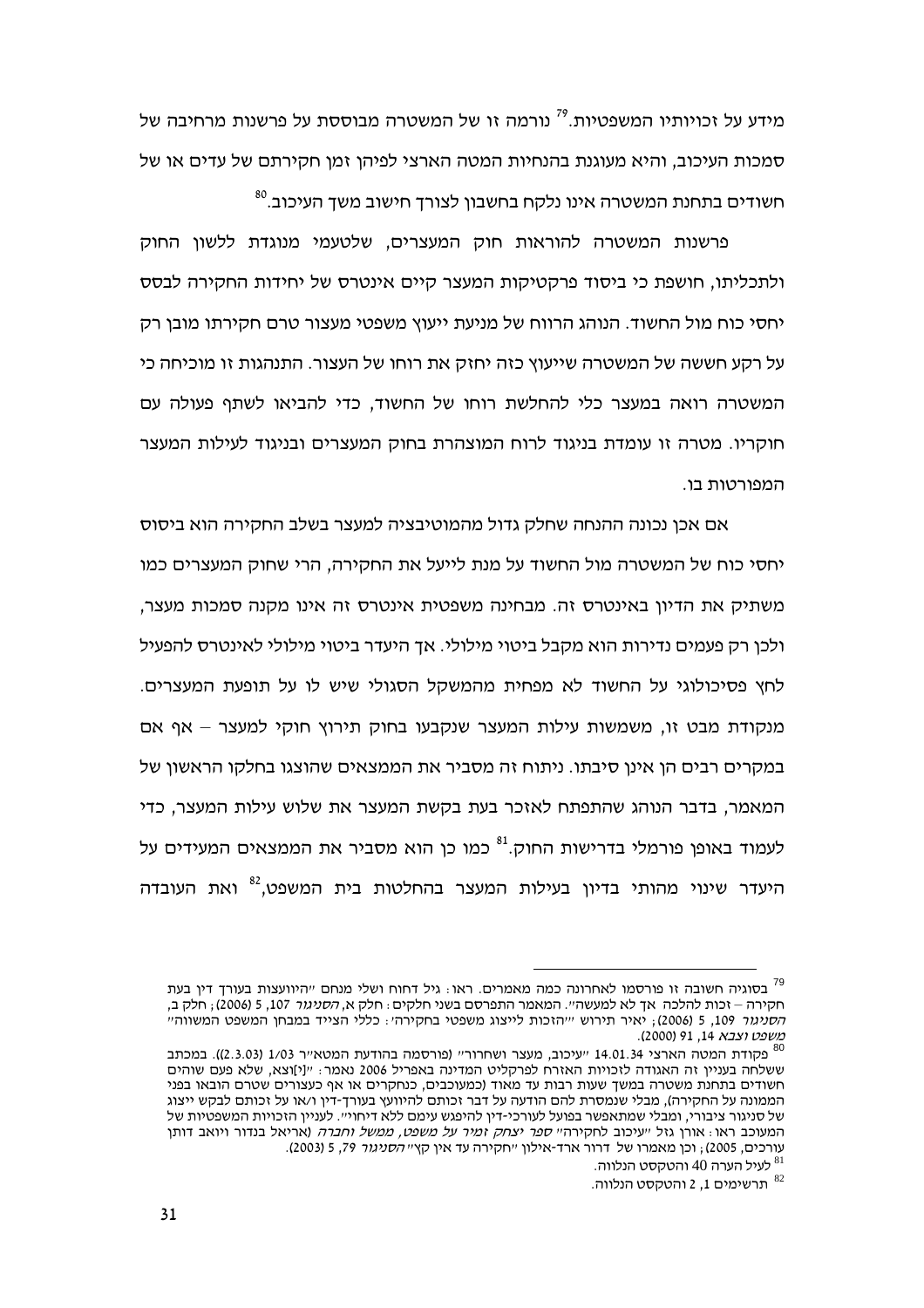שהפסיקה לא פעלה לפתח פרשנות לעילות המעצר בחוק. המשקל המועט הניתן לעילות המעצר מלמד שהחשיבות המעשית שלהן זניחה יחסית.

לסיכום, המתח בין אינטרסים מנוגדים – הצורך ביעילות החקירה מחד וחובת ההגנה על זכויות חשודים מאידך - הוביל את המחוקק ליצור הסדר חוקי שמעביר את נטל צמצום סמכויות המעצר לפתחו של בית המשפט. וזאת מבלי לתת לבתי המשפט כלי מתאים לטיפול בנושא הרגיש ביותר - תרומת המעצר ליעילות החקירות. הסדר זה מכיל בתוכו את הפוטנציאל לכישלונו. ניתוח המתרחש בשדה הביצוע ובשדה הפיקוח השיפוטי יסביר כיצד נבטו זרעי הכישלון והביאו להשפעה המועטה של חוק המעצרים.

## 2 – שדה הביצוע: יישום חלקי והיזון חוזר

חוקים נועדו להַבנות מציאות חברתית בדרך של קביעת כללי התנהגות (הוראות חוק) המנחים את התנהגות הפרט, הארגונים והמוסדות החברתיים. ואולם, מידת האפקטיביות של חוק חדש תלויה בכוחו להביא לשינוי המבוקש בהתנהגות החברתית. המעבר מהוראה כתובה לשינוי בהתנהגות אינו ברור מאליו ; במקרים רבים משאלת הלב והנטייה הטבעית יהיו דווקא לשמר את דגם ההתנהגות הישן, אם מתוך הזדהות אידאולוגית עם הערכים הקודמים, אם מתוך שמרנות או הרגל ואם מתוך נוחות ארגונית.

הספרות המקצועית מצביעה על ארבעה משתנים המשפיעים על המידה שבה צפוי חוק חדש להיות מיושם על ידי הרשות המבצעת והארגונים החברתיים הקשורים בו: עקרון ההזדהות הערכית, עקרון המיקוד, עקרון חוסר הגמישות ותמריצים חיצוניים.<sup>83</sup>

עקרון ההזדהות הערכית הוא אולי החשוב והמרכזי מבין המשתנים. לפי עיקרון זה, ככל שתגבר ההתאמה בין הערכים המשתקפים בהוראות החוק החדש לבין המטרות הארגוניות של המוסדות החברתיים שאת התנהגותם מבקש החוק לשנות - כך תהיה לארגון נטייה ליישם את הוראות החוק בצורה מלאה יותר. לעומת זאת, ככל שמטרות הארגון ינגדו את האינטרסים המתבטאים בחוק, כך תהיה לארגון נטייה להמעיט ככל

EUGENE BARDACH, THE IMPLEMENTATION GAME: WHAT ; 61-62 בעמ׳ 62-62 64 בעמ׳ Clune : ראו HAPPENS AFTER A BILL BECOMES A LAW (1977).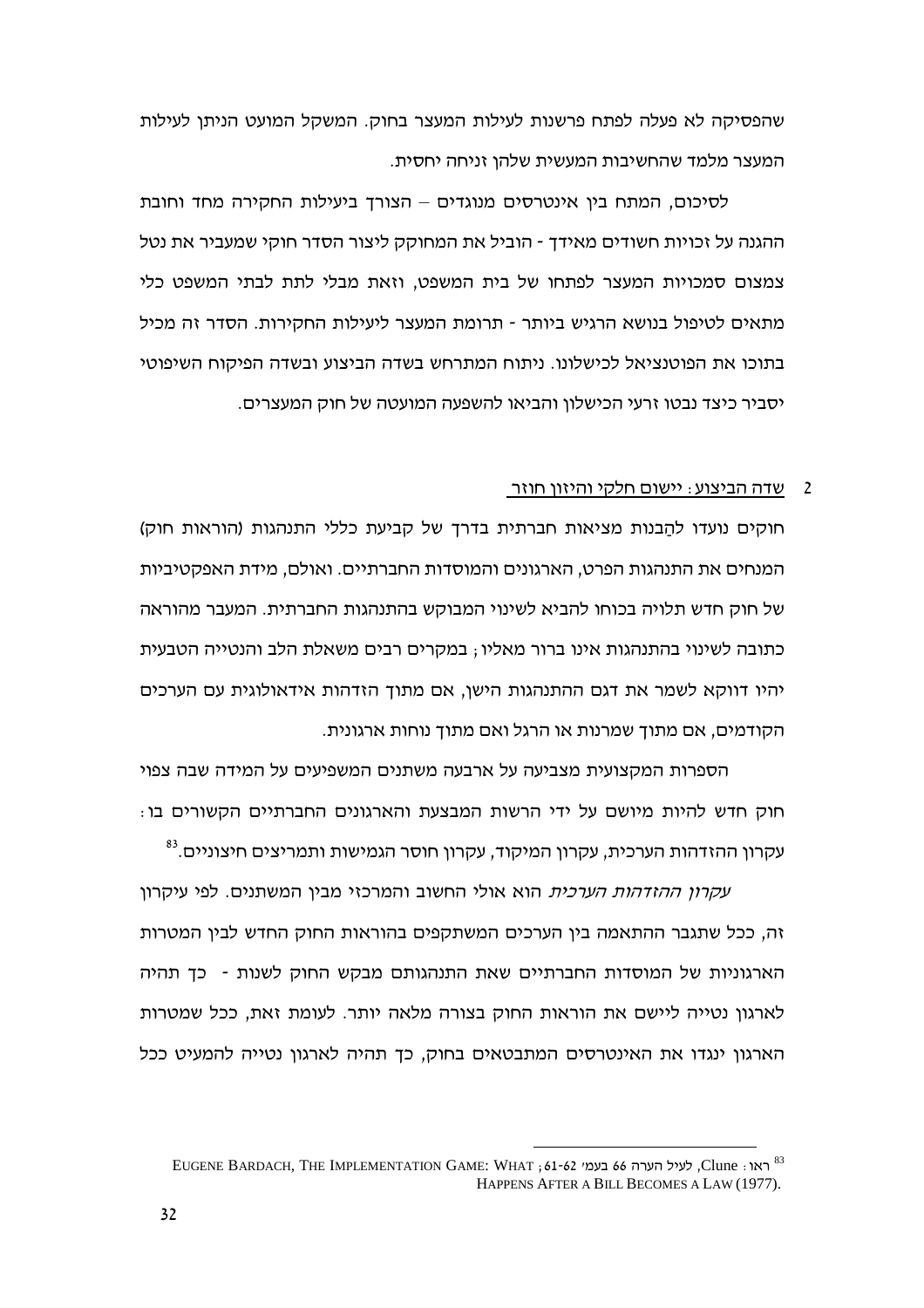האפשר את השפעתם, להחיל פרשנות מצמצמת על חלק מהוראות החוק, לציית באופן פורמלי בלבד לכללים ואף לחרוג לחלוטין מחלק מהם.

*עקרון המיקוד* מתייחס לרוחב המטרות והיעדים של הארגון ולמידת המרכזיות שיש לאינטרס הרלוונטי ביחס לשאר מטרות הארגון. ריבוי מטרות ארגוניות מפחית את מידת המיקוד של הארגון ביחס לכל אחד מהערכים שבהם הוא מחזיק, ועל כן יכול להפחית את יעילות תגובתו לרפורמה.<sup>84</sup>

עקרון חוסר הגמישות מניח כי שינוי דורש השקעה של משאבים כלכליים, זמן והסתגלות, ועל כן מערכות ארגוניות נוטות לשמרנות ולחוסר שינוי. גם כאשר קיימת שאיפה פנים-ארגונית לערוד שינוי. עשויים מבנה הארגוו ומידת הריכוזיות בו לעכב או למנוע את היכולת להתגמש לקראת השינוי המבוקש.

לצד משתנים הקשורים למבנה הארגוני ולערכי הארגון, עשויים *תמריצים חוץ ארגוני*ם להוות גורם מכריע במידת יישומן של הוראות חוק חדשות. תמריצים אלו יכולים להיות חיוביים או שליליים: הטבות כספיות, מנגנוני פיקוח על ידי דיווח פנימי או בקרה חיצונית, סנקציות המוטלות בשל אי קיום ההוראות וכן לחצים חיצוניים מגופים הפועלים למעו יישום מלא יותר של הרפורמה.

מפגש בין ארבעה משתנים אלו יוצר תהליד דינמי המושפע מכוחם היחסי של הארגונים השונים ומיכולתם לעצב את המציאות החברתית לאור הוראות החוק החדש. הכוח היחסי מתבטא ביישום הוראות החוק השונות: חלקן ייזנחו ולא יופעלו כלל, חלקן ייושמו באופן פורמלי, ואחרות ייושמו באופן מלא. Clune מסכם רעיון זה

דוגמה עדכנית יחסית למשתנה זה היא הקמת מנהלת ההגירה בחודש ספטמבר 2002. הקמת גוף ביצועי שמטרתו ממוסדת במטרה יחידה הביאה להפעלה יעילה של מדיניות גירוש מהגרי עבודה לא חוקיים - מדיניות שקודם לכו יושמה באופו מצומצם וספורדי. כל זמו שהמטלה הייתה חלק ממגווו מטרות של כוחות השיטור. היא נדחקה למקום נמוך בסדר היום של יחידות המשטרה, אם בשל מטלות חשובות יותר ואם (כך אני מניחה) בשל הקושי להזדהות ערכית עם המשימה של מצוד אדם וגירוש אוכלוסיות חלשות. לפרטים ונתונים ראו באתר מנהלת ההגירה www.hagira.gov.il/immigrationCMS וראו נתונים הנוגעים למספר השוהים הבלתי חוקיים ומשד מעצרם לפני ואחרי הקמת מנהלת ההגירה, כפי שמובאים בדוח משותף של ארגון ׳קו לעובד׳ ועמותת מוקד סיוע לעובדים זרים ממאי 2003 בשם: ימנהלת ההגירה או יחידת גירושיי באתר של ימוקד סיועי: www.hotline.org.il/hebrew/pdf/Hotline\_and\_Kav\_Laoved\_paper\_on\_Immigration\_Police\_May\_2 003\_Heb.pdf (נבדק לאחרונה במארס 2007).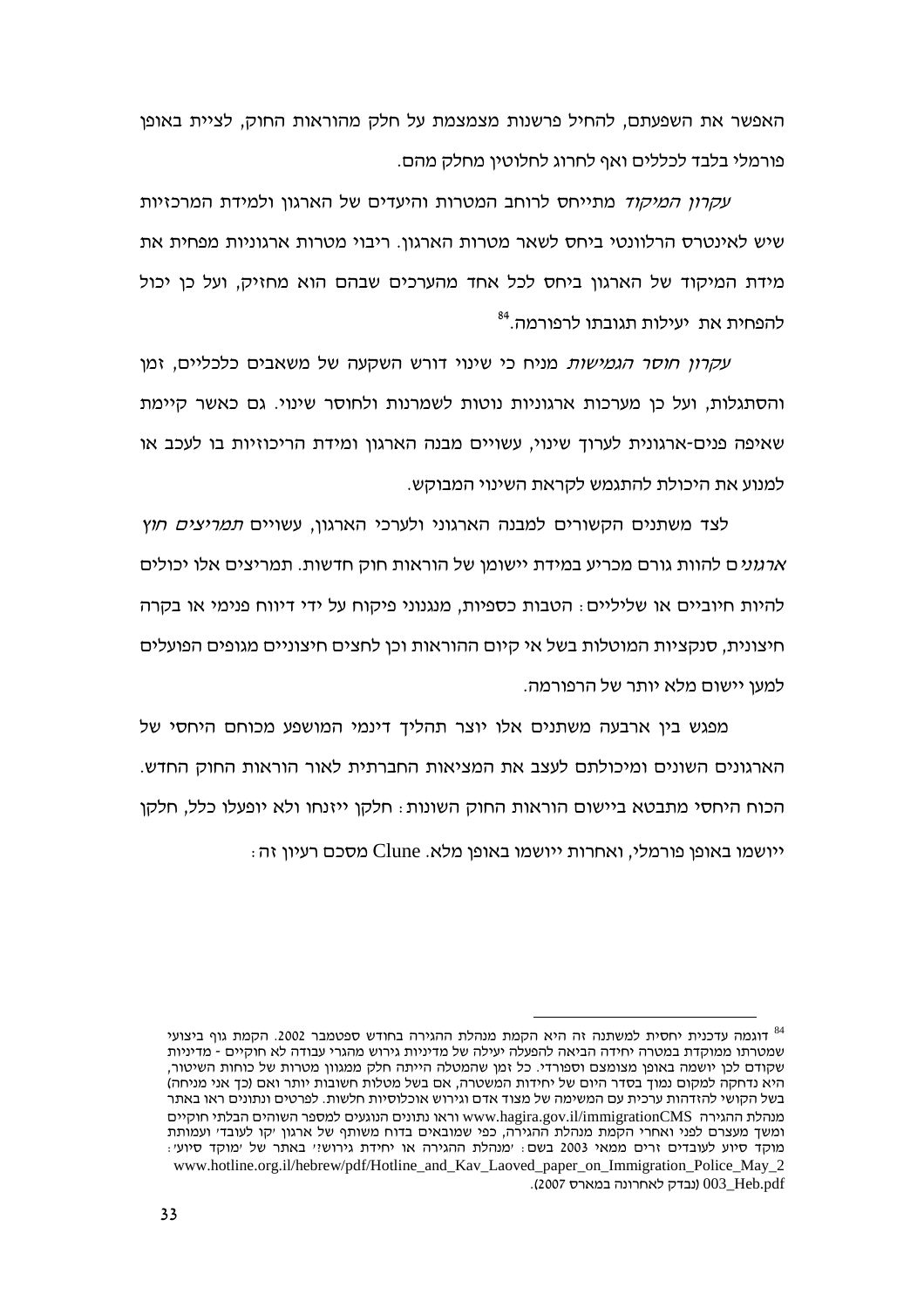The definition of compliance is not given in the law, but is constructed socially by the basis of what actions they [Social agents – H.L] can agree are sufficient under all the circumstances. <sup>85</sup>

הדינמיקה הנוצרת בין המוסדות החברתיים מתבטאת ביותר ממישור אחד: באופן ישיר היא משפיעה על מידת יישום הוראות החוק על ידי הרשות המבצעת ; באופן עקיף היא עשויה להביא ללחצים על הרשות השופטת מזה ועל הרשות המחוקקת מזה במטרה לשנות את החוק החדש ולהתאימו – אם לצורך מימוש מלא יותר של הרפורמה, ואם כדי לנטרל אותה ולקבוע מחדש ערכים ואיזונים מסורתיים יותר.

באמצעות המודל התאורטי שהוצג לעיל, ניתן להסביר, לפחות באופן חלקי, את התהליכים שליוו את יישום חוק המעצרים. הצלחת חוק המעצרים - במונחים של צמצום כמות המעצרים וקיצור משך המעצרים - נמדדת באפשרות לגרום לשינוי בנוהגי החקירה של המשטרה, שרגילה לתת משקל רב לתשאול חשודים ולהפעלת לחצים להודאה. כל עוד החקירה נשענת על גביית הודאות ולא על איסוף ראיות פורנזיות, קיימת מוטיבציה גבוהה להשתמש במעצר כאמצעי להפעלת לחץ על החשוד. השינוי בנוהג החקירות מחייב פיתוח צורות חקירה חדשות, וצפוי לגרור, לפחות בתחילה, הכבדה על מערך החקירות. על כן יישום החוק מתנגש בערכים הארגונים של המשטרה לפחות בשני תחומים $\,$  (א) הוא מנוגד לתפיסה של מלחמה בפשיעה $^{\rm 86}$  (ב) הוא צפוי להביא להכבדה ארגונית שתשפיע, לפחות בשלב הראשון, על השגת המטרות ועל מדדי ההצלחה של הארגון. ניתן לצפות אם כן כי המוטיבציה הפנימית של המשטרה ליישום חוק המעצרים תהא נמוכה.

דוגמה למידה שבה מצמצמים נוהלי העבודה של המשטרה (ככל הניתן במסגרת הפרשנות שהמשטרה נותנת לחוק) את השמירה על זכויות החשודים, אפשר למצוא בגלגולים השונים של ה-PACE, החוק האנגלי אשר קבע ב-1984 את סמכויות החיפוש,

<sup>.66</sup> ראו $\,$  Clune , לעיל הערה 66, בעמי $\,$   $^{85}$ 

<sup>&</sup>lt;sup>8s</sup> ראו : Clune, לעיל הערה 66, בעמי 66.<br><sup>86</sup> ככל שהאנלוגיה בין מלחמה בפשע למלחמה בכלל חזקה יותר בתרבות הפנים ארגונית של המשטרה, כך פוחת משקלה של השמירה על כבודו ועל זכויותיו של העבריין - האויב. לא פלא שהאנלוגיה הזאת, ויצירת התחושה שהמשטרה מנהלת קרב מאסף (עקב העבריינות הגואה), מלווה את הביקורת של המשטרה על חוק המעצרים.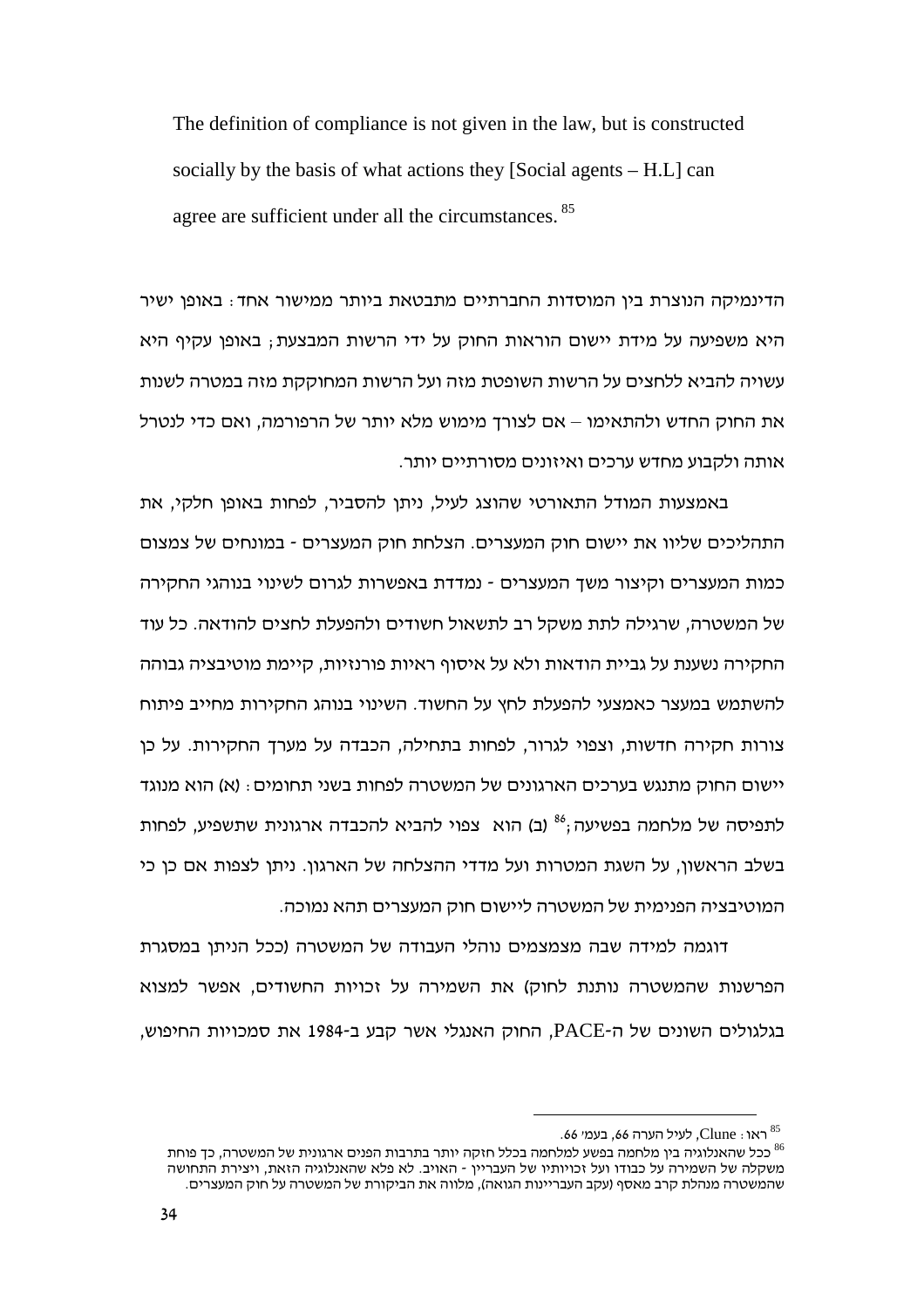המעצר והחקירה של המשטרה.<sup>87</sup> ב-PACE נקבעו קריטריונים ברורים לסמכות המעצר של המשטרה הבריטית, תוך הענקת הגנות לעצורים, כגון חובת הקצין הממונה לבדוק את קיומן של עילות מעצר מדי כמה שעות; זכות העצור לשיחת טלפון; וזכותו לקבל ייעוץ משפטי בכל עת וליווי משפטי בעת החקירה. הרעיון ביסוד החוק היה להפקיד בידי איש משטרה, שאינו חלק מצוות החקירה, את הסמכות לאשר את המעצר הראשוני, לצד החובה לדאוג לזכויות העצורים. ההנחה הייתה כי הריחוק מצוות החקירה יבטיח שיקול Home Office! !   .  ' הראו שהמשטרה מיישמת את חובותיה כלפי העצור בצורה פורמלית בלבד.<sup>88</sup> כך, לדוגמה, נמסר מידע כתוב לחשודים מבלי לבדוק את יכולתם לקרוא ולהבין את הדברים, ומבלי לתת להם שהות לקרוא אותו. בפועל, אחוז גדול מן העצורים לא היה מודע לזכויותיו ולא ביקש לממשן.<sup>89</sup> בעקבות ממצאים אלה הוסיף המחוקק האנגלי ב-1991 נספח לחוק, המכונה CODE C, ובו פירוט מדוקדק של חובות המשטרה כלפי העצור. בין היתר נקבעו בו המועד שבו המידע צריך להינתן לחשוד; תוכן המידע; וכן דוגמאות לטפסים שיש למסור לעצור. מחקרים מאוחרים הראו כי עצורים אכן מקבלים מידע רב יותר, וכן שעצורים רבים יותר מבקשים להיפגש עם עורך דין. עם זאת, המשטרה האנגלית המשיכה  $^{\rm 90}$ למלא את הדרישות שהחוק הטיל עליה באופן טכני ופורמלי ככל האפשר.

על רקע האמור, מפתיע הנתון המוצג בתרשים 4 לעיל, המצביע על ירידה של כ-35% במספר המעצרים בארץ בשנת ההיערכות לקראת כניסת החוק לתוקף. שינוי זה נעשה, לפחות לכאורה, מתוך מוטיבציה פנימית של המשטרה ולפני תחילת הפעלתם של לחצים חיצוניים. אפשר שהדבר מעיד על כך שבכירים במשטרה הפנימו את הביקורת על

Police and Criminal Evidence Act, 1984, Ch. 60 (Eng). <sup>87</sup>

<sup>.</sup>DAVID BROWN, DETENTION AT THE POLICE STATION UNDER THE POLICE AND CRIMINAL EVIDENCE ACT 1984 (1989)

ANDREW SANDERS, LEE BRIDGES, A. MULVANEY & G. CROZIER, ADVICE AND ASSISTANCE AT POLICE STATION AND THE 24-HOUR DUTY SOLICITOR SCHEME (1989); Andrrew Sanders, Lee Bridges, *Access to Legal Advice and Police Malpractice*, CRIMINAL LAW R*.* 494 (1990); Andrew Sanders & Lee Bridges, *The Right to Legal Advice, in* JUSTICE IN ERROR 32-54 (C. Walker and K. Starmer Eds., 1993); Clive Coleman, David Dixon & Keith. Bottomley*, Police Investigative Procedures: Researching the Impact of PACE*, *in* JUSTICE IN ERROR 17-31*,* (C. Clive .Walker and Keir Starmer Eds., 1993)

DAVID BROWN, TOM ELLIS, & KAREN LARCOMBE, CHANGING THE CODE: POLICE DETENTION UNDER THE REVISED PACE CODES OF PRACTICE (1992); MCCONVILLE, SANDERS & LENG, לעיל הערה 52.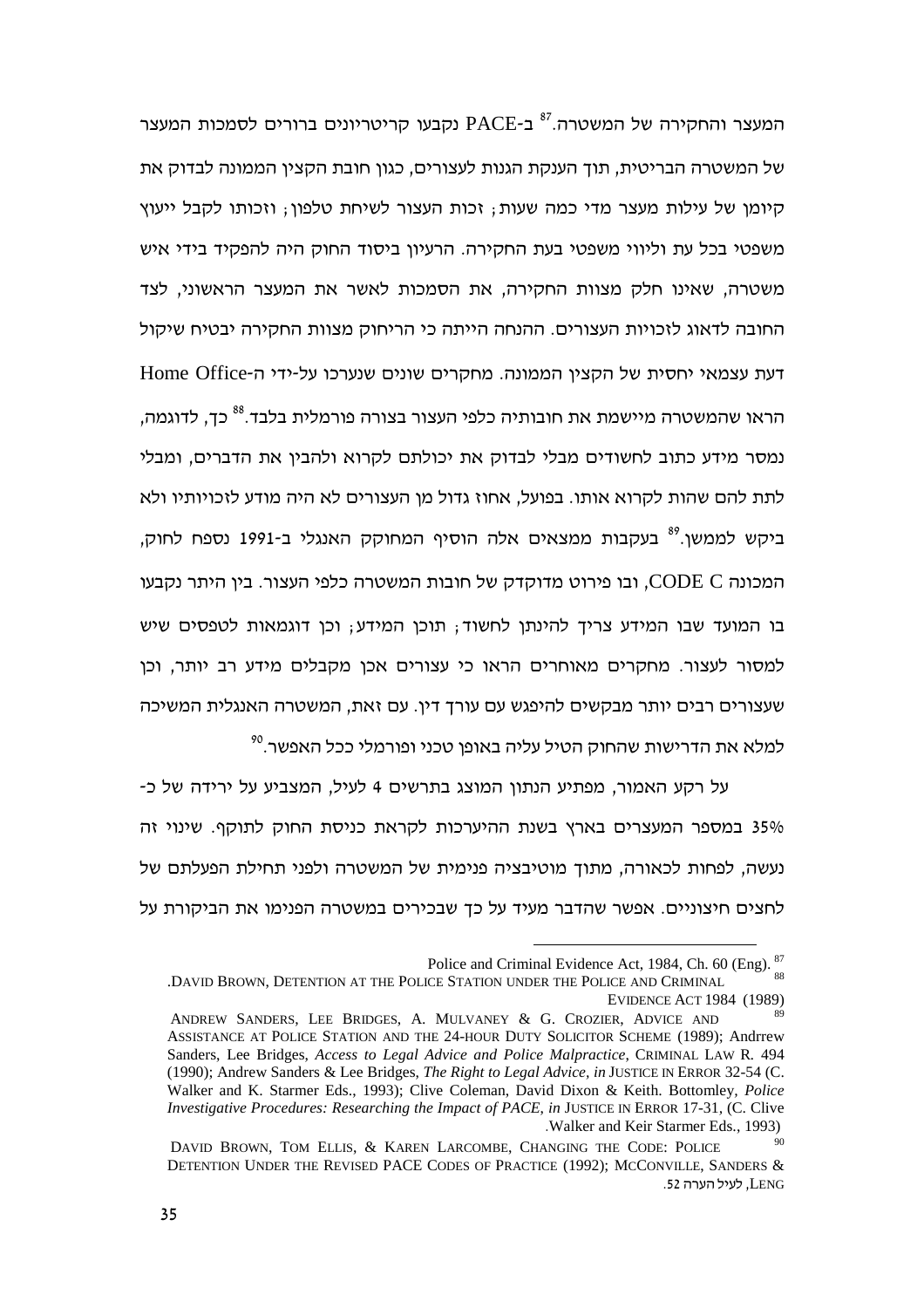שימוש מופרז בסמכויות המעצר, ואפשר שיש כאן ביטוי להערכת המשטרה שיחוקי המשחקי עתידים להשתנות, ויש להיערך בהתאם. יש לזכור כי עם כניסתו של החוק לתוקף, לא הסתירו בכירים במשטרה את ביקורתם עליו וביטאו אותה במתקפות תקשורתיות. המשטרה טענה כי החוק משרת את מי שהפך את הפשע לדרך חיים, ויש בו פגיעה בביטחוו הציבור. לדברי בכירים במשטרה ובפרקליטות. החוק פוגע במלחמה בפשיעה ו״מאפשר לחשודים ועבריינים רבים להלד חופשיים מבלי שיהיה אפשר למצות את איסוף הראיות נגדם״.<sup>וּפ</sup> עד כדי כד התקיפה המשטרה את חוק המעצרים. שלעתים נדמה היה כי היא השתמשה בו כדי להדוף ביקורת (מוצדקת או לא מוצדקת) על  $^{92}$ . עבודתה

כשנה לאחר כניסת החוק לתוקף. פנה השר לביטחוו פנים לתקו כמה הסדרים שנקבעו בחוק המעצרים יישכתוצאה מהם נפגעה יכולת ההתמודדות של המשטרה עם תופעת הפשיעה החמורה, ההולכת וגואה״.<sup>93</sup> בעקבות פנייתו הוקם צוות בדיקה בין-משרדי בהשתתפות נציגי הפרקליטות, הסנגוריה הציבורית, המשרד לביטחון פנים ומשרד המשפטים. הביקורת המרכזית של המשטרה על החוק התייחסה לקיצור זמן המעצר עד להבאת החשוד לפני שופט, מ-48 שעות ל-24 שעות, שכרוך בהקצאת משאבי כוח אדם רבים וגורם לפגיעה בסודיות החקירה. המשטרה ביקשה להרחיב את סמכות קציו משטרה ממונה להורות על הארכת מעצר של חשוד ל-48 שעות לפני הבאתו לבית המשפט. הנמקות דומות הועלו לבקשת המשטרה להרחיב את הסייגים שקבע המחוקק לגבי אורד המעצר לצורד חקירה.<sup>94</sup> דעת הרוב בצוות הבדיקה המליצה להיענות באופו חלקי לבקשות המשטרה, ולהרחיב את סמכות הקצין הממונה להורות על הארכת מעצר ל-48 שעות ביחס

<sup>,7.10.1997 -</sup> ראו: ראובן שפירא "המשטרה: חוק המעצרים החדש מכביד על תפיסתם של עבריינים" *הארץ* ניקול קראו "בכיר במשטרה: חוק המעצרים החדש פוגע בביטחון הציבור" *הארץ* 1.10.1997; ראובן שפירא ייעלייה של 50% במספר מקרי הרצח מתחילת השנה, בהשוואה לאשתקדי*י הארץ* 8.7.1997, אלון גדעון ייבלחץ המשטרה ישונה חוק המעצרים החדשי*י הארץ* 3.6.1998 , שגית למפרט ייפרקליטת מחוז תייא: יחלופות המעצר הו צחוק ולעג לרשי *גלובס* 17.11.1998.

הדוגמה הטובה ביותר לכך היא הדיפתה של המשטרה את הביקורת על חוסר האונים שלה בטיפול בתופעת  $^{92}$ האלימות במשפחה, במיוחד במקרים טרגיים של רצח נשים על ידי בני זוגם. ראו⊹ ראובו שפירא ״המשטרה פותחת במסע הסברה : יאנו לא אשמים בהתגברותה אלימות נגד נשים*יייהארץ* 22.1.1998

<sup>,&</sup>lt;br>דוח הצוות לבדיקת חוק סדר הדין הפלילי (סמכויות אכיפה – מעצרים), התשנ״ו-1996, אפריל 2000, תש״ס  $.1$   $m$ 

ביקורת על עמדת המשטרה ראו רינת קיטאי ״בימה אישית : יישום חוק המעצרים החדש ולא שינויו״ *הסניגור*  $^{94}$  $(1999)$  3 21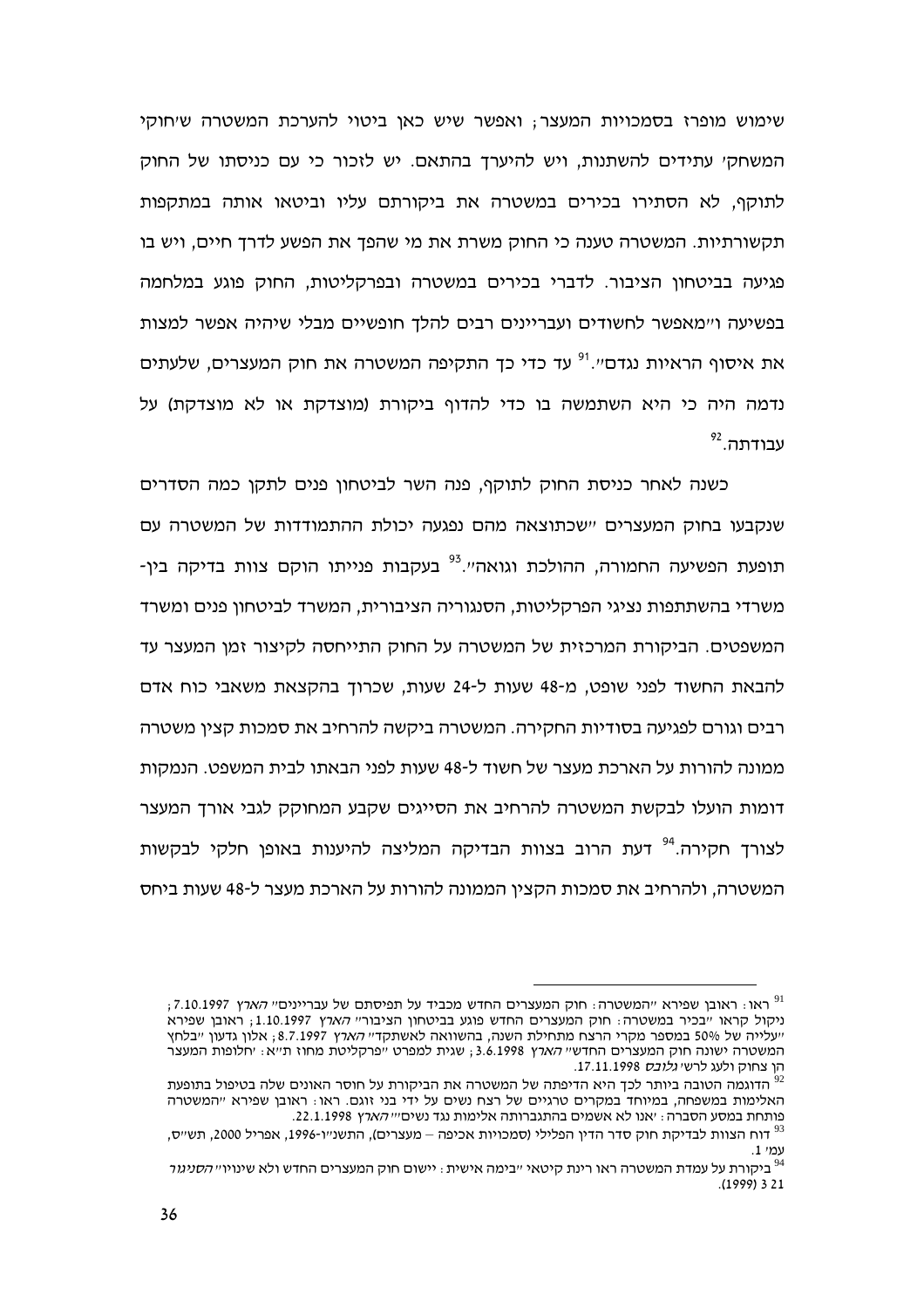לעבירות שלגביהו קבע המחוקק חזקת מסוכנות.<sup>95</sup> בדיעבד, לא התגבשו ההמלצות לכדי הצעת חוק.<sup>96</sup>

אם נכונה הנחתנו שהמוטיבציה הפנימית של המשטרה לשנות את נוהגי החקירה קטנה, אזי יש הכרח בתמריצים ובלחצים חיצוניים על מנת להביא ליישום החוק. הגופים העיקריים שפעלו למעו יישום חוק המעצרים היו הסנגוריה הציבורית. לשכת עורכי הדיו והאגודה לזכויות האזרח. גופים אלו פעלו, בדומה למשטרה, הן במישור המשפטי והן במישורים תקשורתיים ופוליטיים. בהקשר זה הופיעו בעיתונות כתבות הסוקרות את הצפיפות במתקני המעצר ואת תנאי המעצר הקשים.<sup>??</sup> כמו כו הסנגוריה הציבורית ולשכת עורכי הדין הצטרפו כיידיד בית המשפטי בעתירה לבית המשפט העליון בעניין משמעות הפגיעה בזכות החשוד להיפגש עם עורך דין;<sup>38</sup> ונעשה מחקר של האגודה לזכויות האזרח בבית המשפט בתל-אביב. שבעקבותיו נערד דיוו בוועדה לענייני ביקורת המדינה בכנסת על השימוש המועט בעילות המעצר.<sup>99</sup>

הבדל משמעותי בפעילותו של לשכת עורכי הדין והאגודה לזכויות אזרח מחד, לבין פעילות הסנגוריה הציבורית מאידך, קיים ביחס ל*עקרון המיקוד*. קשת הפעילויות וטווח היעדים של שני הגופים הראשונים מקיפים מגוון רחב של תחומי עשייה, ואילו פעילותה של הסנגוריה הציבורית מתרכזת בהגנה על זכויות בהליך הפלילי. בהקשר זה ניתן לצפות שמרבית הפעילויות ביחס ליישום חוק המעצרים יבואו מכיוונה של הסנגוריה הציבורית. יתרה מכך, החל מנובמבר 1998 החלה הסנגוריה הציבורית לייצג עצורים בדיונים להארכת מעצר. כניסתה של הסניגוריה הציבורית לאולם המעצרים, והרחבת היקף הייצוג של עצורים יכולה הייתה להיות מכשיר להפעלה ממשית של החוק. אך להרחבת הייצוג הייתה השפעה בעיקר על ניהול הדיון ועל יישום זכויות דיוניות שהחוק מקנה לעצור כמו

יאב סגל ״המדרון החלקלק של החירות״ *הארץ* 21.4.2000.

<sup>.12.9.2000</sup> ברוד הרא ייהשוטרים נקראו לנצל את סמכותם החריגהי*י הארץ* 12.9.2000

<sup>.&</sup>lt;br>ראו לדוגמה: שרוו גל ״הסניגוריה הציבורית: התנאים בבית המעצר בטבריה ׳כמעט בלתי אנושיים״ *הארץ* 26.6.2000; חיים שדמי "דו"ח: התנאים בבית המעצר באילת - לא בהתאם לחוק" *הארץ* 28.12.1999; צבי הראל ״קנת מן : מתקן המעצר בנתניה אינו חוקי״ *הארץ* 10.11.1999. גם לשכת עורכי הדין פעלה בנושא תנאי המעצר ראו. ״דו״ח ביקורת בגיליוו יולי 2000*״ עורד הדיו- ביטאוו לשכת עורכי הדיו*. 11 (<mark>שנה</mark>?) ובו פירוט של הפרות הוראות חוק המעצרים בבית המעצר בשפלה, אשר שיפוץ מקיף שנערד בו הסתיים זמן לא רב לפני הביקורת.

<sup>78</sup> הלכת *יששכרוב*, לעיל הערה 78

ראו פרוטוקול הישיבה, לעיל הערה 17.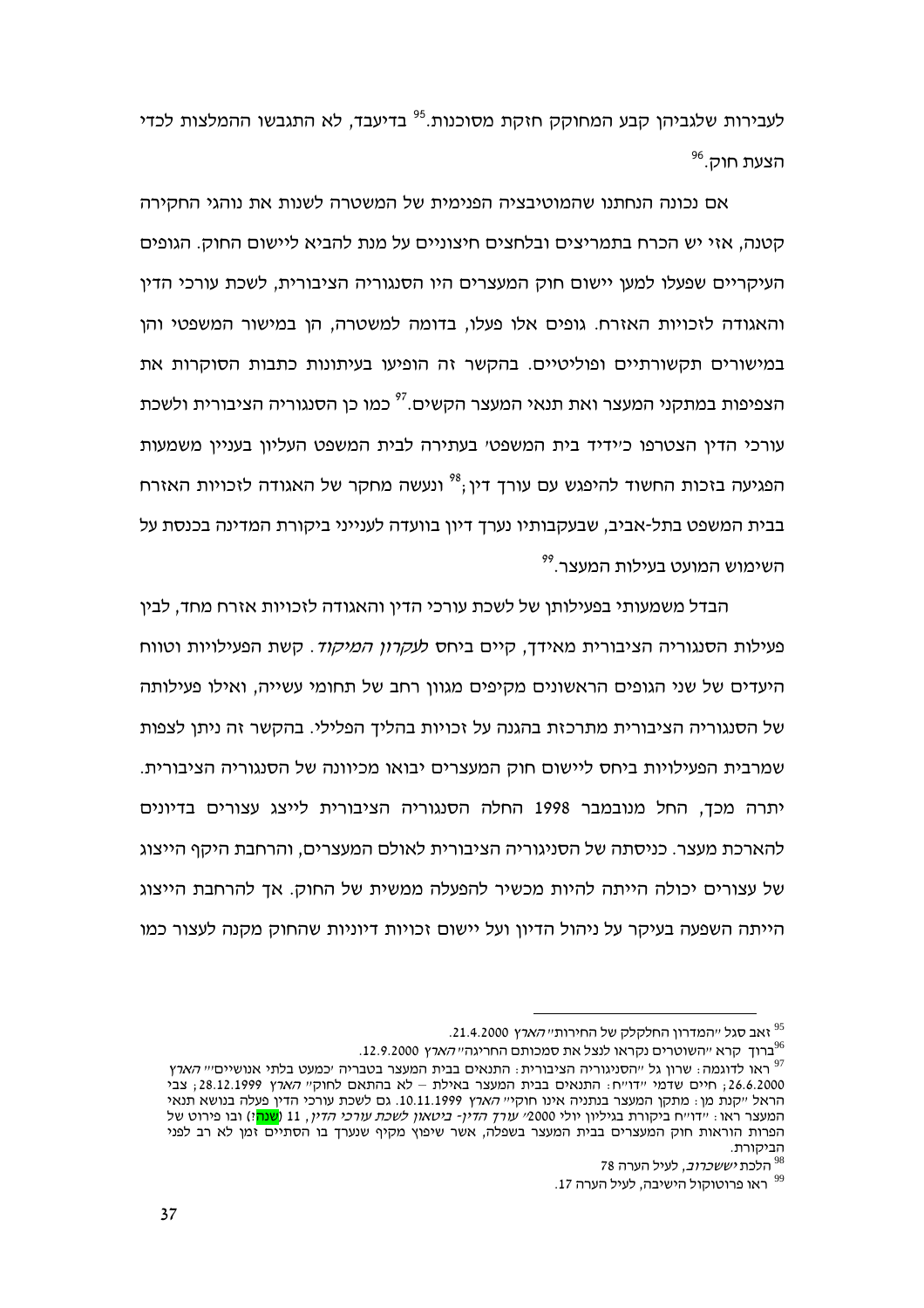חקירה נגדית של בא-כוח המשטרה והעלאת האפשרות להסתפק בחלופת מעצר.<sup>100</sup> ואכן, כלל הנתונים אשר הוצגו בחלקו הראשון של המאמר מלמדים כי לא עלה בכוחה של הסנגוריה הציבורית ושל ארגונים אחרים להשפיע בצורה משמעותית על יישום חוק המעצרים. אפשר שהסיבה לכך היא שבתקופת המחקר, בשנת 1999, הזכות לייצוג חלה רק במחוזות תל-אביב ומרכז, ובשנים שלאחר מכן הייתה השפעה עמוקה יותר לייצוג על נוהגי המעצר. הסבר אחר הוא שהסנגוריה הציבורית מתמקדת בטיפול פרטני בתיקים, בעיקר על ידי עורכי דין חיצוניים החסרים מוטיבציה או תגמול כספי לניהול מאבקים עקרוניים. במישור המערכתי, אפשר גם שהמאבק שניהלה הסנגוריה הציבורית בשנים אלו על הפניית תקציבים שיאפשרו את המשך קיומה, החליש את קולה בסוגיות עקרוניות הקשורות לתחום הפלילי ולזכויות חשודים ונאשמים.<sup>101</sup>

טעם נוסף לחוסר ההצלחה של גופים כמו הסנגוריה והאגודה לזכויות האזרח להשפיע על נורמות המעצר, נעוץ בהיעדרה של מערכת תמריצים משפטיים אפקטיביים. השליטה בפעולת המעצר ובניהול החקירה, כמו גם המידע הקשור לפעולות אלו, נתונים באופן כמעט מוחלט בידי המשטרה. היא המחליטה מתי ואיך לבצע מעצר, והיא השולטת בפרופיל התקשורתי שלו. החוקרים יכולים לאפשר או למנוע מהעציר נגישות לטלפון, הם הקובעים איזה פעולות חקירה לבצע ומה יהיה קצב החקירה,<sup>102</sup> והם המחליטים מתי להביא את העצור לבית המשפט. המשטרה (או שב״ס) שולטת גם על תנאי המעצר, על זהות העצורים האחרים שעמם בא העצור במגע, על הצפיפות במתקני המעצר ועל עוד אינספור פרטים אחרים הקשורים לקיום הבסיסי של העצור, לשלומו ולכבודו. כיוון שכך,

במאמר אחר הגדרתי ׳מדדי אדברסריה׳ ועמדתי על השפעת הייצוג הפרטי והציבורי על אופי הדיון. ראו  $^{\rm 100}$ Lernau, לעיל הערה 34, בעמי 277.

בשני העשורים האחרונים מתפתח בארצות הברית דיון בהשלכות שיש לתקצוב חסר של גופים ציבוריים  $^{\rm 101}$ DARRYL K. המעניקים ייצוג משפטי לחשודים ונאשמים חסרי אמצעים, על אופי ההליך המשפטי. ראו BROWN, RATIONING CRIMINAL DEFENSE ENTITLEMENTS: AN ARGUMENT FROM INSTITUTIONAL DESIGN, RESEARCH PAPER SERIES: WASHINGTON AND LEE PUBLIC LAW AND LEGAL THEORY , הטוען שתקצוב חסר מאלץ את הסנגוריה לגבש מדיניות סלקטיבית להקצאת משאבים תוך יצירת סדרי עדיפות, ומכאן נוצר גם מדרג ביחס לזכויות המשפטיות ולמאפיינים של חשודים ונאשמים אשר ייהנו מאותם

משאבים.<br><sup>102</sup> נוהג בעייתי מאוד אשר התפתח בבתי המשפט הוא מניעה כמעט מוחלטת מסנגורים לעיין בחומר חקירה בעת דיון המעצר, גם במקרים שבהם לא ברורה ההצדקה המעשית לכך. בסעיף 15 לחוק נעשה ניסיון לאזן ״בין צרכי הגנת העצור לבין צרכי ניהול החקירה בשלביה המוקדמים, שבהם נדרשת מידה מסוימת של חיסוי החומר כדי למנוע סיכול החקירה״ (חוק סדר הדין הפלילי (סמכויות אכיפה – מעצרים), ה״ח 2366). נדמה כי המחוקק ביקש לאמץ את ההסדר שנקבע על ידי השופט מאיר שמגר בבייש 316/81 *פיקרזי ני מדינת ישראל,*פד לו(1) 692 ובבייש 220/82 *בוטרשווילי ני מדינת ישראל,* פד לו(2) 132. אלא שההסדר שיצא מתחת ידי המחוקק אינו ברור דיו, ונדמה כי הוא כולל סתירה בין סעיף 15(ג) המתיר להגיש מידע שעליו מתבססת בקשת המעצר לעיון השופט בלבד, לבין סעיף 15(ה) הקובע הסדר מפורט לטיפול בבקשת המשטרה להעביר לבית המשפט מידע חסוי.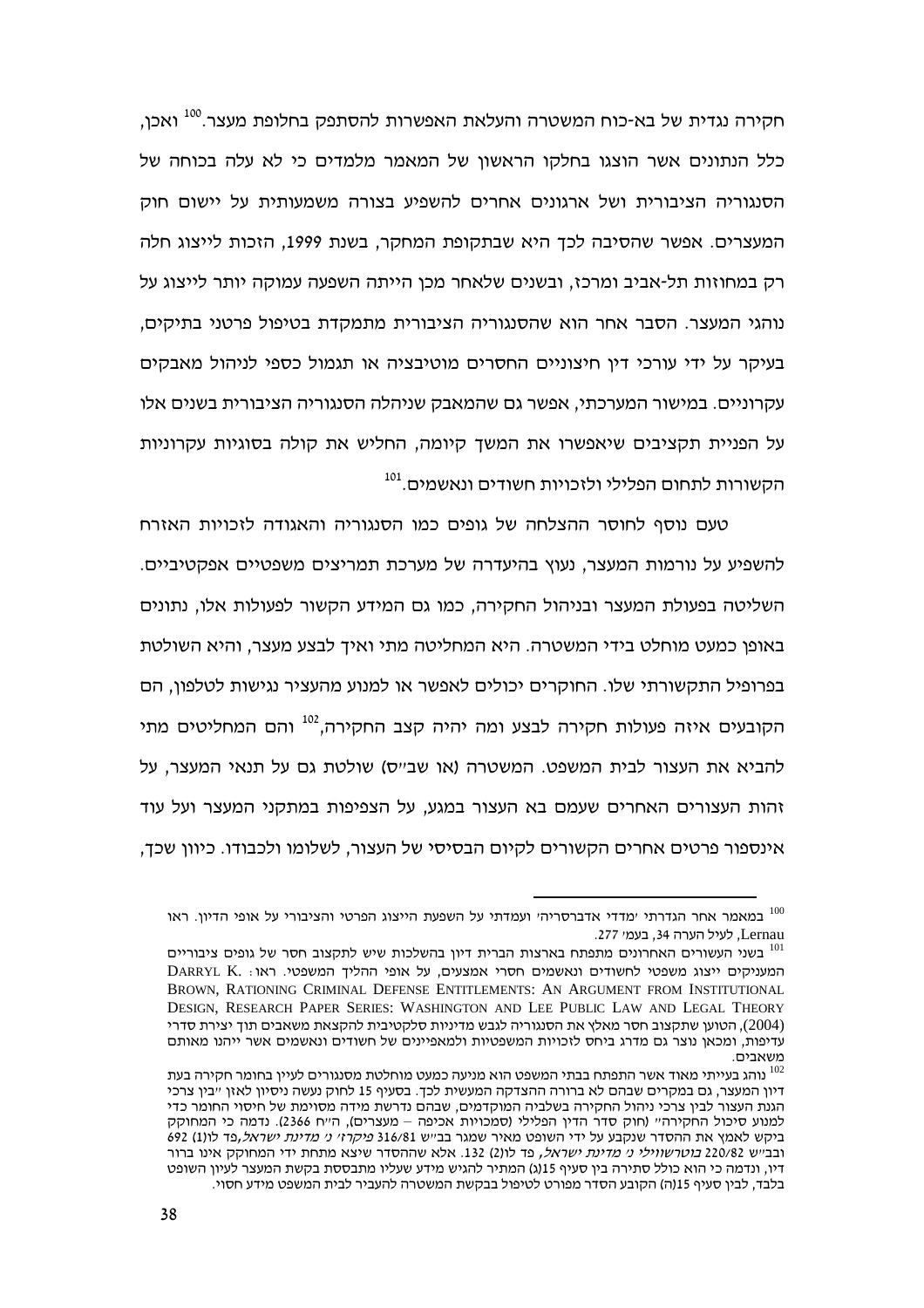עשויים חוקרי המשטרה להפעיל שיקול דעת מוטעה, ואף לעשות שימוש לרעה בכל אחד מהכוחות המצויים בידם, בעת שלגורמים החיצוניים אין כמעט יכולת לבקר אותם ולעקוב אחר הדברים בזמן אמת. גם כאשר ההפרה היא גלויה, אין לגורמים החיצוניים יכולת להתערב, אלא באמצעות פנייה לבית משפט - צעד הדורש הפניית משאבים וזמן וכפי שארחיב בהמשד לא בהכרח נושא פרי. השליטה הנתונה בידי חוקרי המשטרה מעצבת אם כו לא רק את היחס שביו חוקר המשטרה לעצור. אלא גם את היחס שביו המשטרה לגופים ולמוסדות אחרים. אף שלפי התאוריה המשפטית תפקיד הסנגור הוא להגן על העצור מפני הפעלה לא נאותה של סמכויות המעצר ושל כוחות המשטרה, הרי שרוב הביקורת שיכול הסנגור להעביר על דרך פעילותה של המשטרה היא ביקורת בדיעבד, הנשמעת לאחר הגשת כתב האישום, ובשלב שבו הטענות נגד המעצר כבר אינו רלוונטיות.<sup>103</sup>

ראינו כי אין לצפות מהמשטרה לפתח מוטיבציה ארגונית פנימית להפנים ולהטמיע את הערכים שביסוד חוק המעצרים, וכי לא קיימים מנגנונים המהווים תמריצים חיצוניים אפקטיביים ליצירת השינוי. במצב כזה הונח הפיקוח החיצוני על יישום חוק המעצרים באופו כמעט מלא בפתחו של בית המשפט, וכעת נראה מהי יכולתו של בית המשפט לשמש סמכות פיקוח יעילה שתתמרץ את המשטרה לשנות את נוהגי המעצר והחקירה.

#### שדה הפיקוח השיפוטי : שמרנות המערכת המשפטית  $\overline{\mathbf{3}}$

המודל המשפטי הפורמליסטי מדמה את פסיקת בית המשפט לתהליך רציונלי שבו כללים משפטיים (חוקים ותקדימים) מוחלים על העובדות הייחודיות של כל מקרה ספציפי. בתהליך זה אמורים השופטים להסיט הצידה את השקפת עולמם, את ערכיהם ואת רגשותיהם, ולהניח לכללים המשפטיים להנחות את החלטתם. הגלימה, מאזני הצדק וסמלי המדינה המוצבים באולם המשפט, מסמלים את המצב הנפשי הראוי של השופט.<sup>104</sup> דימוי זה של בית המשפט מעורר ציפייה ממנו לשמש גורם אפקטיבי ביישום והחלה של

י ביקורת בדיעבד אינה בעלת משקל רב. ראשית, מאחר שהיא נעשית רק לגבי החשודים שכנגדם הוגש כתב אישום : שנית. במשד שנים רבות לא הכירה הפסיקה בכלל פסלות פסיקתי. *הלכת יששכרוב* יכולה להביא לשינוי במצב דברים זה ולפתוח צוהר לפיתוח הלכות משפטיות אשר תבחנה טענות בדבר פגיעה והפרות של זכויות חשודים ועצורים.

Judith Resnik, On the Bias: Feminist Reconsideration of the Aspirations for Our Judges, 61  $\cdot$ ראו S. CAL. L. REV.1877 (1988).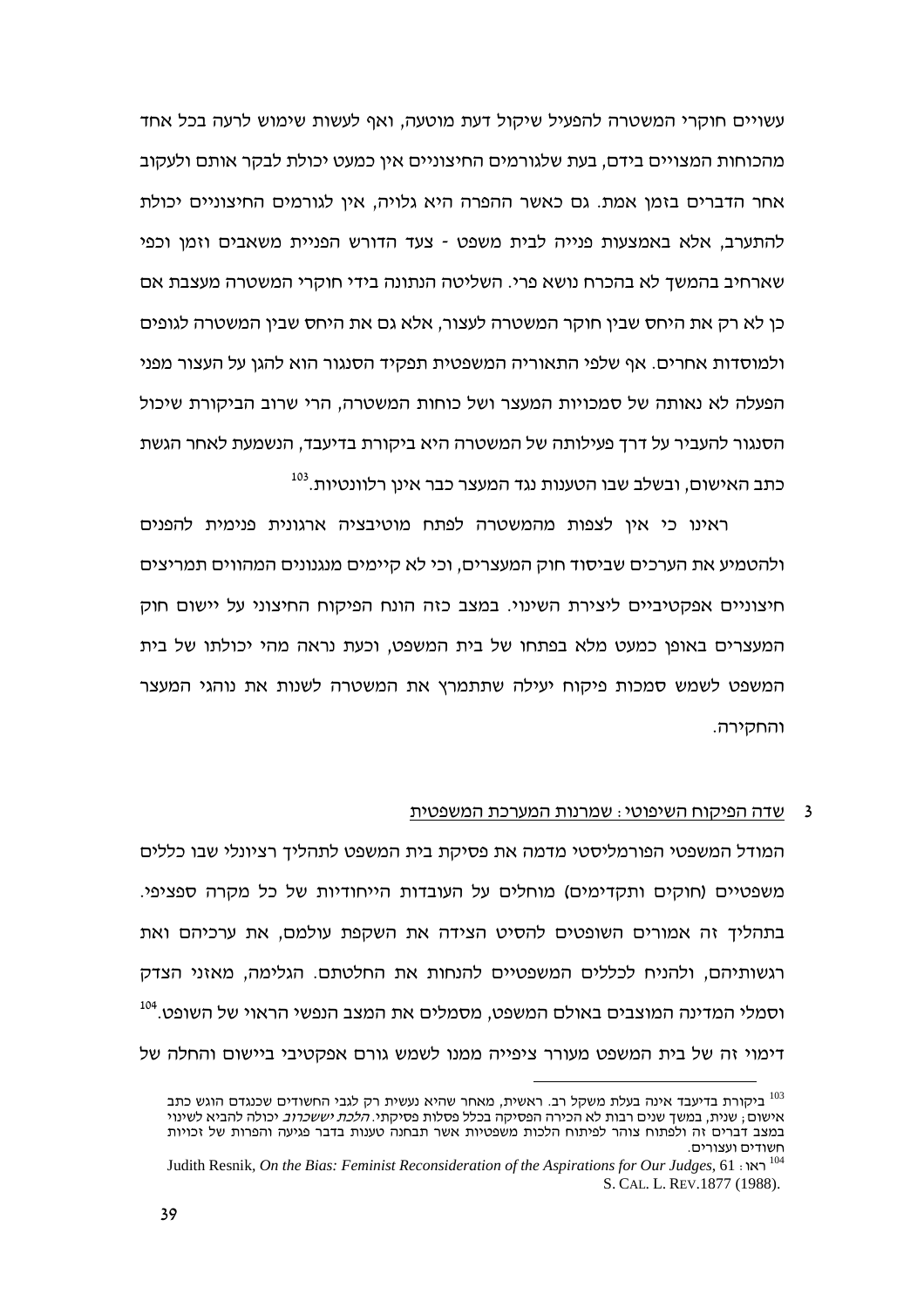רפורמות בחוק. הציפייה היא כי שיקולים אידאולוגיים, לחצים מבניים, חוסר נוחות או עצלות ארגונית לא יקבלו משקל בפסיקת בית המשפט. שינוי בחקיקה אמור על כן להביא לשינוי תואם בפסיקה.

כפי שציינתי בתחילת המאמר, המנגנון המרכזי שבחר המחוקק כדי ליישם את התפיסה הערכית שמאחורי חוק המעצרים, היה בהרחבת הפיקוח השיפוטי על המעצרים ובהבניית מדדים לשיקול הדעת של בית המשפט. להבנתי, המחוקק הטיל על בתי המשפט להיות ׳שומרי הסף׳ בפתח תאי המעצר, ולהבטיח את צמצום השימוש בסמכויות המעצר על ידי המשטרה. ניתן למצוא היגיון בטכניקה חקיקתית זאת אשר מבטיחה גמישות רבה ואפשרות לשקול כל מקרה לגופו. אך בפועל, מלמדת העלייה החדה במספר המעצרים בשנה הראשונה שלאחר כניסת חוק המעצרים לתוקף (על רקע הירידה בשנה הקודמת לה בכ-35% כפי שראינו בתרשים 4), כי כאשר הציפייה לרפורמה הגיעה למבחן בית המשפט, חזר השימוש בכוחות המעצר להיות דומה מאוד לשימוש שהיה לפני חקיקת החוק. במילים אחרות $\,$  בתי המשפט לא שינו באופן משמעותי את נקודת האיזון שבין אינטרס ריסון הפשיעה לבין אינטרס ההליך ההוגן וחיזוק זכויות הפרט. הרובד ההצהרתי של החוק לא תורגם לשינוי משמעותי בנוהגי המעצר ובהחלטות המעצר של בית המשפט.

אני מציעה לבחון את המידה המועטה שבה השפיע הפיקוח השיפוטי על צמצום השימוש בכוחות המעצר, באמצעות ניתוח המבוסס על שניים מהמשתנים המשפיעים על יעילות החקיקה שפורטו לעיל: הזדהות ערכית ומיקוד. אחזור ואציין כי אין בכוונתי לטעון כי ערכאה שיפוטית לעולם איננה אמצעי יעיל לקידום רפורמות חברתיות או לפיקוח על רפורמות בחקיקה; אלא שלטענתי, היא איננה אמצעי בטוח לקידום מטרות כאלה. ככל שהוראות החוק החדש הן כלליות יותר ומשאירות מרחב גדול יותר להפעלת שיקול דעת שיפוטי, כך יהיו למשתנים המפורטים להלן השפעה רבה יותר.

גם כאן, החשוב מבין המשתנים הוא *ההזדהות הערכית* של בית המשפט עם הוראת החוק החדשה. ואכן, מחקרים מצביעים על הבדלים בין החלטות שופטים בסוגיות זהות (כמו גם על חוסר הרצון של משפטנים להתמודד עם משמעות הבדלים אלו).<sup>105</sup> כבר בשנת

<sup>105</sup> Susan Welch, Michael Combs & John Gruhl, *Do Black Judges Make a Difference?* 32(1) AMERICAN JOURNAL OF POLITICAL SCIENCE 126 (1988); Darrel Steffensmeier & Chris Herbert,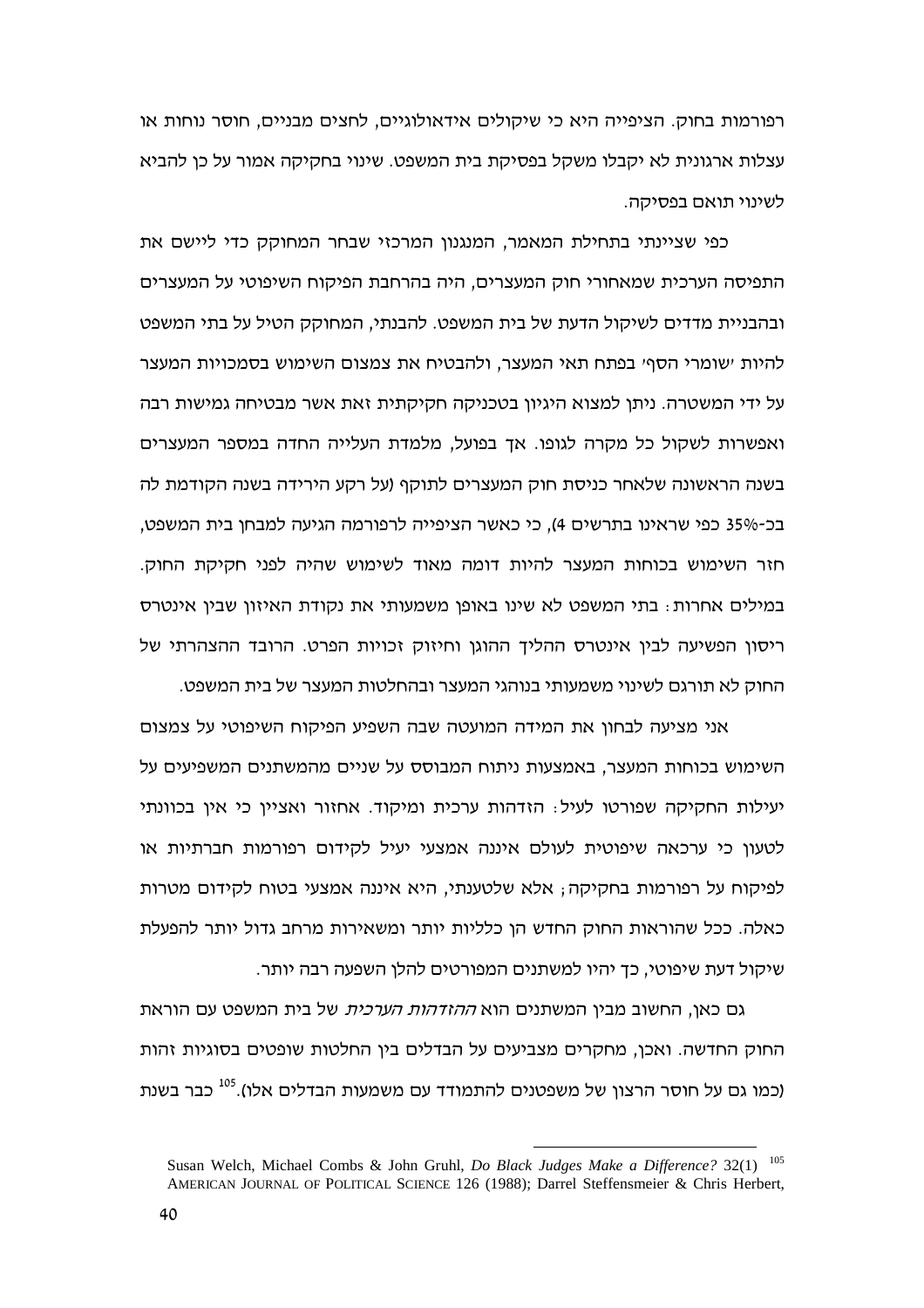על תוצאות מחקר שנערך בניו יורק בשנת 1915, שהשווה בין החלטות Daines בין החלטות  $\pm$ 1922 : מעצר של שופטים

The conclusion was inescapable that justice is a personal thing, reflecting the temperament, the personality, the education, environment, and personal traits of the magistrates. The results showing to what extent justice is affected by the personality of the judge were so startling and so disconcerting that it seemed advisable to discontinue the comparative tables of the records of the justices.<sup>106</sup>

בשנים האחרונות נעשו גם בישראל כמה מחקרים אשר ביקשו לאמוד את השפעתם של משתנים אישיים על החלטות השופטים.<sup>107</sup> ביחס להחלטות מעצר נמצאו הבדלים גדולים במידת היענותם של שופטי בית משפט השלום בתל-אביב לבקשות המעצר.<sup>108</sup> בהנחה שהבנת החוק, פרשנותו וקביעת הכללים ליישומו מושפעות מאישיות השופט, מהשקפת עולמו ומערכיו, הרי שניתן להסיק כי מבין שופטי הערכאות הנמוכות, אותם שופטים אשר לא מזדהים עם השינוי הערכי שהמחוקק ביקש ליצור, ימשיכו לאשר בקשות מעצר של המשטרה על פי אותן אמות מידה ושיקולים שהנחו אותם טרם חקיקת החוק.<sup>109</sup> מסקנה

*Women and Men Policymakers: Does the Judge`s Gender Affect the Sentencing of Criminal Defendants?``* 77(3) SOCIAL FORCES (1999) 1163; J.E. Herget *Unearthing the Origins of a Radical Idea: The Case of Legal Indeterminacy* 39 THE AMERICAN JOURNAL OF LEGAL HISTORY (1995) 59-70

<sup>106</sup> Charles G. Haines*, General Observations on the Effects of Personal, Political, and Economic* .*Influences in the Decisions of Judges*, 17 ILLINOIS LAW R 96, 105.(1922)<br><sup>107</sup> יעל חסין ומרדכי קרמניצר ״אחידות בענישה בעבירות תעבורה״ *משפטים* יח(1), 103-129 (1988) - מחקר

המתייחס להבדלים בענישה בין שופטים בבית משפט לתעבורה; רינה בוגוש ורחל דון-יחיא *מגדר ומשפט*: *אפליית נשים בבתי המשפט בישראל (*1999) - מחקר המתייחס להבדלי מגדר ומצביע על כך ששופטות נשים נטו להחמיר יותר עם נאשמות; הדר אבירם ״השופט הטוב והשופט הרעיִ זהות השופט כמרכיב משפיע על גזירת העונשי*י הסניגור* 110 5 (2006) - דנה בעונשי מאסר שהוטלו על ידי בתי הדין הצבאיים על חיילים שנעדרו משירות; וראו ניתוח נתונים לגבי השפעת הלאום על גזרי דין: Gideon Fishman, Arye Rattner & Hagit Turjeman, *Sentencing Outcomes in Multinational Society*, 3 EUROPEAN JOURNAL OF CRIMINOLOGY

<sup>. (2006) 84-69&</sup>lt;br><sup>108</sup>במחקר שנערך בתל-אביב לעניין המעצר נמצאה שונות גדולה באחוז ההחלטות לשחרורים. השונות נעה בין 2% שחרורים אצל שופט בעל הנטייה החזקה ביותר לעצור חשודים, לעומת 34% שחרורים אצל השופט בעל הנטייה להקל ביותר. ראו חגית לרנאו *רפורמות בדיני המעצר לצורכי חקירה בישראל* (חיבור לשם קבלת תואר ה, האוניברסיטה העברית בירושלים, 2001). דוקטור לפילוסופיה, האוניברסיטה העברית בירושלים, 2001).<br><sup>109</sup> השוו לדבריו של Feeley : Great many judges quite simply do not regard liberalized pretrial release : Feeley

or mandatory sentences as desirable and thwart their implementation. New policies emphasizing .198 יעיל הערה 59, בעמי, one set of values do not neutralize long-held view to the contrary.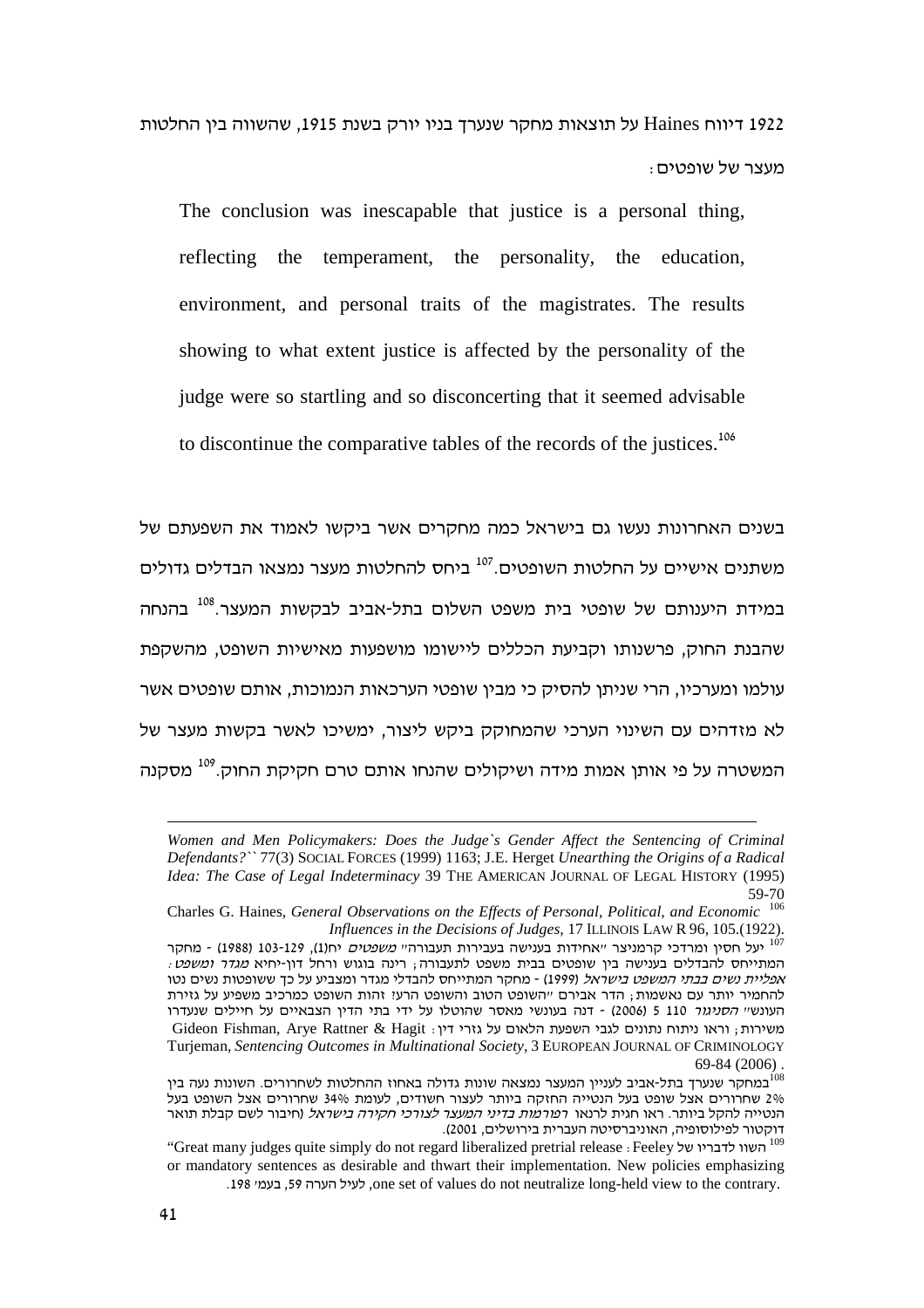זו עשויה אמנם להיתפס כרדיקלית, אך היא מתבהרת ככל שחושבים על ההסדר שנקבע בחוק המעצרים. המחוקק הניח לפתחו של בית המשפט את מציאת האיזון הראוי בין ריסון הפשיעה לבין הגנה על זכויות חשודים ; ולכן אין תמה ששופטי בית המשפט פועלים בהתאם לערכים, להשקפת העולם ולאיזונים הראויים בעיניהם. כל עוד ערכים אלו אינם משתנים, אין לצפות שחוק המעצרים יצליח לחולל שינוי אמיתי במציאות המעצרים בארץ.

הקשר בין השקפת העולם של השופטים לבין הפסיקה אינו מאפיין שופטים בערכאות הנמוכות בלבד.<sup>110</sup> הבדלים בין שופטי בית המשפט העליון ביחס לשאלת המעצרים ניכרו כבר בפרשת *גנימאת*, עוד לפני חקיקת חוק המעצרים.<sup>111</sup> אין בכוונתי לטעון שנטיית בית המשפט תהיה תמיד לכיוון החמרה עם חשודים ונאשמים; במקרים אחרים יכול בית המשפט לחסום רפורמות בחוק מתוך הערכתם שהחוק מחמיר יתר על המידה. כך, לדוגמה, בתי המשפט בארצות הברית מוצאים דרכים למתֵן הוראות חוק המבקשות לחייב ענישה מחמירה ואחידה, כאשר החוק פוגע, להערכת השופט, במידתיות שבין המעשה הפלילי לעונש.<sup>112</sup>

אך כאמור, חוסר ההזדהות האידאולוגית הוא רק סיבה אחת למגמה השמרנית של בית המשפט. סיבות אחרות קשורות למבנה המערכת המשפטית: *עקרון המיקוד* מסביר זאת בכך שדיוני המעצר מהווים רק חלק קטן מעבודת בית המשפט ומהאינטרסים החברתיים שעליהם הוא אמון. הפנאי הדרוש לבית המשפט כדי להוביל באופן אפקטיבי תהליכי יישום והחלה של חוק חדש ״נבלע״ בכלל הפעילות שלו.

שנית, מערכת המשפט היא מערכת מבוזרת המותירה מרחב גדול של שיקול דעת וחופש החלטה לשופטי הערכאות הנמוכות. על אף קיומו של עקרון התקדים, שלכאורה

<sup>110</sup> Howard Gillman, *Review: What's Law Got to Do with It? Judicial Behavioralists* :   *Test the "Legal Model" of Judicial Decision Making*, 26 LAW AND SOCIAL INQUIRY 465 (2001); Elaine Martin & Barry Pyle*, Gender, Race, and Partisanship on the Michigan Supreme Court*, 63 ALBANY LAW REVIEW 1205 (2000); JEFFRAY A SEGAL & HAROLD J. SPAETH, THE SUPREME

<sup>.</sup>COURT AND THE ATTITUDINAL MODEL (1983)<br><sup>111</sup> פרשת *גנימאת* קדמה לחוק המעצרים, אך ניתן למצוא בה לפחות שני צירים של חוסר הסכמה : בין הקריאה לחדשנות וליצירת מצב נפשי חדש של השוטר והשופט, כדברי השופט ברק, לבין דבקות בערכים הקיימים, המתבטאת בקביעתו של השופט מישאל חשין כי ׳הגלגל הוא אותו הגלגל׳ , ובין נכונות לשלם מחירים חברתיים על מנת להבטיח הגנה על זכויות הפרט, כדעת השופטת דליה דורנר, לבין צמצום זכויות עבריינים כדי להבטיח הגנה על החברה ועל קורבנות בפועל ובכוח, כדעת השופט מאיר שמגר.

<sup>112</sup> Malcolm M. Feeley and Sam Kamin, *The Effect of "Three Strikes and You're Out" on the Courts: Looking Back to See the Future, in* THREE STRIKES AND YOU'RE OUT 135-154 (DAVID SHICHOR AND DALE K. SECHREST, eds., 1996).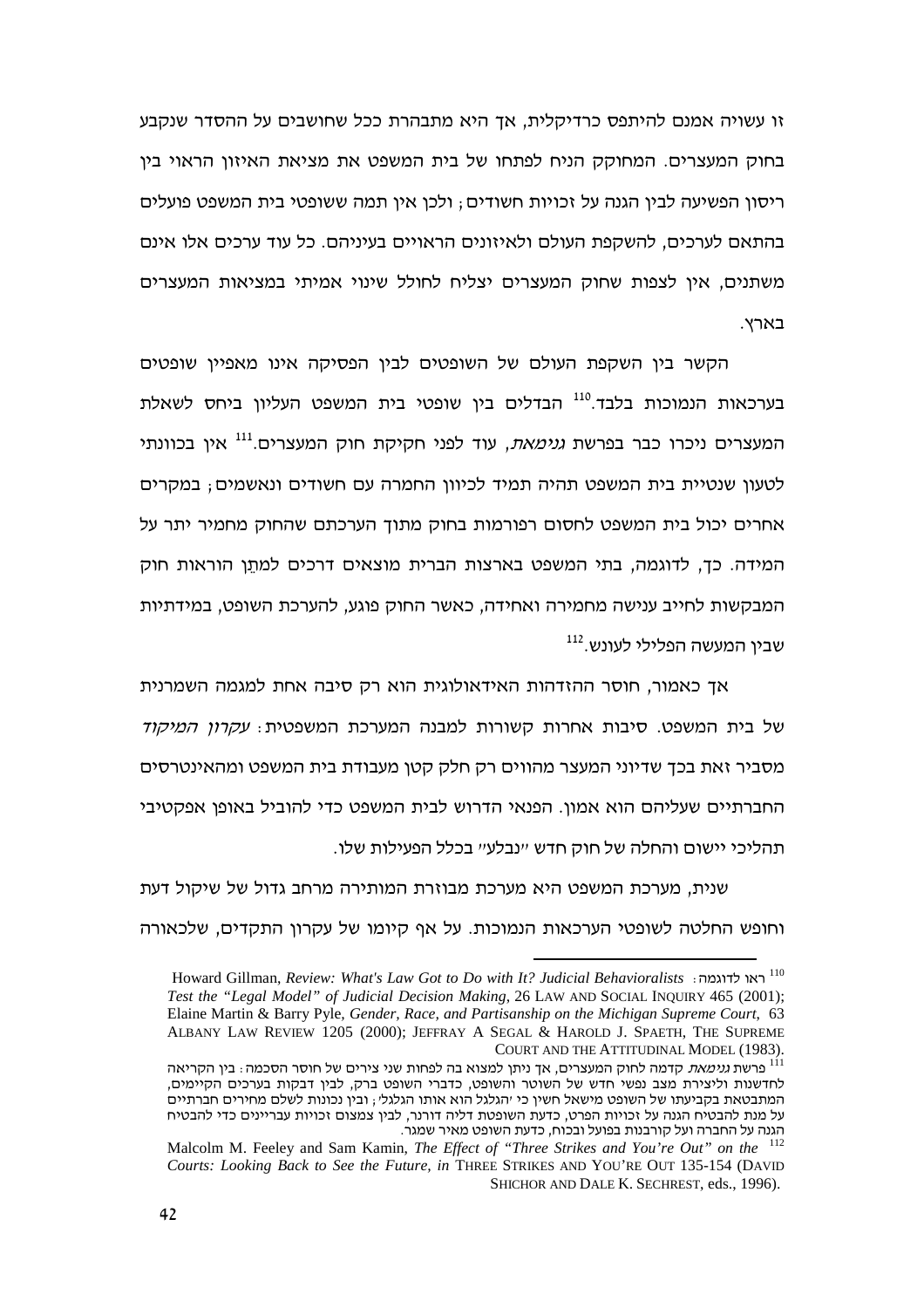מחייב את החלטות הערכאות הנמוכות, אין לבית המשפט העליון למעשה כלים אפקטיביים להבטיח יישום והפעלה של רפורמות שהוא מבקש להוביל. על כן, חלחול פסיקת בית העליון לערכאות תחתיו תלוי בכך שבתי המשפט בערכאות הנמוכות יכירו את הפסיקה, יסכימו עמה ויפסקו בהתאם לרוח הנושבת בה.<sup>113</sup>

ואולם, ככל שהדבר נוגע לחוק המעצרים, אין לייחס את שמרנות בתי משפט השלום לחוסר יישום פסיקות עקרוניות של בית המשפט העליון, שכן בשלב המעצר לצורך חקירה מוגשים רק מעט עררים, והפנייה לערר שני בבית המשפט העליון נעשית רק לעתים נדירות. יותר מכך؛ אך גם העררים הספורים אשר נידונו בבית המשפט העליון לא גילו מגמה פרשנית המכוונת לצמצום השימוש בכוחות המעצר. חלק גדול מההחלטות בית המשפט העליון בשאלות עקרוניות העולות מחוק המעצרים העדיפו פרשנות שמרנית של <sup>114</sup>. החוק

סיבה נוספת לשמרנות בית המשפט קשורה לאופייה של המערכת המשפטית כמערכת אדברסרית, המבוססת על ריבוי עמדות, כשלכל אחד מהצדדים יש נטייה להקצנה.<sup>115</sup> באווירה מוסדית זו משקף מצב משפטי קיים נקודת איזון עדינה בין ריבוי

GERALD N. ROSENBERG, THE HOLLOW HOPE: CAN COURTS BRING ABOUT SOCIAL CHANGE? <sup>113</sup> (1991).

לפסיקת בית המשפט העליון המלמדת על מגמתו להעדיף אינטרסים של יעילות מערכתית ולקרוא באופן רחב  $^{\rm 114}$ השימוש בכוחות המעצר ראו<sub>: </sub> בש״פ 6350/97 *רוזנשטיין ני מדינת ישראל,* תק-על 97, 123 ובש״פ 5610/06 את השימוש בכוחות המעצר ראו . בשי*יפ 3*350/97 *רוזנשטיין ני מדינת ישראל,* תק-על 97, 123 ובשייפ 5610/06<br>*פלדמן ני מ*דינת ישראל (טרם פורסם, 25.7.06) בהם נקבע מבחן אינטואיטיבי פתוח לקיומו של בסיס ראייתי, המקים רף של חשד סביר המצדיק לאפשר למשטרה להמשיך ולסיים את החקירה כאשר החשוד במעצר. בש׳יפ 3979/98 *מדינת ישראל ני גינח,* תק-על 298(2) 240 בו נקבע כי השהייה שלא כדין במשך זמן העיכוב אינה מונעת מבית המשפט לדון לגופה בבקשת המעצר; בש״פ 11109/03 *שקארנה ני מדינת ישראל, פד נייח(2) 350* ובש״פ 5492/98 *ברונסון ני מדינת ישראל,* פד נב(4) 116 בו ניתנה פרשנות מרחיבה לעילת המעצר של צורכי חקירה ופרשנות מצמצמת לחובת בית המשפט לפרט נימוקים מיוחדים להחלטתו<sub>≀</sub> בש״פ 4455/00 *מדינת ישראל ני בדווי,* פד נד(4) 794 בו ניתנה פרשנות מרחיבה לעניין הנוסח הנדרש בהצהרת התובע; בשייפ 10928/03 *גיעפרי ני מדינת ישראל,* תק-על 412003) 1135 בו אושרה החלטת מעצר שניתנה על ידי בית המשפט המחוזי בהליך של ערר על אף פגמים משמעותיים בהליך הגשת הערר על ידי המדינה אשר כללו, בין היתר, התעלמות מהחלטת שחרור של בית משפט השלום <sub>;</sub> בש״פ 8845/04 *אלטויל ני מדינת ישראל* (טרם פורסם) אשר קבע כי בהצהרת תובע לא נדרש פירוט סעיפי העבירה, ולו באופן ראשוני ובלתי מחייב. וראו גם צבי נח ״רטוריקה לחוד, הגנה על זכויות לחוד״ *גלובס* 24.10.2000 <sub>ו</sub> חיה זנדברג ״הליכי חקירה שלא ניתן לקיימם אלא במעצר – בעקבות בש״פ 5492/98 ברונסון נ*י*מדינת ישראלי*י הפרקליט* מד 587 (1999). כמובן שניתן למצוא גם חריגים למגמה כללית זו, כך בבשייפ 6839/99 *אלרואגי ני מדינת ישראל* (טרם פורסם) הקובע כי בקשת עיכוב ביצוע להחלטת שחרור צריכה להיות מוגשת על ידי תובע נציג היועץ המשפטי לממשלה; בבש״פ 92/00 *פלוני ני מדינת ישראל*, תק-על 32000), 840 הקובע כי במהלך החקירה אין להורות על אשפוז כפוי של חשודים לצורך הכנת חוות-פסיכיאטרית ורע״פ 11364/03 *פלוני⁄ת ני מדינת ישראל* פד נח(5) 583 בו מותיר בית המשפט פתח לחשוד לעיין בחומר החקירה מתיק המשטרה, בכפוף לאיזונים של מניעת פגיעה בחקירה, זכות הפרטיות של המעורבים בחקירה ושיקולים אחרים. לעיל הערה 59, המתאר את האינטרסים השונים הבאים לידי ביטוי בהליך הפלילי, פעמים Feeley , לעיל הערה 59, ה רבות על ידי מגוון אנשי מקצוע, ואשר הצורך לאזן ביניהם יוצר נטייה לשונות ולחוסר אחדות.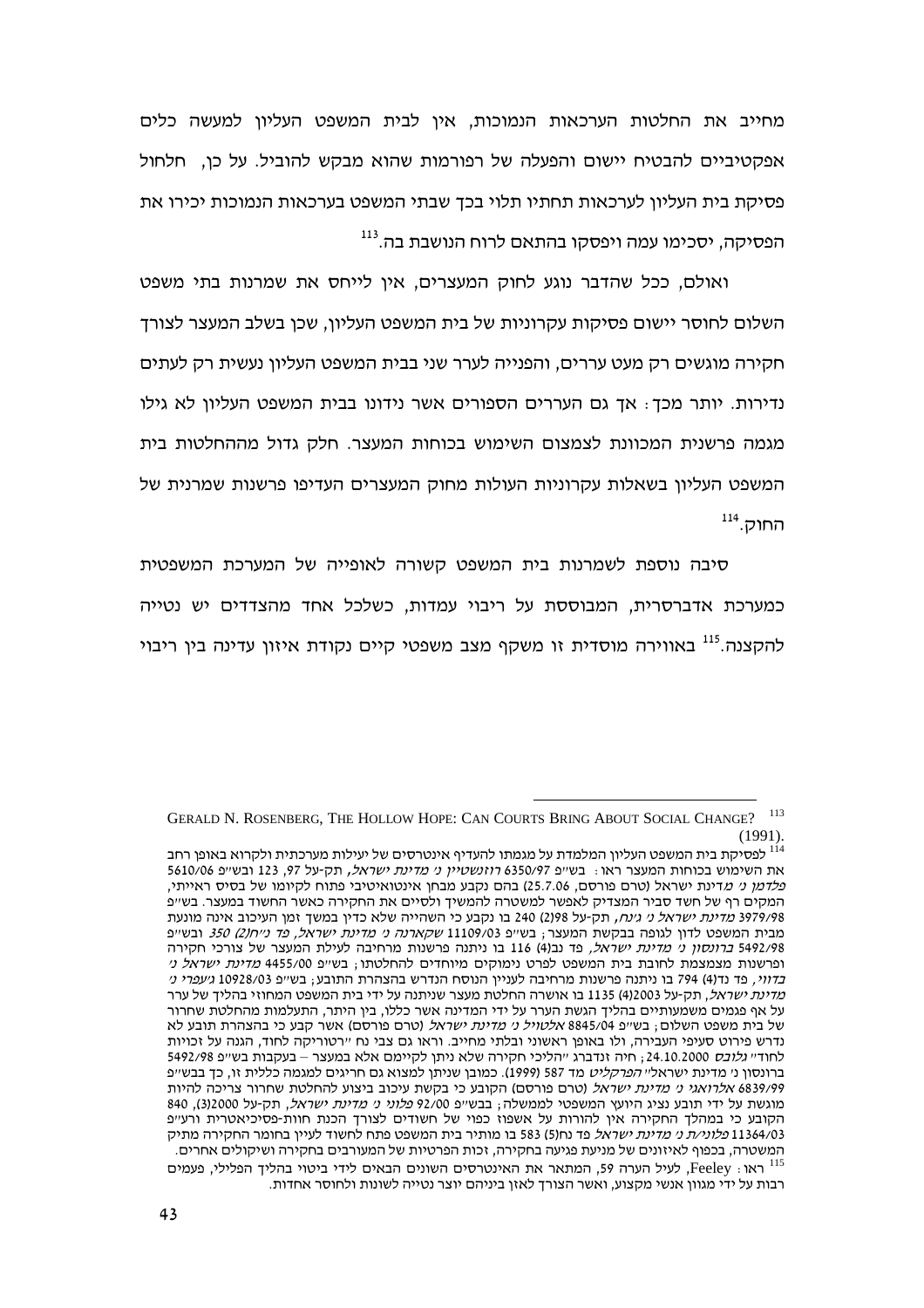הכוחות והקולות הנאבקים בתוך הזירה המשפטית. מצב זה מייצר תמריץ סמוי לשמירת הסטטוס קוו.<sup>116</sup>

אפשר שההמחשה הטובה ביותר למידת השמרנות של מערכת המשפט מצויה בפולמוס המתמשך על תנאי המעצר. בעניין זה נקבעו בחוק המעצרים כללים ברורים הקובעים תנאי מינימום להחזקת אנשים במעצר : הקפדה על אוורור ותאורה, הפרדה בין שטח המגורים והשירותים, מיטה ומזרן לכל עצור, ושעת הליכה באוויר הפתוח.<sup>117</sup> מדוחות הסנגוריה ציבורית על תנאי הכליאה בישראל עולה, כי חלק מבתי המעצר אינם עומדים בתנאים אלה ואינם ראויים לאכלוס, וכי גם מבין בתי המעצר ששופצו בעקבות הוראות החוק, יש שאינם עומדים בתנאי המינימום הקבועים בו. לאורך השנים התייחסו הדוחות לאכלוס-יתר של מתקני המעצר, הגורם לצפיפות פיזית ולחוסר במיטות, לתנאי אוורור בלתי סבירים, להחזקת עצורים במשך ימים ארוכים מבלי לאפשר להם לשאוף אוויר בחצר, לחוסר הפרדה בין מקלחת לשירותים, ועוד.<sup>118</sup> הסנגוריה הציבורית איננה הגוף היחיד הפועל בעניין תנאי המעצר ; למעשה, חלק גדול ממעורבות הארגונים השונים למען יישום חוק המעצרים מתמקד בתחום זה.<sup>119</sup> עם זאת, ועל אף השכיחות היומיומית בהפרת הוראות החוק בעניין זה, תוך פגיעה ברורה בערכים הנחשבים לבסיסים כמו בריאותם וכבודם של עצורים – במהלך השנים היו רק מקרים ספורים שבהם הורו בתי המשפט לשחרר עצורים על רקע תנאי המעצר.<sup>120</sup> גם בית המשפט העליון, בשבתו כבג׳׳ץ,

<sup>116</sup> RAYMOND NIMMER, THE NATURE OF SYSTEM CHANGE: REFORM IMPACT IN THE  CRIMINAL COURTS (1978): "Prior judicial practice are not arbitrary but reflects an accommodation of the interests of participants. In the abstract, this accommodation may not be ideal, but in context, it is at least acceptable to participants."

יו ראו סעיף 9 לחוק וכן תקנות סדר הדין הפלילי (סמכויות אכיפה מעצרים) (תנאי החזקה במעצר), התשנ״ז-

<sup>1997 ,</sup>ק׳ית 664.<br><sup>118</sup> ייתנאי המעצר בתחנות משטרה ובמתקני מעצר אחרים של משטרת ישראל בשנת 2001׳י דוח הסנגוריה הציבורית (ינואר 2002); ״תנאי המעצר והמאסר במתקני המעצר של משטרת ישראל ובבתי הסוהר בישראל בשנת 2002״ דוח הסנגוריה הציבורית (אפריל 2003); ״תנאי המעצר והמאסר במתקני הכליאה של משטרת הסוהר בשנת 2003״ דוח הסנגוריה הציבורית (מאי 2004). ישראל ושירות בתי הסוהר בשנת 2003״ דוח הסנגוריה הציבורית (מאי 2004).<br><sup>119</sup> בדוח זכויות האדם בישראל 2003 מטעם האגודה לזכויות אדם מצוין כי כ-600 עצורים ואסירים ישנים על

  .www.acri.org.il/hebrew-acri/engine/story.asp?id=693  .   בתי המעצר בישראל של לשכת עורכי הדין וארגון ׳רופאים לזכויות אדם׳ הגישו מספר עתירות נפרדות לבג׳׳ץ התנאים בבתי המעצר, האחרונה שבהן הוגשה על ידי הלשכה בפברואר 2003.

בעניין התנאים בבתי המעצר, האחרונה שבהן הוגשה על ידי הלשכה בפברואר 2003.<br><sup>120</sup> החלטה חריגה במיוחד ניתנה בסוף שנת 2003 על ידי השופט שמואל ברוך, עת כיהן כסגן הנשיא בבית משפט השלום ברמלה. במסגרת גזר דין לנאשם בגין שהייה בלתי חוקית ממושכת בישראל, קבע השופט כי לנוכח הנוהג להשאיר תושבי שטחים הנידונים למאסרים לתקופות קצרות לרצות את עונשם במתקני המעצר, הרי ששיקולי הענישה צריכים לקחת בחשבון את התנאים הפיזיים המחפירים שבמתקן המעצר ברמלה. אשר על כן נגזר על הנאשם עונש מאסר על תנאי בלבד, בניגוד לרף הענישה המקובל. השופט קבע כי על המדינה להשכיל ולהבין שאם לא תקיים את הוראות החוק ותשמור על צלם האנוש של העבריינים, היא תשלם מחיר חברתי, שעה שמי ה צריכים לשבת מאחורי סורג ובריח יהלכו ברחובות העיר. תפ(רמלה) 3516/03 *מדינת ישראל ני* שלכאורה צריכים לשבת מאח<br>*אלעצרה* (לא פורסם, 26.11.03).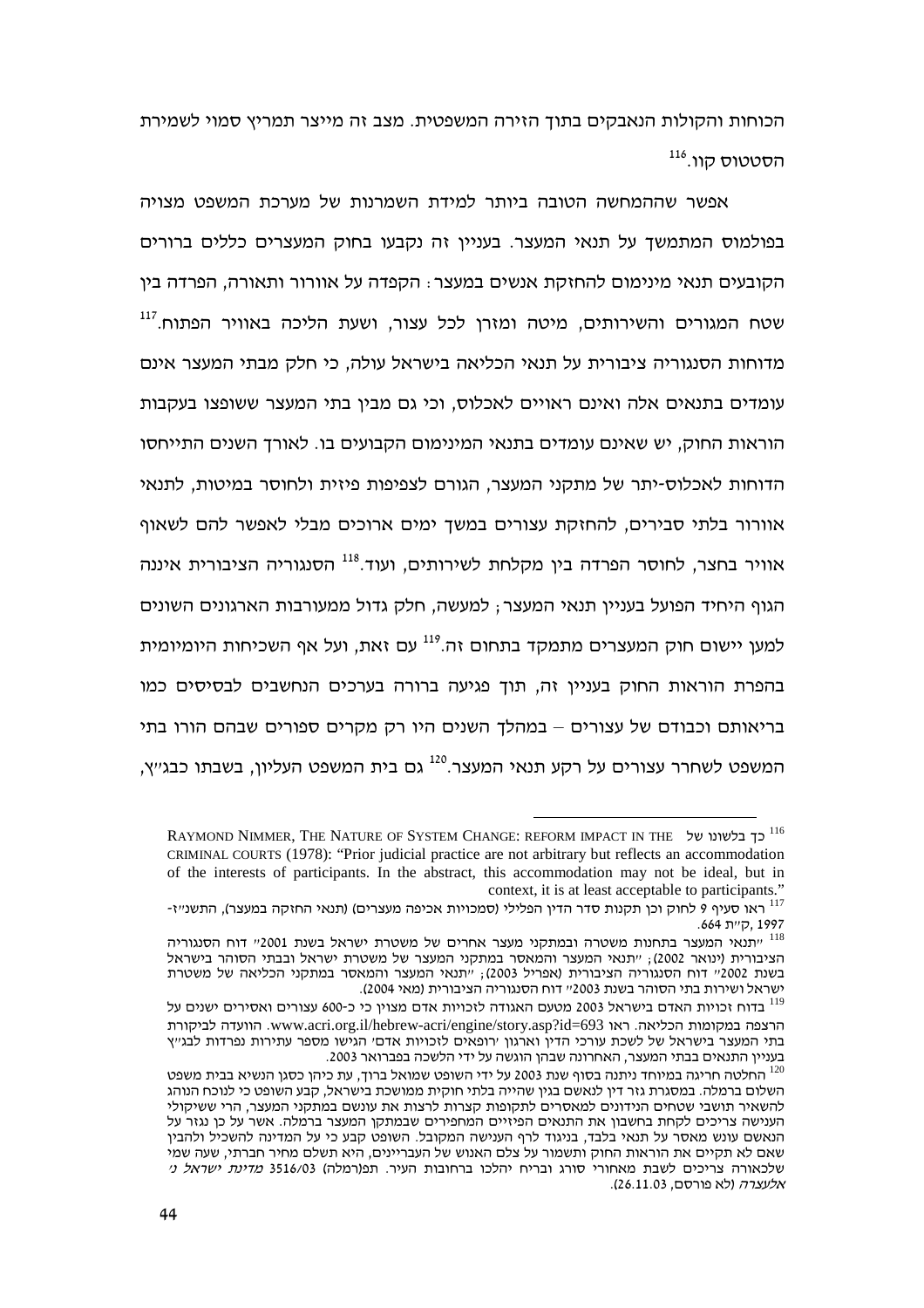פעל באטיות בכל הקשור לתנאי המעצר. בנובמבר 98 ניתנה החלטת ביניים בבג׳יץ שהוגש מטעם לשכת עורכי הדין, אשר קבעה כי "אין בית-המשפט יכול להשלים עם הפרה גלויה של החוקיי ולכן יילא יחזיקו במעצר בבית המעצר במגרש הרוסים כל עצור שאין לו מיטה״.<sup>121</sup> החלטה זו, אשר צומצמה במפורש להלנת עצורים על רצפת בית המעצר במגרש הרוסים, מטרידה מאוד, נוכח העובדה שבהחלטתו מצטט בית המשפט את טענת נציג הפרקליטות לפיה "אם בית-המשפט יאסור בצו על החזקת עצורים שאין להם מיטה בבית המעצר במגרש הרוסים. לא יהיה מנוס אלא להעביר עצורים לבתי מעצר אחרים שאף בהם איו כיום די מיטות להחזקת כל העצורים״ . נדמה כי באותה נשימה שבה מודיע בית המשפט כי אינו יכול להסכים עם הפרה גלויה של החוק בבית המעצר במגרש הרוסים, הוא מעלים עיו מהפרות החוק בבתי מעצר אחרים.

החלטה גורפת יותר ניתנה ביוני 2003 והיא קובעת כי עצורים לא יוחזקו בלא מיטה בכל בתי המעצר בארץ. ההחלטה ניתנה על סמך התחייבות השר לביטחון פנים להתאים את מתקני המעצר לדרישות החוק, ומועד תחילת ביצועה נדחה ליוני 2004.<sup>122</sup> איו לזלזל בחשיבות החלטה זו. אד יש גם מקום לביקורת עליה. שכו תגובת בג״ץ לבעיית תנאי המעצר הייתה אטית ומצומצמת מדי. בדיוו על תנאי המעצר הגיבה מערכת המשפט ללחצים הולכים וגוברים של הקהילה המשפטית, של ארגונים לזכויות אדם ושל כלי התקשורת ושימשה במידה רבה כוח מאסף, ולא חוד החנית. של השינוי.<sup>123</sup>

ברי כי בית המשפט העליון לא היה שבע רצון מתנאי המעצר בארץ, או מהעובדה שהוראות מפורשות בחוק מופרות באופו יומיומי. אד נטייתו היא לפעול במתינות, מתוך ערנות לצורכי מערכת אכיפת החוק ומתוך מודעות לקשיים שעמם היא צריכה להתמודד. הקושי הוא, כמובו, שאת מחיר ההתנהלות השקולה, שנמשכה כמעט עשר שנים מעת חקיקת החוק, שילמו מאות ואלפי אנשים אשר הוחזקו במעצר בתנאים לא תנאים ובניגוד להוראות מפורשות בחוק. כאמור לעיל. מפער זה. שביו הרטוריקה המצהירה על ערכים

<sup>&</sup>lt;sup>121</sup> בגייא 7082/97 *הוועד המרכזי של לשכת עורכי הדין ני השר לבטחון פנים,* תק-על 98 (3), 416.

<sup>.&</sup>lt;br><sup>122</sup> בגייא 5678/02 *רופאים לזכויות אדם ני השר לבטחון פנים*, תק-על 2003 (2), 2647.

הדן בתפקיד שהיה לבית המשפט העליון בארצות Gerald Rosenberg לבית המשפט העליון בארצות הברית בהתפתחות מאבקים חברתיים. מסקנתו היא שבית המשפט מצליח להיות אפקטיבי רק כאשר מתגבשים תנאים חברתיים אחרים התורמים להצלחת המאבק, לעיל הערה 113.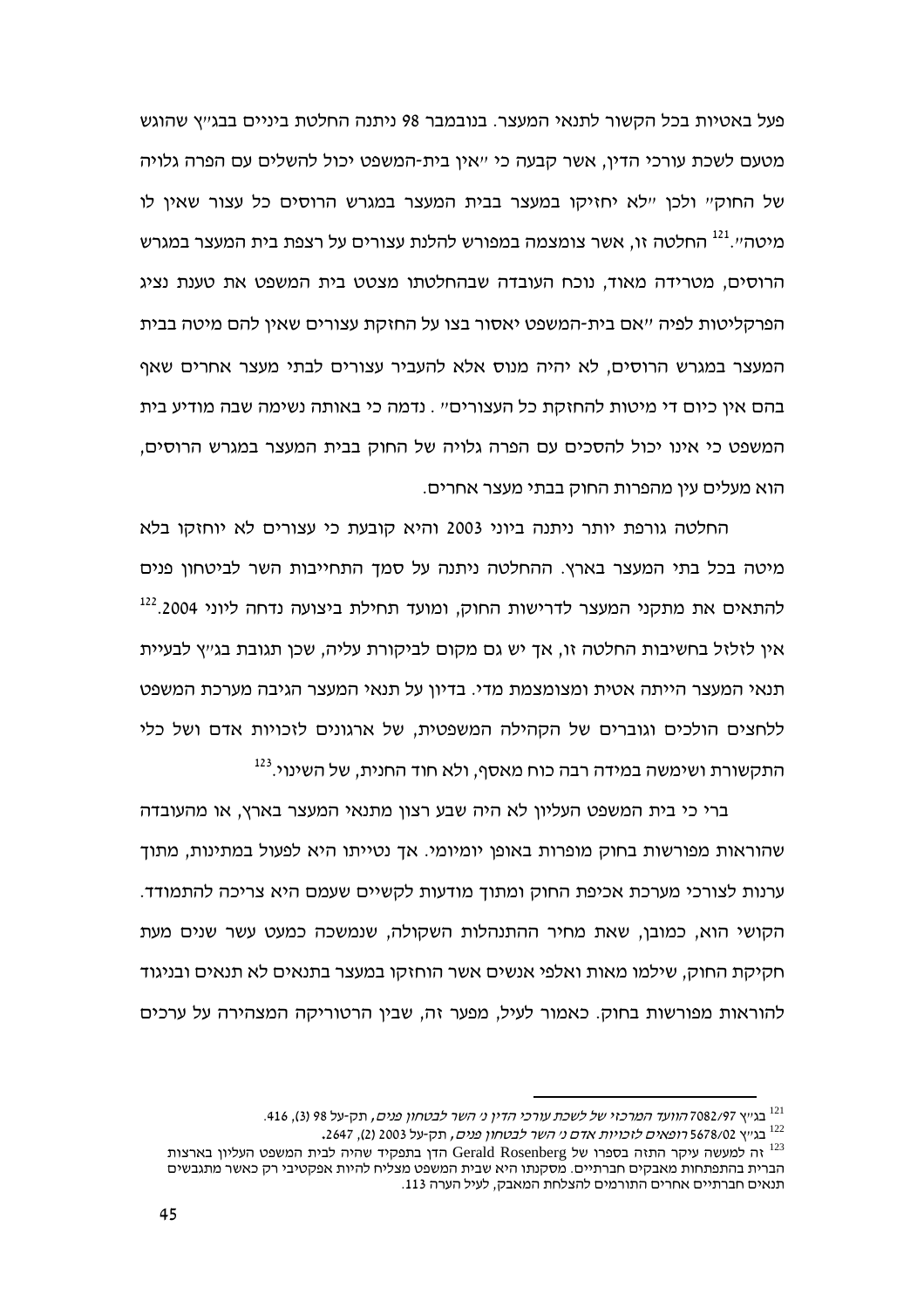חברתיים של שמירה על כבוד אדם ועל חירותו, לבין גילויי סובלנות כלפי הפרות ממוסדות ושיטתיות של ערכים אלו, צומחת החשיבה הביקורתית ההרמנויטית.<sup>124</sup>

## ד. הערות סיום ומסקנות

בחלק הראשון של המאמר סקרתי את המגמות שעמדו ביסוד חוק המעצרים ואת השפעתו על נוהגי המעצר לצורד חקירה. בחלק השני הצגתי ניתוח תאורטי של הגורמים המשפיעים על מידת יכולתו של חוק חדש לחולל שינוי, והדגמתי ניתוח תאורטי זה על חוק המעצרים.

חולשתו העיקרית של הניתוח המוצע כאן טמונה בכך שהוא מבוסס על ראייה לאחור. חוכמה שלאחר מעשה היא לעולם משימה קלה יותר מהיכולת לצפות מראש אירועים חברתיים. הראייה לאחור מאפשרת לסדר את פיסות ה״מציאות״ לכדי פזל תאורטי היוצר הסבר הגיוני וסדור למהלד האירועים. אד ככל שגדלה מורכבות המציאות החברתית וככל שרבים הם המוסדות והארגונים המעורבים בשינוי, נדרשת קריאה ספקנית אשר לסדר ולסיבתיות המוצגים בראייה לאחור. ההסברים הניתנים כאן להשפעה המצומצמת של חוק המעצרים, אינם מובילים בהכרח למסקנה שההשפעה המוגבלת שהייתה לחוק היא התוצאה היחידה שהייתה אפשרית בתגובה לרפורמה בחוק. דווקא בשל המורכבות והדינמיות של התהליכים המשפיעים על עיצוב המשמעות המעשית של החוק, אפשר לחשוב על תרחישים רבים אשר היו יכולים להביא ליישום אחר של החוק. אך בה במידה, העובדה שלא ניתן לדעת מראש מה יהיו ההשלכות הצפויות של רפורמות חוקיות אינה גורעת מחשיבות הניסיון ללמוד מקשיי העבר ולהפיק עקרונות מנחים כדי לשפר את יתנאי ההתאפשרותי של רפורמות עתידיות. מטרת מאמר זה היא אפוא לנסות ולהעריד מה הקדיח את חוק המעצרים. כדי להפנות את תשומת הלב לקשיים ולמגבלות עתידיים שצפויים להשפיע על תהליך היישום של רפורמות חדשות שייעשו דרך חקיקה. המאמר אינו מתיימר להציע מתכון בטוח ליעילות החקיקה הבאה וספק אם מתכון כזה כלל אפשרי.

<sup>&</sup>lt;sup>124</sup> במקום אחר אני טוענת כי בחלק גדול מהמקרים, הפרקטיקה של יישום חלקי של הוראות חוק הקשורות לזכויות עצורים וחשודים פוגעת בעיקר בעצורים ובחשודים משכבות מוחלשות של האוכלוסייה. ראו לרנאו ״יישום מבחין : תיאוריה ומעשה בתחום סמכויות החקירה וזכויות חשודים״ *עלי משפט* ו 105 (2007).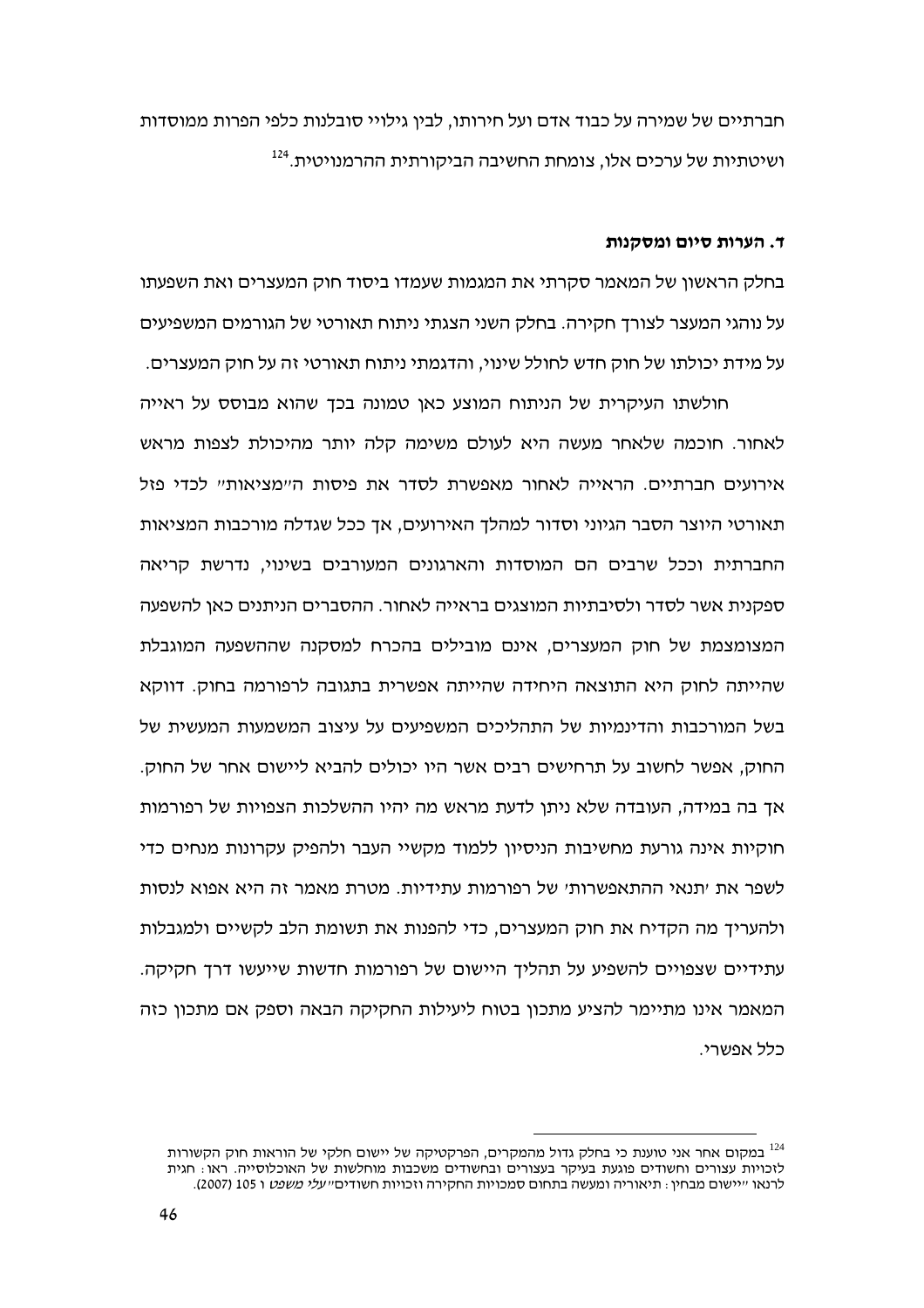חולשה שנייה של הניתוח המוצע טמונה בכך שהוא מבוסס על נתונים המתייחסים רק לשלוש השנים הראשונות לאחר כניסתו של החוק לתוקף. ייתכן שהמסקנה שלפיה חוק המעצרים מומש רק באופן חלקי מוקדמת מדי ולא משקפת את המצב כיום, עשור לאחר חקיקתו. אכן, ראוי היה לבחון את השפעת החוק על נוהגי המעצר לטווח ארוך יותר, ולבדוק אם במשך הזמן חלחלו הנורמות החדשות למערכת אכיפת החוק ולרשות השופטת. במישור העקרוני אין לי ספק שטענה זו נכונה. עם זאת, אני מטילה ספק גדול בהשערה שבחוק המעצרים התגבשו המנגנונים המחזקים את הרוח הליברלית שביקשה לנשב בו. האווירה הפוליטית, החברתית והמשפטית אשר רווחה במחצית השנייה של שנות התשעים השתנתה מאוד לאחר תחילת אינתיפאדת אל-אקצה, וניתן להניח כי ככל שהמצב הביטחוני נעשה מתוח יותר, כך התגברו הכוחות החברתיים והמשפטיים התומכים בהרחבת הכוחות והסמכויות המופקדים בידי כוחות הביטחוו ובידי מוסדות אכיפת החוק. להבנתי, גם יחסה של החברה הישראלית כלפי תחום העבריינות והפשיעה עבר שינויי ממשי בעשור האחרון. תפיסת העולם השלטת בה היא שהפשיעה והאלימות (כמו גם השחיתות) גוברות ומרקיעות שחקים, עד שהן מהוות איום על עצם הסולידריות החברתית. על פי השקפה זו, הדרך להתמודד עם התופעה הזאת היא בחיזוק סמכויות מערכות האכיפה ובעיקר בהחמרה ביחס כלפי עבריינים. על כן אני מטילה ספק רב באפשרות שבשנים האחרונות הועמק והורחב היישום של חוק המעצרים.

המסקנה העיקרית העולה מהניתוח המוצע היא שאין קשר הכרחי, מכני, בין שינוי בחקיקה לבין תמורה חברתית. הישגים בחקיקה יכולים להוות צעד חשוב להשגת שינוי במציאות החברתית, אד הם רק תחילתו של תהליד חשוב לא פחות. עיצוב תגובה חברתית לחוק ותרגום החוק הכתוב לשינוי המציאות החברתית אינם פשוטים או מובנים מאליהם. הכוחות הפועלים בתוך הארגונים והמוסדות החברתיים שואפים לשמרנות ולחוסר שינוי, והנחת העבודה של המחוקק המושכל צריכה לקחת בחשבון את משקלם של כוחות אלו, ולהכיר בכד שהם כבדים ממשקלו של ספר החוקים. החוק, אם כו, צריד לכלול בתוכו מנגנונים שיבטיחו את יעילותו.

לאור כל זה נראה כי תנאי לחקיקה יעילה הוא מיפוי מערכת התפיסות הערכיות

47